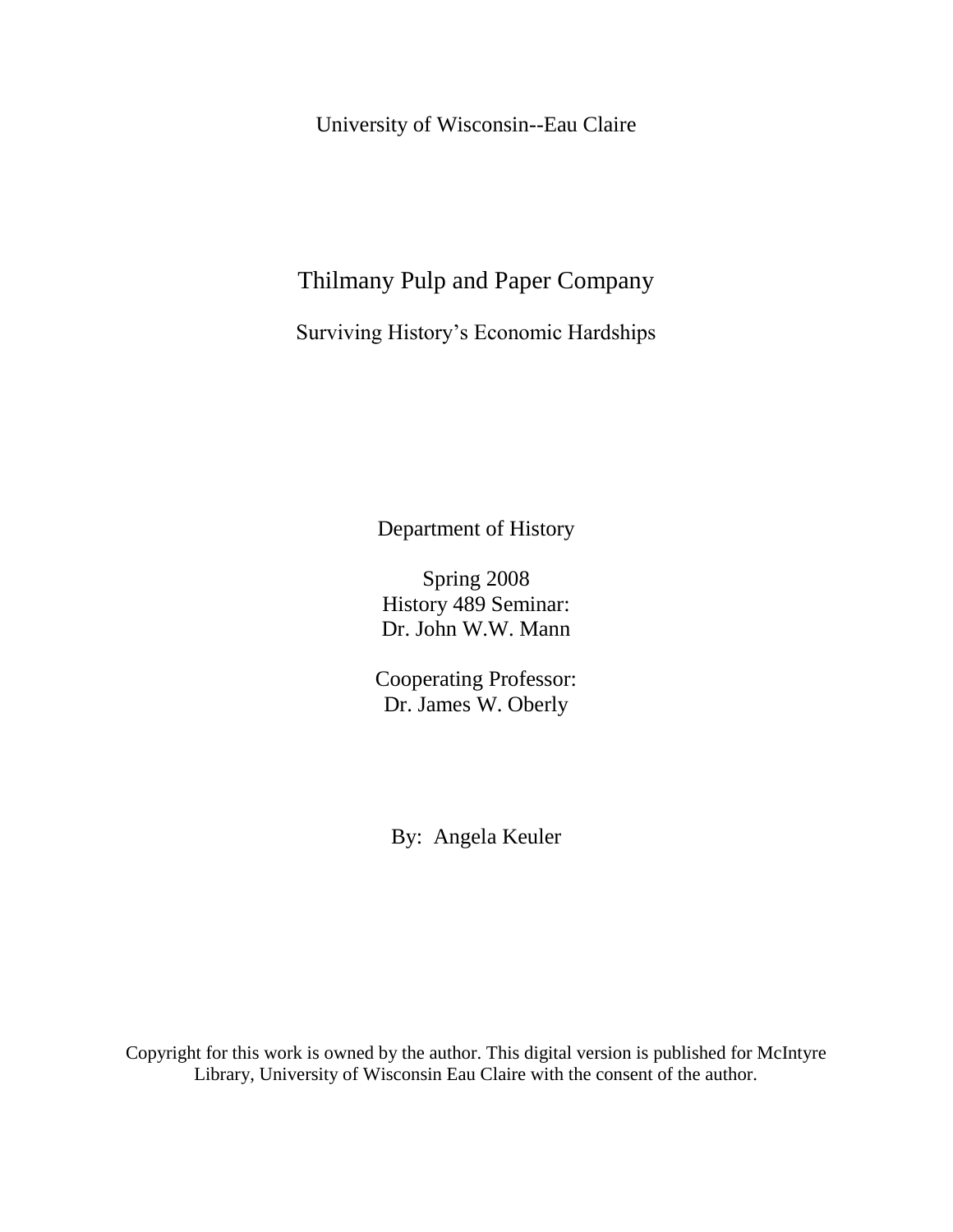# **CONTENTS**

| 2.                          |                                                       |
|-----------------------------|-------------------------------------------------------|
|                             | The Boom Reaches Kaukauna                             |
| $\mathcal{F}_{\mathcal{L}}$ |                                                       |
| $4_{-}$                     |                                                       |
|                             | Company Progress Accompanied by Community Involvement |
|                             | A "Scab" Mill: Wertheimer and the Unions              |
| 5.                          | RISKS AND CONSOLIDATION DURING THE GREAT DEPRESSION26 |
|                             | The Great Depression and Thilmany's Struggles         |
|                             | The Great Depression and Thilmany's Struggles         |
| 6.                          | DEBT AND REORGANIZATION TO RECORD PRODUCTION36        |
|                             |                                                       |
|                             |                                                       |
|                             | <b>Secondary Sources</b>                              |
|                             | <b>Primary Sources</b>                                |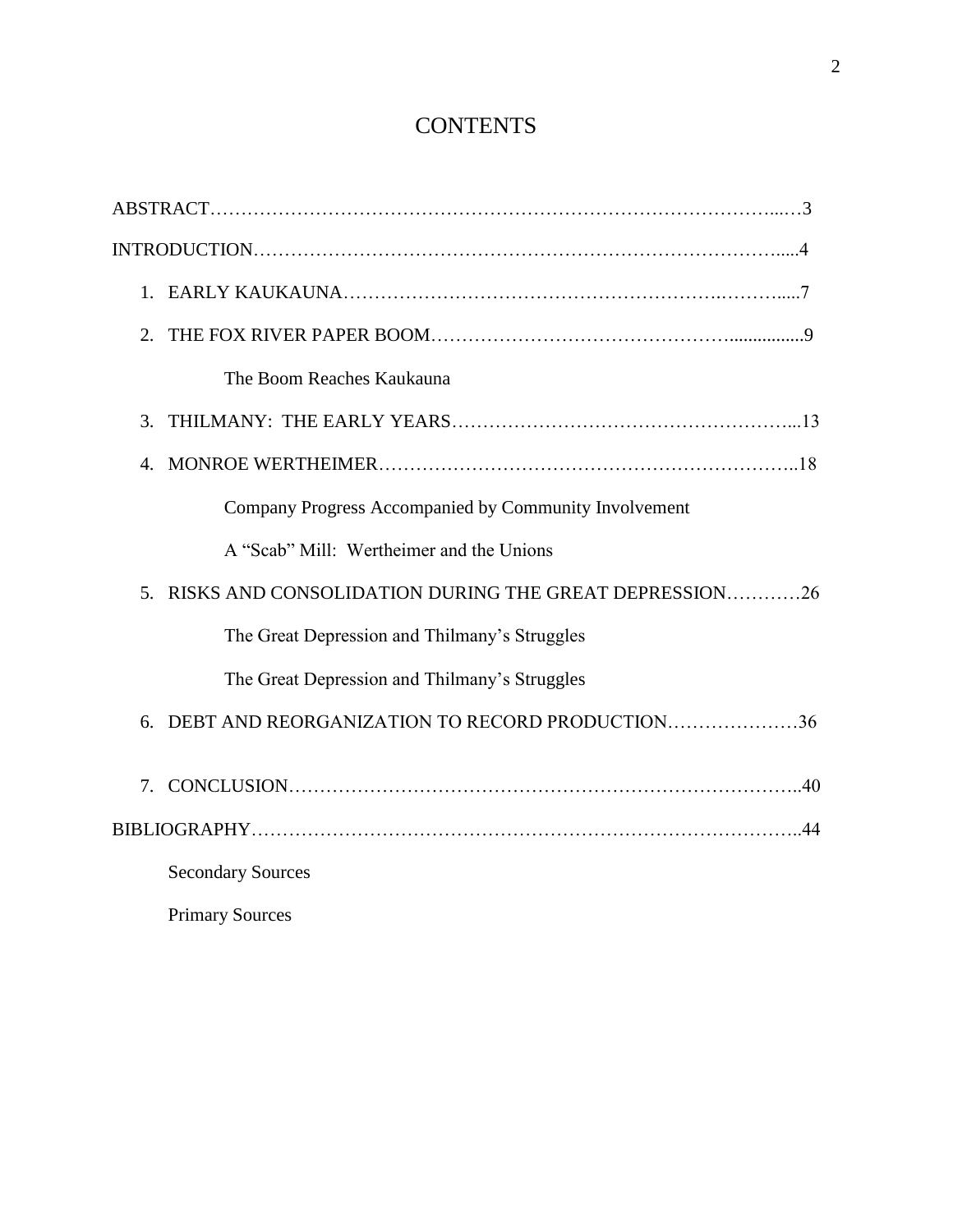## ABSTRACT

This paper examines the major economic hardships faced by Thilmany Pulp and Paper Company, of Wisconsin"s oldest remaining and substantially successful paper mills. During the early decades of the twentieth century, the Thilmany faced a number of challenges, such as the labor disputes and industrial strikes of the early 1910s and the 1920s, the Great Depression of the 1930s and the second Great War of the 1940s. This paper traces some of these challenges through the history of Thilmany Pulp and Paper Company located in the town of Kaukauna. It also explores the multiple casual factors that contributed to the mills survival.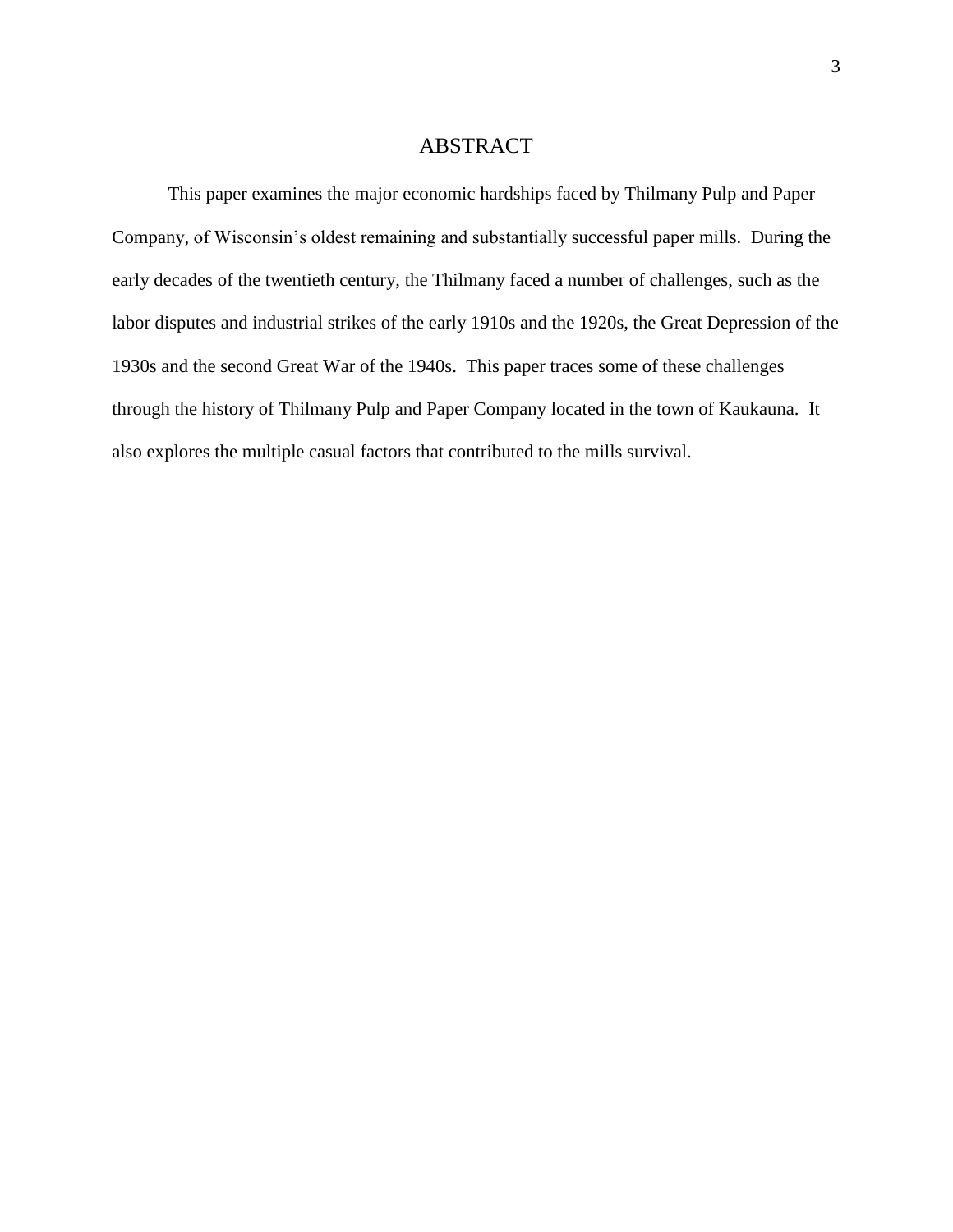## INTRODUCTION

Thilmany was forward-looking, responding to the newest market demands, taking up the latest industrial technology, implementing the most recent labor policies, and adopting the most progressive modes of community relations in order to get ahead and stay there.

## Bremer and Lyon *"A Little Ways Ahead" The Centennial History of Thilmany Pulp & Paper Company*

Ever since the first sheet of newsprint was created in Milwaukee in 1848, the paper industry has had an important economic impact on not only the state of Wisconsin but within the individual cities that were home to the mills as well as the workers that were employed by them. Today as a state, Wisconsin produces more than 5.3 million tons of paper annually and the industry employs more than  $40,000$  men and women.<sup>1</sup> By the late 1800s the major location of the industry began to shift north and eventually it centralized itself mainly towards the Fox River Valley of Northeastern Wisconsin, with a few mills remaining in Milwaukee and along the Chippewa and Wisconsin Rivers.

The arrival of the pulp and paper mills to the Fox River Valley meant the creation of new jobs and economic opportunities. Furthermore, in many cases the establishment of new mills was quickly followed by the establishment of new communities. In places where small rural communities existed prior to the mills, the opportunities created by the paper industry often allowed the underdeveloped populations and the fledgling mills to grow and mature together. This company/community relationship can be found in the Fox River Valley city of Kaukauna where it is still home to one of Wisconsin's oldest and most successful paper mills still in existence today—Thilmany Pulp and Paper Company.

<sup>&</sup>lt;sup>1</sup> Wisconsin Paper Council, "Industry Facts" (2004). <http://www.wipapercouncil.org/industry.htm> (accessed 31 March, 2008).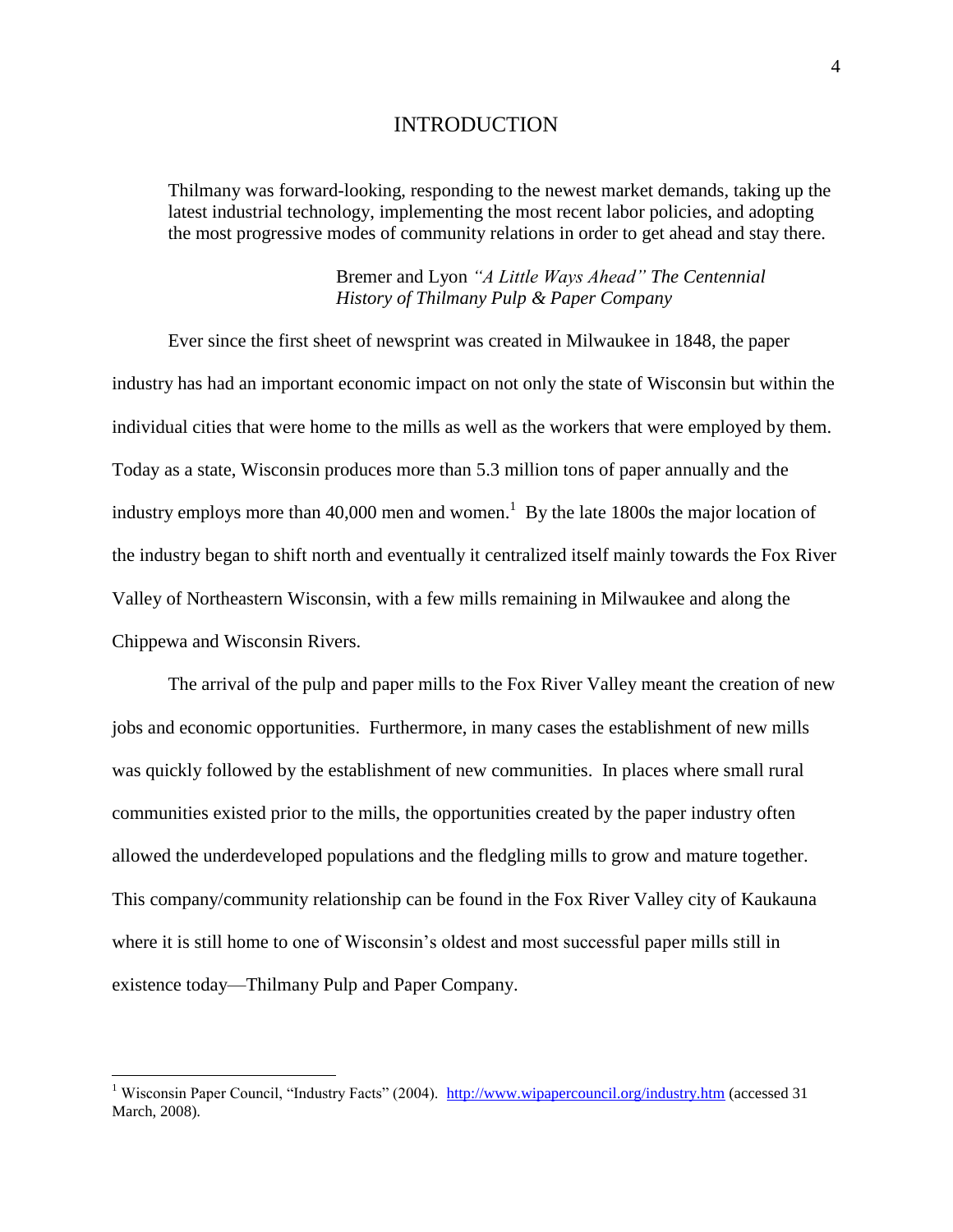Thilmany Pulp and Paper Company emerged out of the Fox River paper industry one in a handful of other paper mills in the Kaukauna area. Through its one hundred and twenty-five year history it has faced its fair share of challenges, ranging from community based competition with other local mills to labor disputes and criticism from top labor officials. Above all, Thilmany, like all other industries of the time, was faced with the economically crippling Depression of the 1930s.

As was the case in other states, unemployment and economic hardships during the Great Depression in Wisconsin varied from industry to industry, some more negatively affected than others. In the larger scheme of things, the printing and paper industry as a whole held up against the Depression much better than other Wisconsin industries, especially during the Depression"s first year. However, pulp and paper mills across the state were faced with not only decreases in overall production resulting in increased unemployment and temporary closings but with the underlying threat of going out of business permanently. Thilmany was no different. As the company"s employees and the city of Kaukauna nervously watched the worsening economic conditions, Thilmany"s decision makers stepped up. While other paper mills in the area were forced to close their doors or be put up for sale, Thilmany managed to survive.

Unfortunately and perhaps surprisingly, the arrival of World War II, which ended the Depression, did not signal the end of Thilmany's hard times. Although the company did rebound slightly from its 1930"s slump, the hard times were not over. The company was ultimately revitalized though community support and key reorganization plans.

By the 1950s, Thilmany had not only become the most productive and influential paper mill in Kaukauna, it had become the only one. Through innovation, cooperation, consolidation, and its ability to develop a strong partnership the city of Kaukauna, Thilmany prevailed over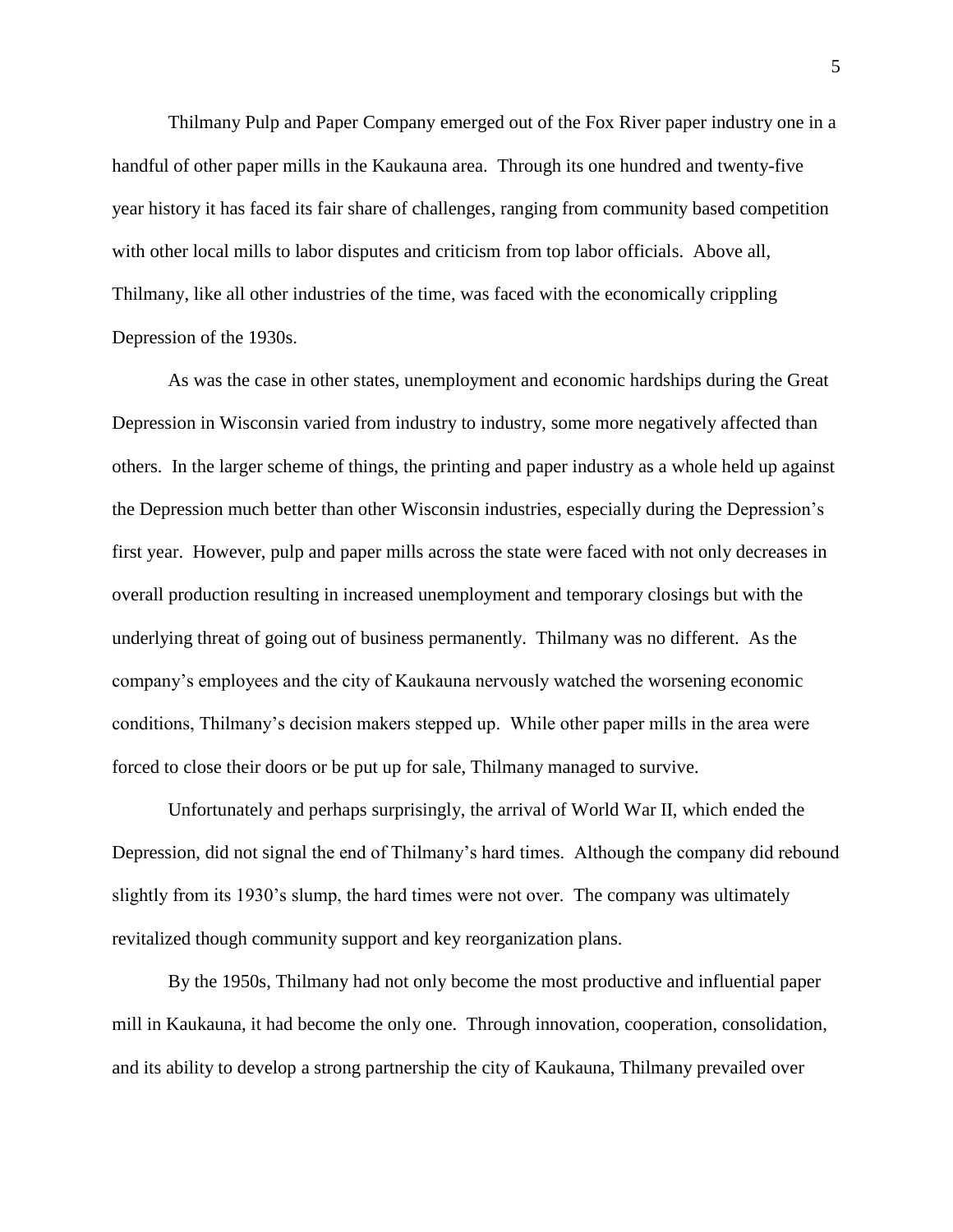time and its greatest economic challenges to become a leader within the nation"s number one paper producing state.

Because of its long history with the city of Kaukauna and its citizens, Thilmany is a fairly well researched and well documented paper mill. There are a handful of general company histories in existence including special edition newspapers, personal memoirs, and a published book. Therefore, this paper is centralized on the company"s ability to endure through some of history's industrial hardships, such as the rise of progressivism and the labor movement, but most notably the Great Depression and the decade following World War II. Throughout this paper, the multiple casual factors that allowed Thilmany to prevail will immerge, such as particular management leaders, risky decision making, cooperation with employees, as well as the historical relationship of Thilmany Pulp and Paper Company to the city of Kaukauna.

The abundance of company histories have been used to create a general outline of the major events that have taken place within the mill. Other secondary sources provided by the city of Kaukauna have been used to highlight the relationship the city has had with Thilmany through the years. Furthermore, in order to place the issues faced by Thilmany in the broader context of history, secondary source information on the labor movements of the early 1900s and the Great Depression was referenced and integrated into this paper. Valuable archival collections, such as the personal papers of Matthew Burns and especially a large collection of newspaper articles from the *Kaukauna Times* have been used to uncover the multiple causal factors that contributed to Thilmany's success.

In order to completely understand the significance of Thilmany"s relationship to Kaukauna, one must venture back to the establishment of the mill and spend some time tracing the company"s as well as Kaukauna"s early growth. Furthermore, before diving into the rough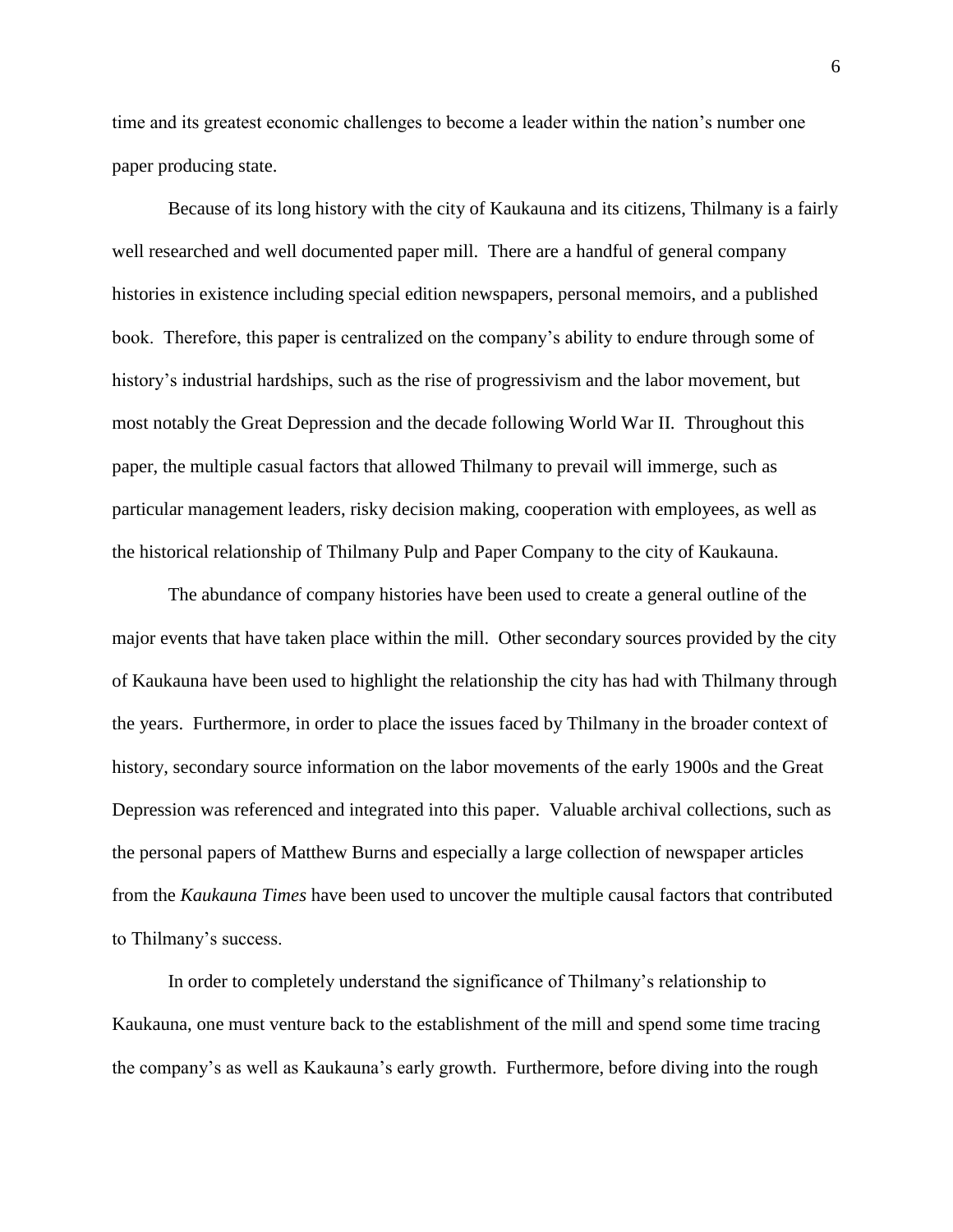and tumble 1930s, the war and post-war years of the 40s, it is important to recognize the company"s ability to maintain a stable relationship with its employees despite its sometimes leery stance in the eyes of prominent labor officials.

## EARLY KAUKAUNA

The histories of Thilmany Pulp and Paper Company and Kaukauna are inseparable. Rarely did a change within the company fail to exert an impact on the community and vice versa, and each has been working for the benefit of the other, whether laboring together on the development of hydroelectric power or the creation of work programs for unemployed Kaukaunans.

> Bremer and Lyon *"A Little Ways Ahead" The Centennial History of Thilmany Pulp & Paper Company*

Before 1850, the future home of Thilmany Pulp and Paper Company was little more than a strategically placed trading post, home to only a handful of permanent residents of German and Dutch heritage. During this time the area was referred to as Grand Kekalin. At this point, twenty miles south of Green Bay, the Fox River escalated into a fifty foot drop over three fourths of a mile. The falls were impassable by canoe, and since 1793 the necessary portage made it a prime location for local trading.<sup>2</sup>

By the second decade of the nineteenth century, it had become a much talked about dream of traders, merchants, and settlers alike to fully open up the powerful and partially impassable Fox River with the installation of locks and damns. Such a feat would successfully allow goods to travel from routes on the Wisconsin River up to the mouth of the Fox, to the growing city of Green Bay. An extensive project that would include a large lock and dam

<sup>2</sup> Mary Grogan-Seleen. "Kaukauna: "Lion of the Fox"" (*Voyageur*, 185), 4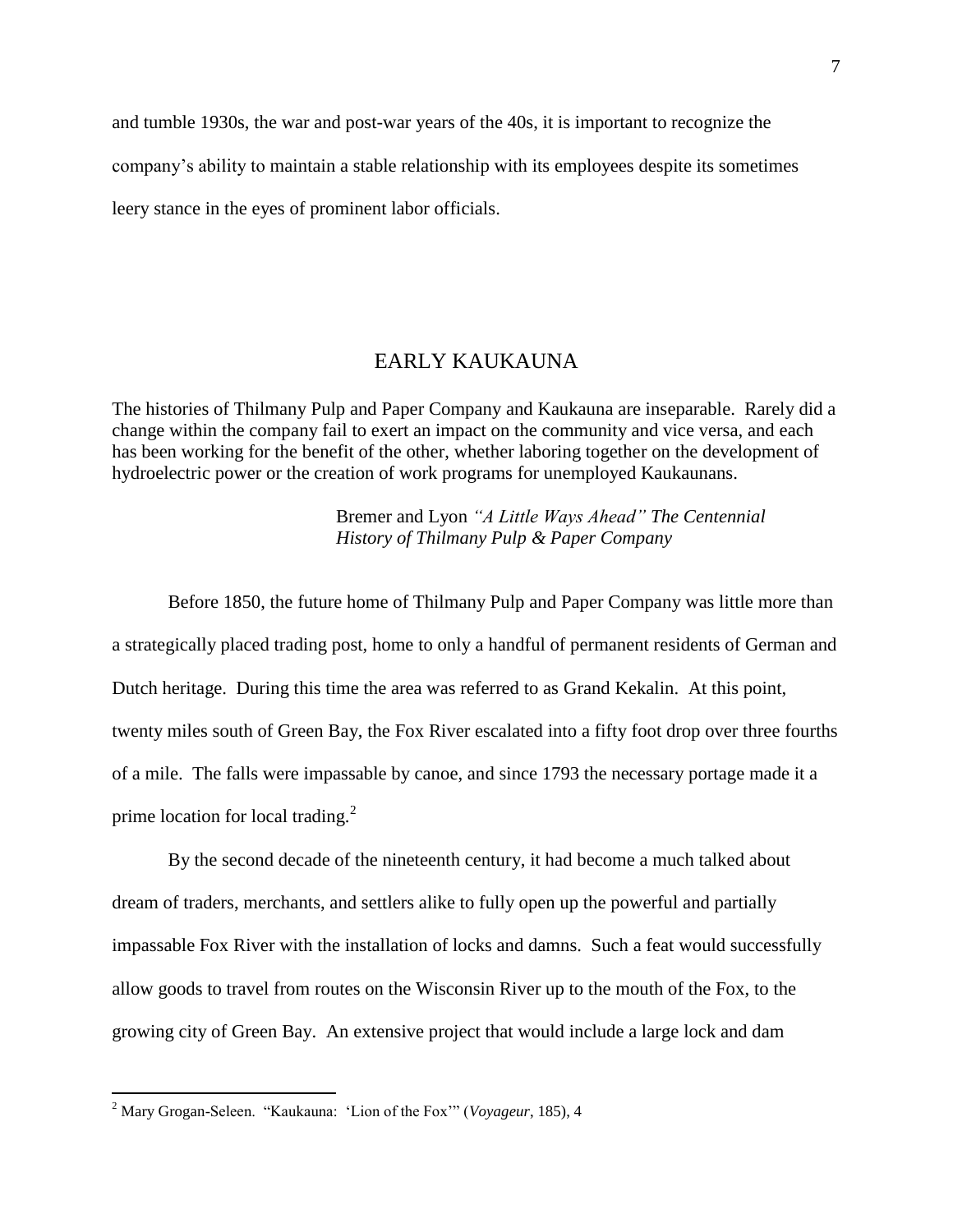system focused primarily on Grand Kekalin, reached Congress with the influence of the Wisconsin territorial delegate Morgan L. Martin from Green Bay. With approval obtained under the stipulation that it would not be allowed to commence until after Wisconsin officially became a state, the plan went forward.<sup>3</sup>

In 1851, three years after Wisconsin joined the union, Morgan Martin and his crew of five hundred men began working on the meticulous system of locks and dams that would be completed five years later in 1856 when the Water Power Company opened the first canal. During this time, the north side of Grand Kekalin was officially renamed Kaukauna by the state legislature. The stretch of the Fox that once required travelers to pass over three waterfalls now was consistently passable. Unfortunately for Morgan L. Martin who was relying on the opening of the canal to bring not only a flood of water to the newly named settlement of Kaukauna, but a flood of new settlers and industries, there remained only a modest settlement on the north side of the river and a few strewn farms on the south side. $4$ 

With the 1860s and 70s came what proved to be the needed force behind the settlement of Kaukauna. By 1863, the Chicago and the Northwestern Railroads reached Kaukauna. With the arrival of the railroads came a small yet significant surge of industries such as flour milling and lumber processing accompanied by a new crop of European settlers eager to fill the newly established jobs. The economic growth in Kaukauna during the 1860s and 70s continued into the next decade which is now referred to by local Kaukauna historians as the "new era" of Kaukauna.<sup>5</sup>

<sup>&</sup>lt;sup>3</sup> Gorgon-Seleen, "Lion on the Fox", 7

<sup>4</sup> City of Kaukauna, "History of Kaukauna," *About Kaukauna* (2002): http://www.cityofkaukauna.com/about/ (accessed 14 January, 2008).

 $^5$  M. A. Raught, "Early History of Kaukauna as I Remember and Lived It" (Kaukauna, WI: City of Kaukauna, 1952), 3.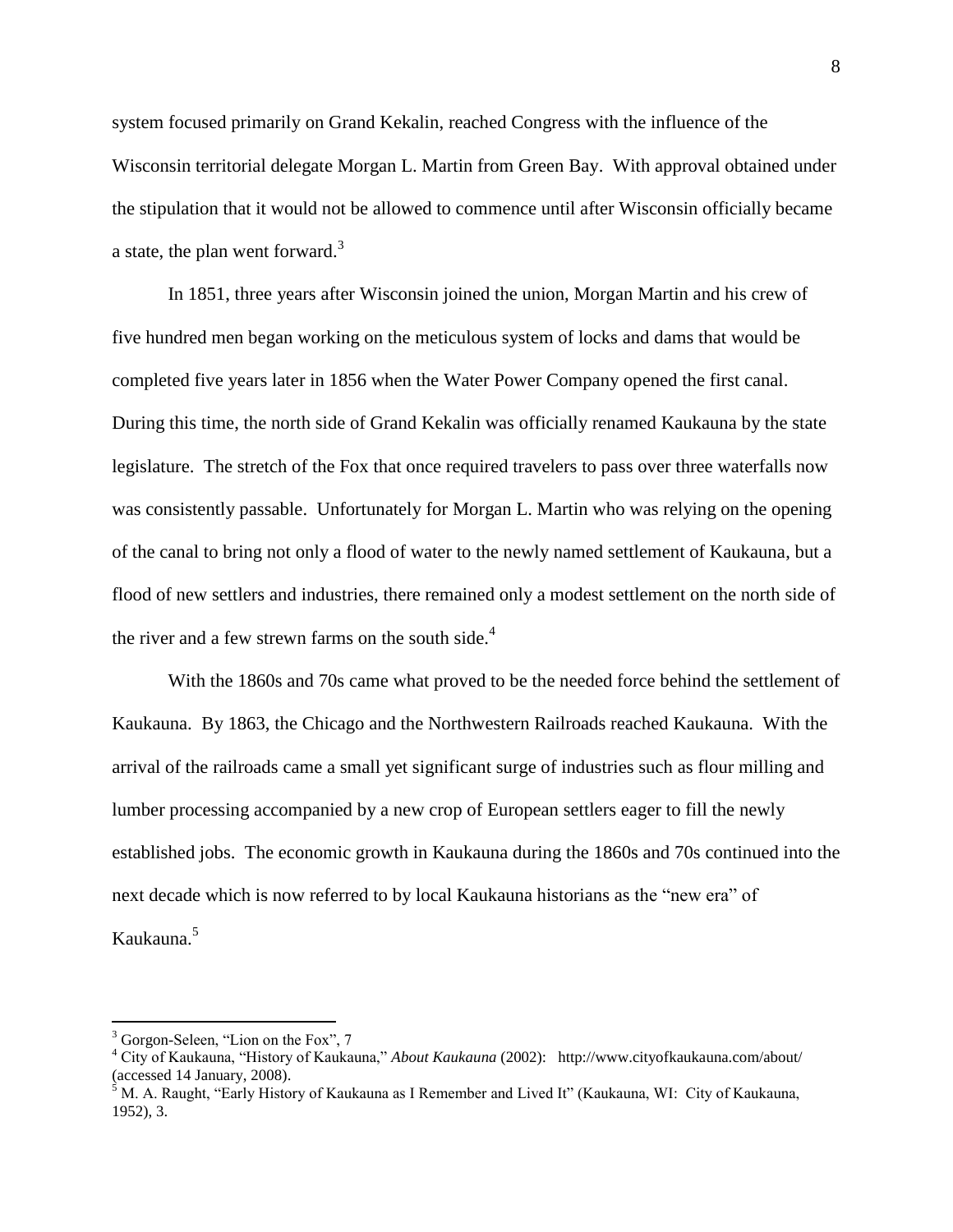The 1880s were an eventful ten years for Kaukauna. By the start of the new decade the impact of the railroads increased when the Milwaukee, Western, and Lake Shore lines were constructed. With the new rail lines as well as new power canals came more German and Irish workers who stayed to organize the first lasting village on the south side of the lake which they began calling Ledyard.<sup>6</sup> In 1885, after a few years as separate villages, Ledyard was subsumed by Kaukauna. When looking back to the influx of new establishments and achievements in Kaukauna during 1870s and 1880s one arguably stands alone as the city"s historical bread winner—the arrival of the paper industry.

## THE FOX RIVER PAPER BOOM

The paper industry found that the Fox River Valley of Wisconsin offered all that it needed to be successful—abundance of pure water, raw materials, power, skilled labor, and ready access to good markets.

> Wisconsin Paper Council 23 March, 2008, <http://www.wipapercouncil.org/industry.htm>

The paper industry arrived in Wisconsin in 1848, when the first mill was built in Milwaukee to supply newsprint to publishers in the southeastern cities of Wisconsin as well as in Chicago.<sup>7</sup> Early success quickly spread the paper making industry to Beloit, Wisconsin, but after a few short years the Milwaukee and Beloit mills began to run into problems with their lumber supplies as they had to keep reaching farther and farther away to acquire the necessary trees. The industry as well as many of its most influential leaders relocated north to an area that would

<sup>6</sup> City of Kaukauna, "History of Kaukauna"

<sup>7</sup> Wisconsin State Historical Society, "Paper Industry in Wisconsin," *Dictionary of Wisconsin History* (2008). [http://www.wisconsinhistory.org/dictionary/index.asp?action=view&term\\_id=9181&term\\_type\\_id=3&term\\_type\\_te](http://www.wisconsinhistory.org/dictionary/index.asp?action=view&term_id=9181&term_type_id=3&term_type_text=Things&letter=P) [xt=Things&letter=P.](http://www.wisconsinhistory.org/dictionary/index.asp?action=view&term_id=9181&term_type_id=3&term_type_text=Things&letter=P) (accessed 14 January, 2008).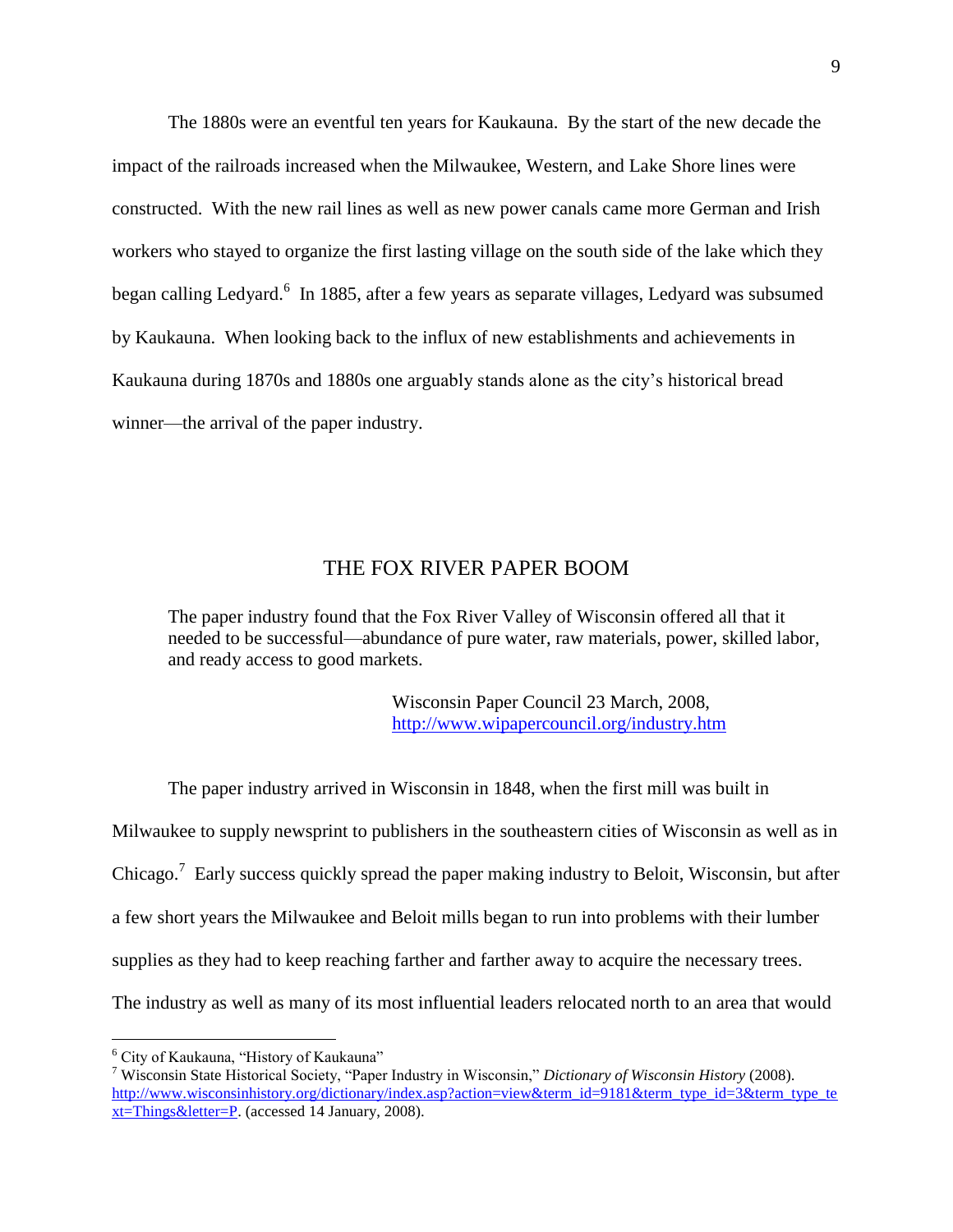by 1948 become the most concentrated paper manufacturing area in the world—the Fox River Valley.<sup>8</sup>

From the beginning, the Fox River Valley was seen by traders, merchants, and investors as a potentially promising location for the growing industries that were steadily making their way to Wisconsin. The river began in Lake Winnebago, a large body of water that forms a natural reservoir of nearly three hundred and fifty square miles, whose shores were dotted with up-andcoming cities such as Oshkosh and Fond du Lac. The lake drains north thirty-five miles to Green Bay, thus connecting directly to the Great Lakes. All together the Fox descends a total of one hundred and seventy feet, creating opportune placements for industrial power, for the rapidly moving water can be turned into useable production energy.<sup>9</sup> In addition to the abundance of pure water and ready access to productive markets, the Fox River Valley offered industries quick contact to supplies of the necessary raw materials. In the case of the paper industry, the Fox River Valley allowed mills to maintain a steady supply of trees first from Northern Wisconsin and then from Canada.

In 1853, the very first paper mill in the boundaries of the Fox River Valley was built in Appleton under the direction of three papermaker brothers from the east coast, G. N., C. P. and T. Richmond.<sup>10</sup> The copy started small, producing only coarse grain paper and straw wrapping paper that for the most part was consumed locally.<sup>11</sup> As production at the Richmond mill expanded the need for more skilled workers increased, and the brothers began recruiting veteran paper mill workers from the long established Massachusetts and Connecticut paper industry. Thus, the assurance of the survival and advancement of the Wisconsin paper industry increased.

<sup>8</sup> *A History of the Wisconsin Paper Industry, 1848-1948*. (Chicago: Howard Publishing Company, 1948), 6.

<sup>&</sup>lt;sup>9</sup> Wisconsin State Historical Society, "Paper Industry in Wisconsin"

<sup>10</sup> *A History of the Wisconsin Paper Industry*, 7.

 $11$  Wisconsin State Historical Society, "Paper Industry in Wisconsin"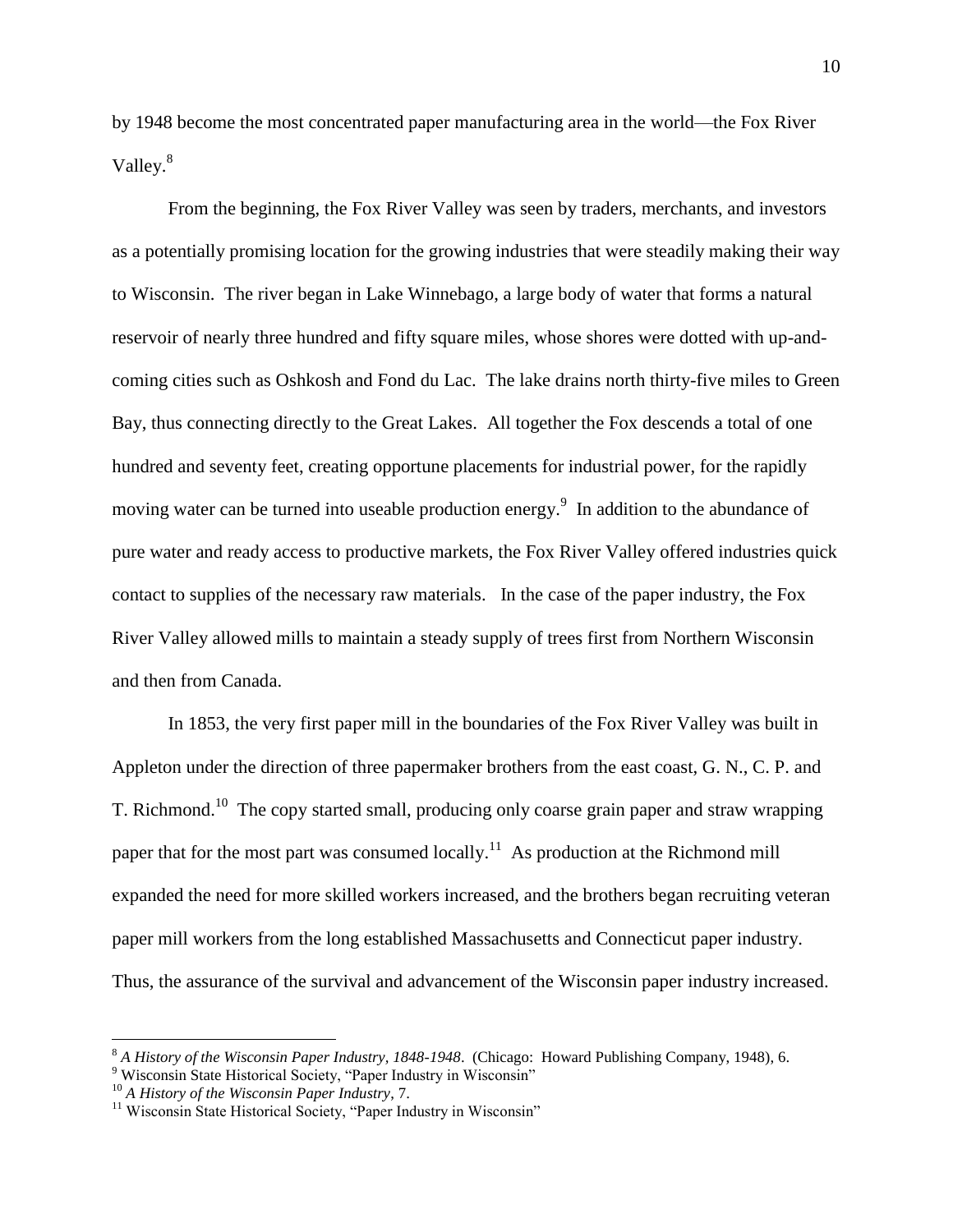Misfortune struck the Richmond brothers in 1859 when their mill burned down. The fledgling Fox River Valley paper industry was quickly reestablished when plans to rebuild the mill quickly commenced and by 1864 the Richmond paper mill grew to a business of \$75,000 annually. The success of the newly rebuilt Richmond mill and recruitment of east coast workers already knowledgeable in the art of paper making led to what has been dubbed "a virtual boom in the founding of paper mills" in the Fox Valley in the 1870s, particularly 1871. Substantially successful mills like Kimberly-Clark in Appleton and others in Neenah and Green Bay set up shop along the banks of the Fox River. Despite the rapid increase of new paper mills in the Fox River Valley, the success of such mills and that of mills to follow was not formally recognized until 1872—the same year the paper industry reached the soon to be city of Kaukauna.<sup>12</sup>

#### **The Boom Reaches Kaukauna**

In 1872, a native of Syracuse, New York and successful paper and pulp manufacturer, Colonel H. A. Frambach, brought the Keller groundwood process to the Fox River Valley, making it possible to produce ground-wood pulp.<sup>13</sup> In that same year Frambach and his younger brother John Stovenkin built the Kaukauna Mill, the first of several paper mills to call Kaukauna home<sup>14</sup> The small but successful mill built on the north sidde showed great promise, but became a casualty of fire in 1879. However, Frambach persisted, this time on his own, and rebuilt the mill in 1880. He then named it the Frambach Paper Mill. Soon after the completion of his mill, Frambach took some of his investments to Appleton were he also ran the large Menasha Paper Company. In doing so, he leaft the door open for other paper industry entrepreneurs to venture into the Kaukauna, Ledyard portion of the Fox River Valley.

<sup>12</sup> *A History of Wisconsin Paper Industry*, 7-8.

<sup>&</sup>lt;sup>13</sup> Wisconsin State Historical Society, "Paper Industry in Wisconsin"

 $14$  Gorgon-Seleen, "Lion on the Fox", 7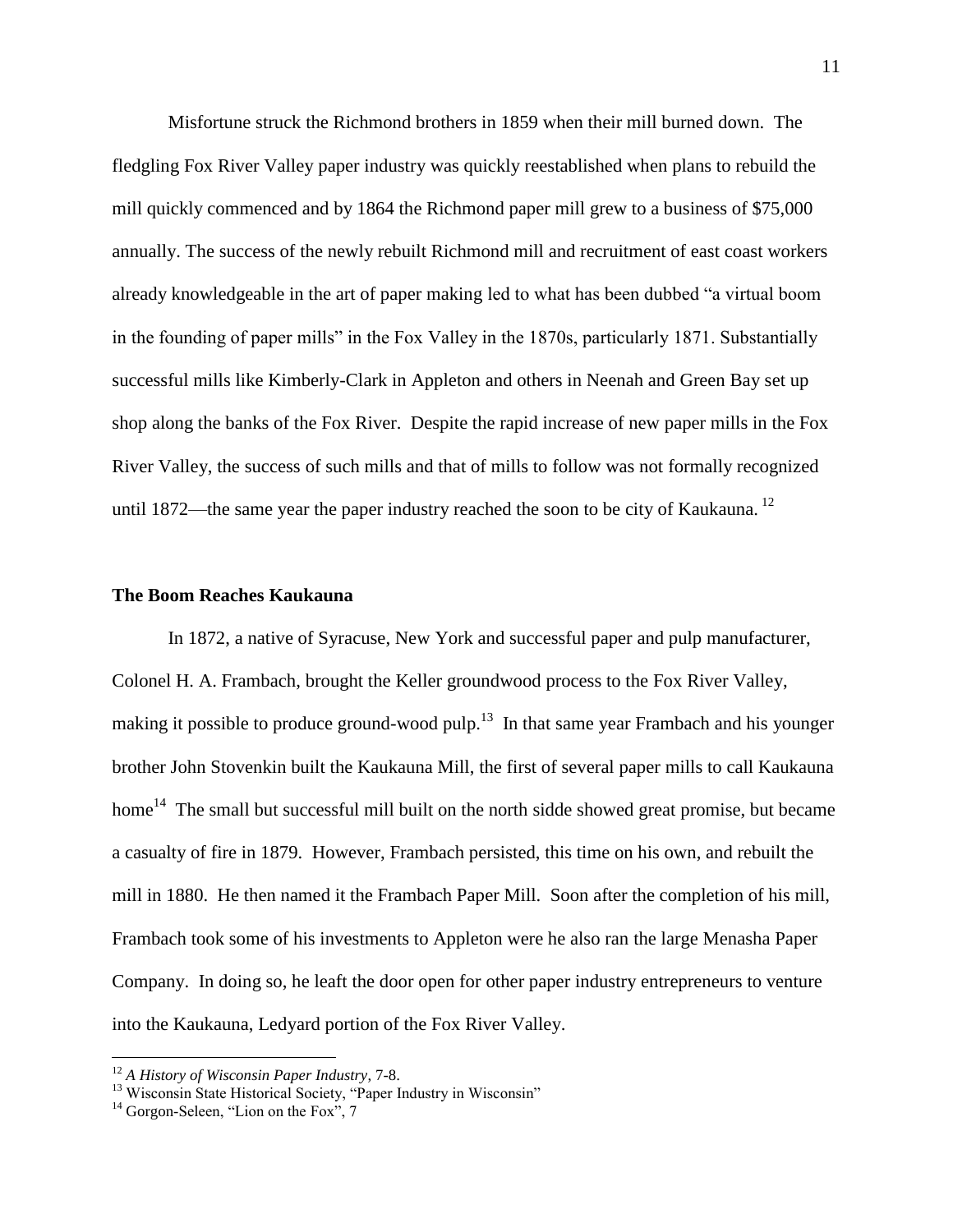The second of the early mills in Kaukauna was established in 1880 by two pulp and paper manufacturers who had recently moved to Ledyard from Sheboygan, Wisconsin, Geele and Thamer.<sup>15</sup> Their mill became the first of many to utilize the new water power of the Fox River. That same year a New York native by the name of G. F. Kelso founded a pulp mill in Kaukauna, and by the year's end the Charles Boyd Paper Company soon followed suit and started production along the Fox near Kaukauna. By 1883, two years before Kaukauna and Ledyard merged, nearly a dozen papermaking enterprises, including pulp mills, were located along this area of the Fox River.<sup>16</sup> Furthermore, 1883 marked the return of Colonel H. A. Frambach. After three successful years organizing the operation of the Menasha Paper Company, he sold his rights to his Frambach Mill (then known as the Union Paper Company), and built the area"s first paper powerhouse, the Badger Paper Company.<sup>17</sup> Nevertheless, what has arguably proven to be the most significant of all the paper and pulp establishments in the Kaukauna area was established by a German born immigrant named Oscar Thilmany.

<sup>&</sup>lt;sup>15</sup> "Kaukauna 175<sup>th</sup> Jubilee Album". (Kaukauna, WI.: City of Kaukauna, 1962).

<sup>&</sup>lt;sup>16</sup> "A History of Thilmany Pulp and Paper Company, 'A Measure of Success'" (Kaukauna, WI: Thilmany Pulp and Paper Company, 1977)

<sup>&</sup>lt;sup>17</sup> Gorgon-Seleen, "Lion on the Fox", 7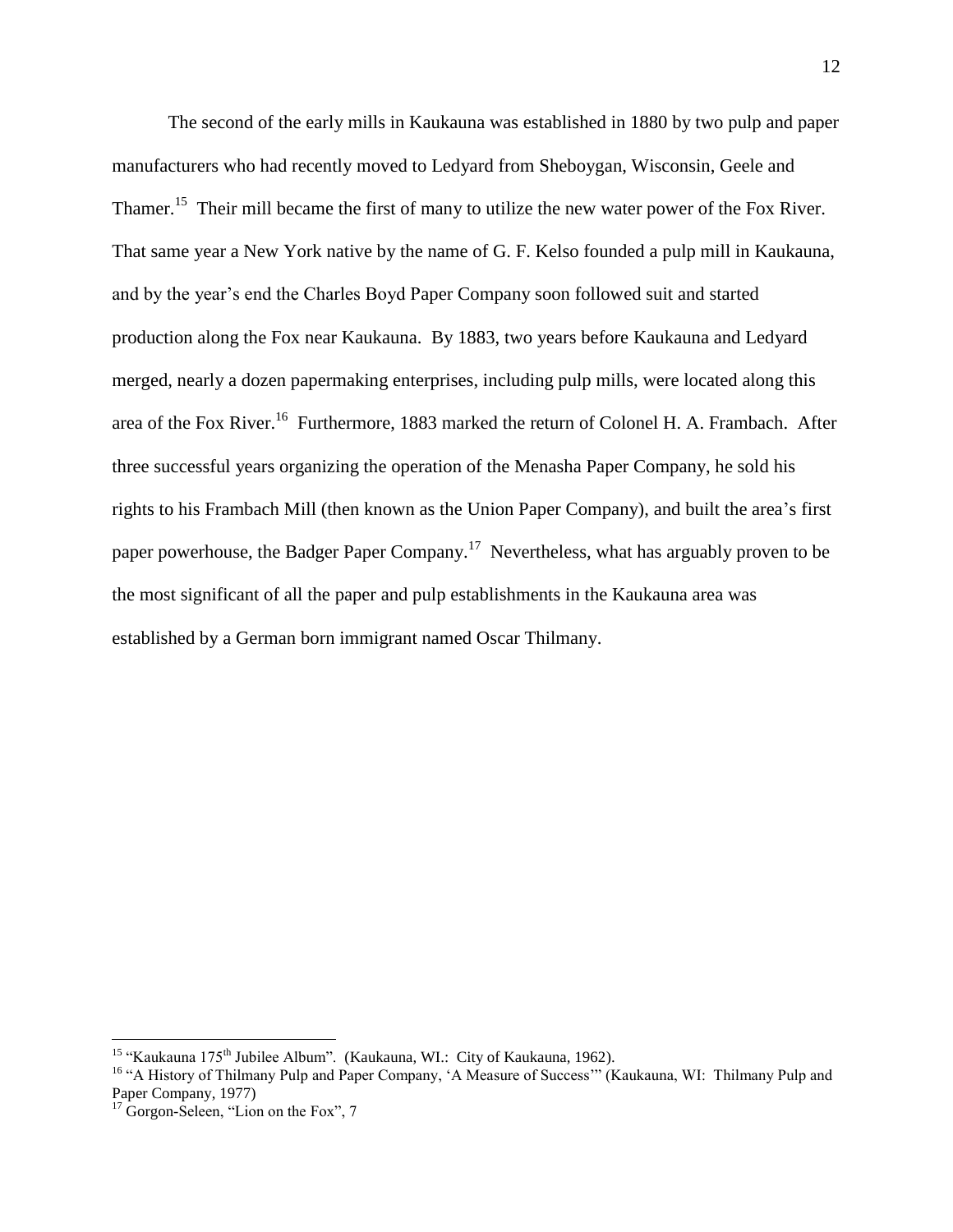#### THILMANY: THE EARLY YEARS

The island stretched out before him, its deep, narrow channel running along its north edge until it met the musical roar of the Fox River again.<sup>18</sup>

> Bremer and Lyon, *"A Little Ways Ahead" The Centennial History of Thilmany Pulp & Paper Company*

In 1883, Oscar Thilmany stood on the banks of the Fox River, overlooking his new property. As many others before him, Thilmany recognized the potential for economic success that rushed through the waters of the Fox River and chugged along on the many railroads that crisscrossed the city limits of Kaukauna. Little did he know that his land and the modest company he was to co-found would become Kaukauna"s most influential and successful paper mill.

Oscar Thilmany was born in the German town of Bitburg in 1844. Although the reasons for his departure from Germany are unknown, in 1866 the twenty-one year old Oscar and his brother Waldemar arrived in New York City where they remained for the next six years. After spending time working for a German-language newspaper, Oscar Thilmany relocated to Cleveland, Ohio where he became involved in the wood-preserving industry. Then in 1875, Thilmany made his way to the state of Wisconsin, settling in Milwaukee.

While in Milwaukee, Thilmany became close acquaintances with two well-known bankers, Jacob and Robert Nunnemacher who, along with a few other of their Milwaukee based business associates were working on acquisition of land along the Fox River, just south of Green Bay.<sup>19</sup> On September 18, 1883, Oscar Thilmany and his five partners founded the American Pulp Company. Thilmany subsequently relocated to Appleton, a slightly larger city located on

<sup>18</sup> Bremer and Lyon, *"A Little Ways Ahead"*, 1

<sup>&</sup>lt;sup>19</sup> Thilmany Pulp and Paper Company, ""A Measure of Success."" (Kaukauna, WI: Thilmany Pulp and Paper Company, 1977).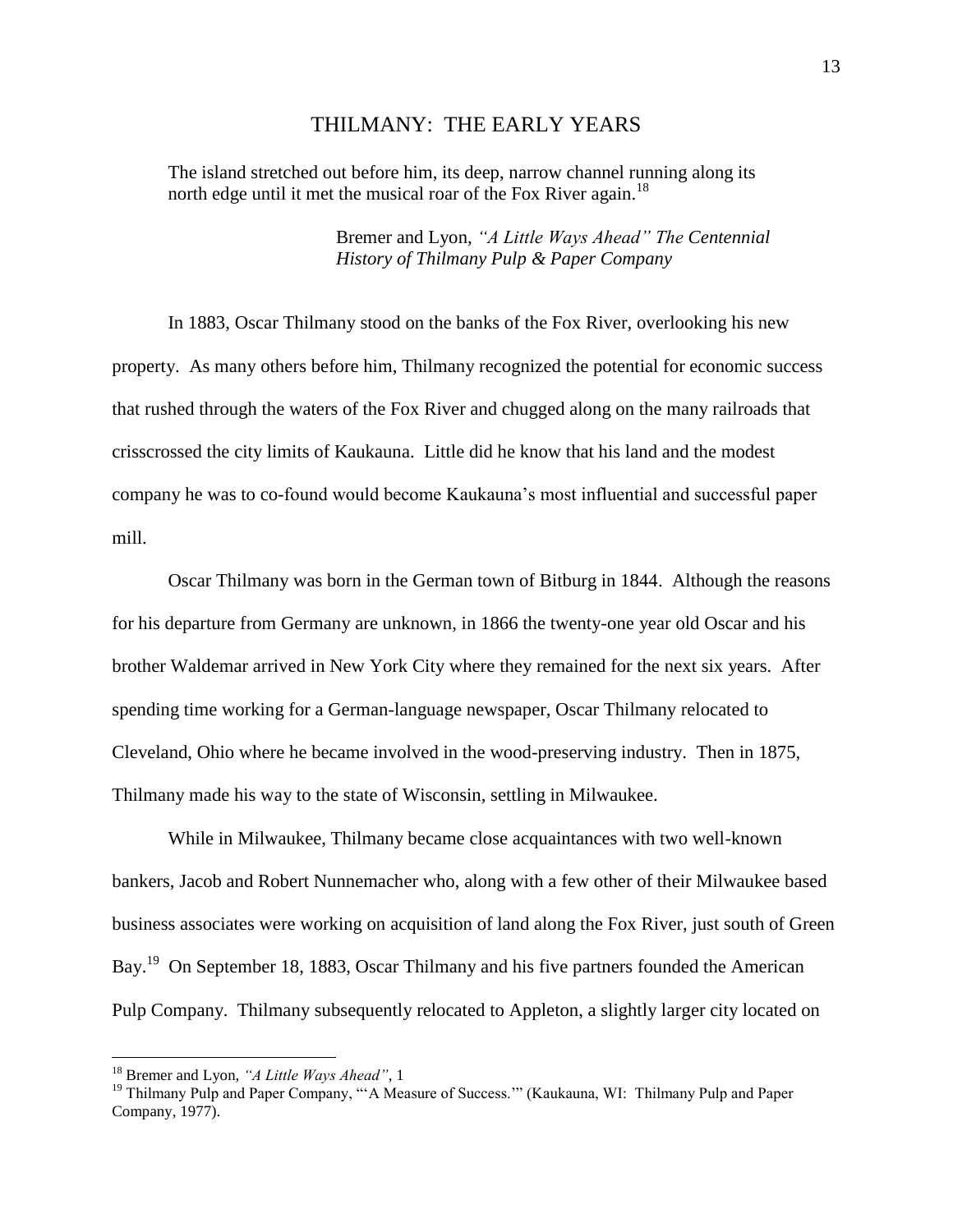the Fox River a few miles north of Kaukauna, and took the lead in the early organization of the new paper mill.



The above map shows the locations of the paper mills located in Kaukauna, Wisconsin in 1886. Thilmany Pulp and Paper Company, then known as American Pulp Company, is No. 1. Reproduced with permission of The Kaukauna Area Historical Society.

 Despite Thilmany"s determination, the early years proved difficult for the new paper mill. The mill opened with only a one ton daily capacity for making ground-wood pulp, used for producing butter plates, and employed a mere eighteen people—ten men and eight women.<sup>20</sup> These numbers appeared even more insignificant compared to those found in Colonel H. A. Frambach"s Kaukauna Paper Company which produced ten tons of Manila paper daily and  $\overline{a}$ 

<sup>20</sup> "Thilmany through the Years." *Thilco News*, (Kaukauna, WI: Thilmany Pulp and Paper Company, 1948).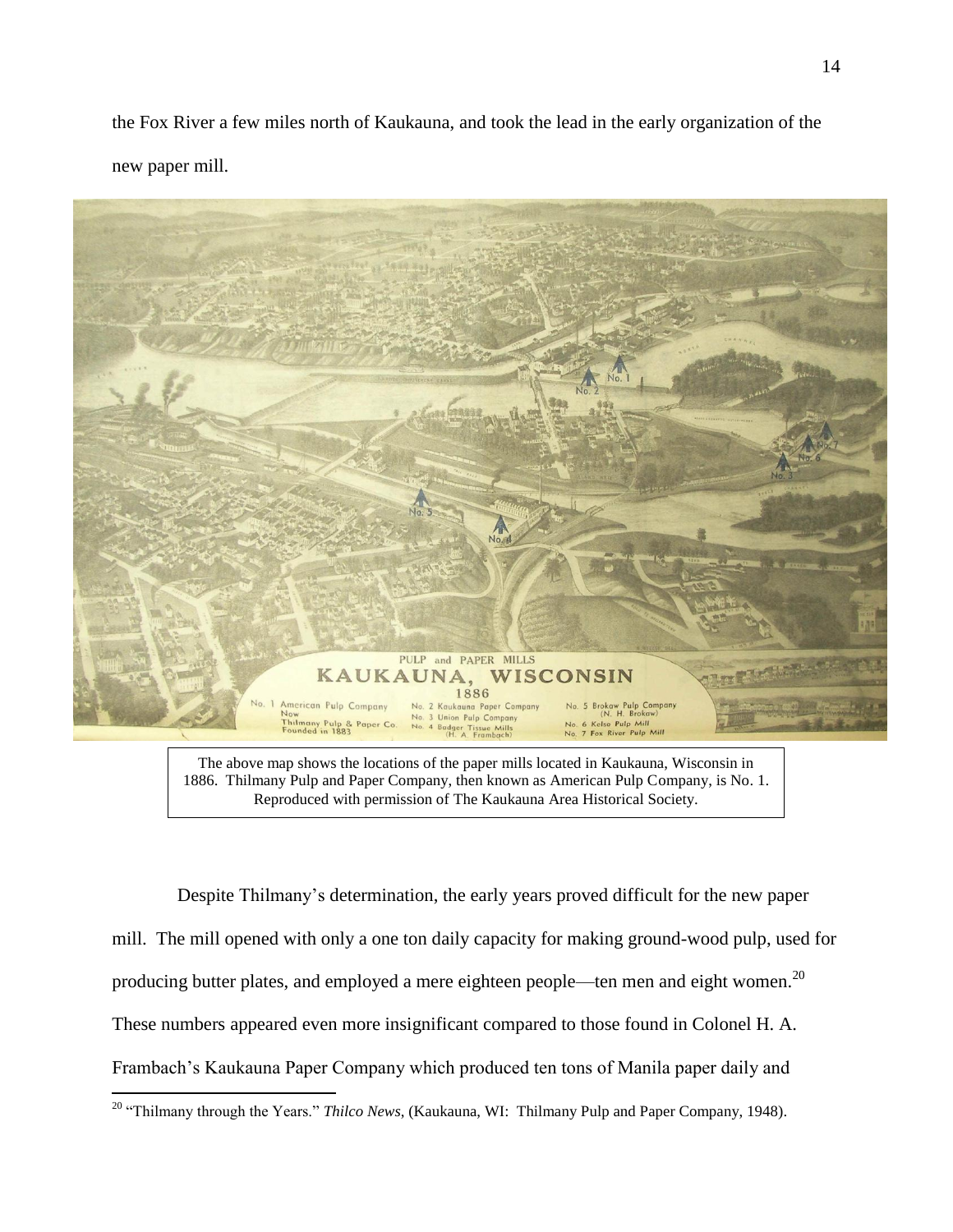employed seventy-five men, as well as his new Badger Paper Company which occupied a threestory manufacturing building (gargantuan compared to Thilmany"s establishment), and produced seventeen and one-half tons of print paper daily.<sup>21</sup> Things began to look up for the fledgling American Pulp Company in 1886 when management constructed a larger building that increased the mill"s productive capacity by a third. By 1888, of the seven pulp and paper mills in Kaukauna, American had become the fifth biggest in size; still substantially smaller than Frambach's mills, respectable. The coming of the new year, moreover, brought about significant changes for the growing mill.

By 1889, American Pulp Company was undergoing a series of rapid yet important changes. After a hard fought battle to keep the young mill afloat, Oscar Thilmany bought out his Milwaukee based partners and obtained full ownership of the mill. Thilmany signified his new investment by changing the company"s name to Thilmany Pulp and Paper Company and purchased the mill"s first newsprint machine. With the new purchase, the chief product of the mill became newsprint for big city based newspapers, mainly in Milwaukee and Chicago. $^{22}$ Thilmany also understood the importance of producing a variety of paper products, which ultimately became an aspect of the company"s success for years to come. As stated by William W. Bremer and Holly J. Lyon in *"A Little Ways Ahead": The Centennial History of Thimany Pulp & Paper Company*, "By the end of the decade, Oscar Thilmany had established his company"s trademark—specialty papers that addressed the needs of other businessmen who produced products for America's growing mass of city-dwelling consumers."<sup>23</sup> Thilmany's business strategy would soon be put to the test in the upcoming decade.

<sup>21</sup> Bremer and Lyon, *"A Little Ways Ahead"*, 8.

<sup>22</sup> "Thilmany through the Years," *Thilco News.*

<sup>23</sup> Bremer and Lyon, *"A Little Ways Ahead"*, 10.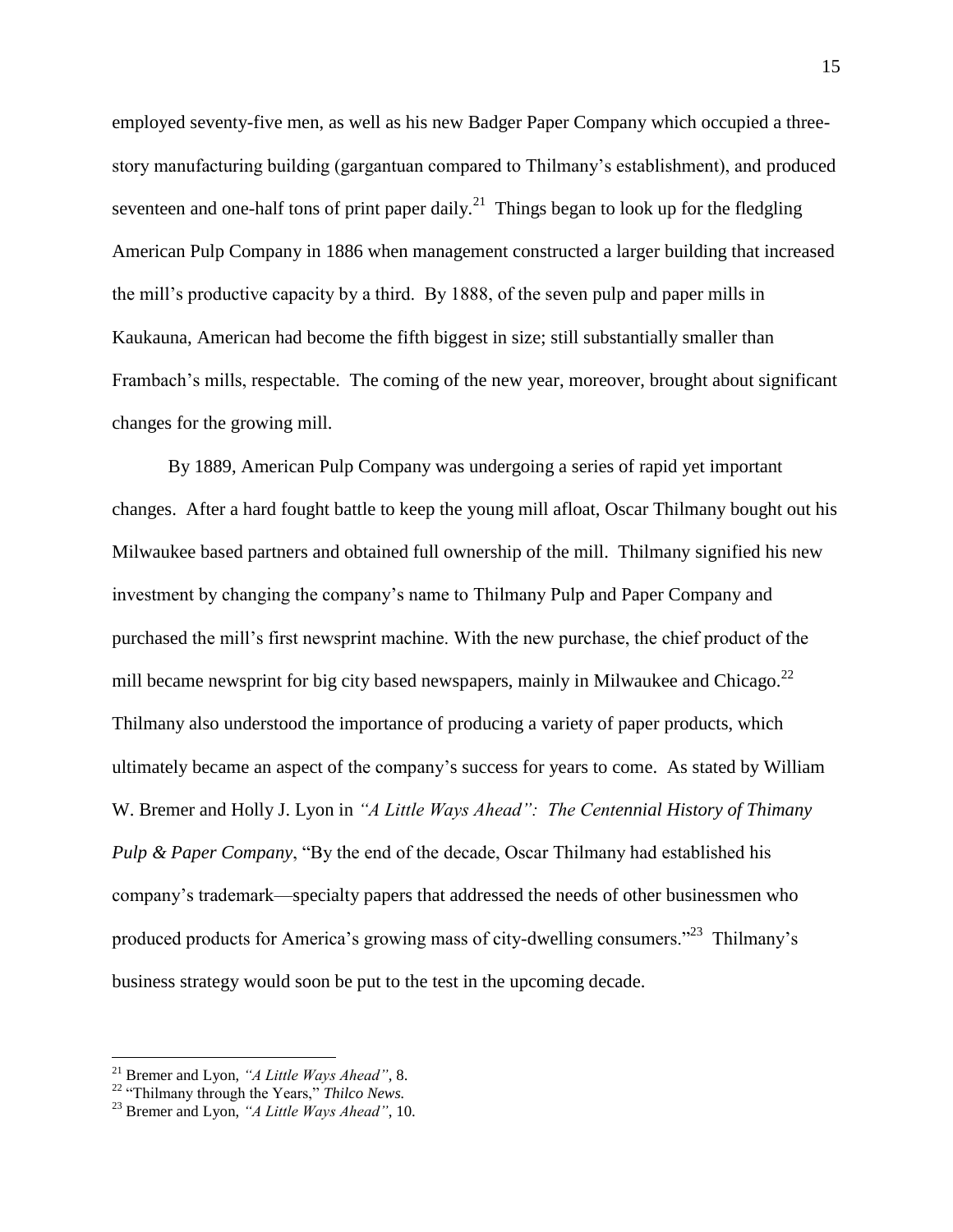By the turn of the decade the American economy dipped towards a recession. The first sign of the approaching economic hardships on the local level emerged in 1893. In June of this year, Kaukauna depositors began a run on the First National Bank. The influential citizen H. A. Frambach, one of the banks directors, succeeded in keeping the bank open, but by the end of the month the economic troubles reached local industries, including Kaukauna's paper industry.<sup>24</sup>

Both Oscar Thilmany and the once seemingly unsurpassable H. A. Frambach were forced to temporarily suspend production at their mills. Furthermore, by March of 1894 mill owners across the city found they had no choice but to cut their employee"s wages between eight and ten percent.<sup>25</sup> To make matters even worse, the Pullman Strike of Chicago which closed down railroads nationwide, dramatically affected the Kaukauna mills" ability to transport what little they were able to produce. It is in the wake of these economic struggles that Oscar Thilmany proved his staying power.

In 1895 Oscar Thilmany"s practice of mass-producing specialty papers for other big businesses paid off. During the month of May, Thilmany"s employees were among the first back to work on six to seven day shifts, and conditions only improved as he successfully secured a working partnership with a highly regarded West Coast businessman, Monroe A. Wertheimer, to produce fruit wrappers for various California companies.<sup>26</sup>

By the decades end, Oscar Thilmany had taken the former American Pulp Company from a humble pulp producing company to Kaukauna"s most highly regarded specialty pulp and paper mill. Instead of riding the waves of his success into the new century, Oscar Thilmany stepped down from his paper throne. In 1901, Oscar Thilmany sold his investments in Thilmany Pulp

 $\overline{a}$  $^{24}$  Ibid, 11.

 $^{25}$  Ibid, 12

<sup>26</sup> Karl E. Stansbury, *The First Seventy Years: Chronology of Thilmany Pulp & Paper Company*. (Kaukauna, WI: Thilmany Pulp and Paper Compnay, 1953), 5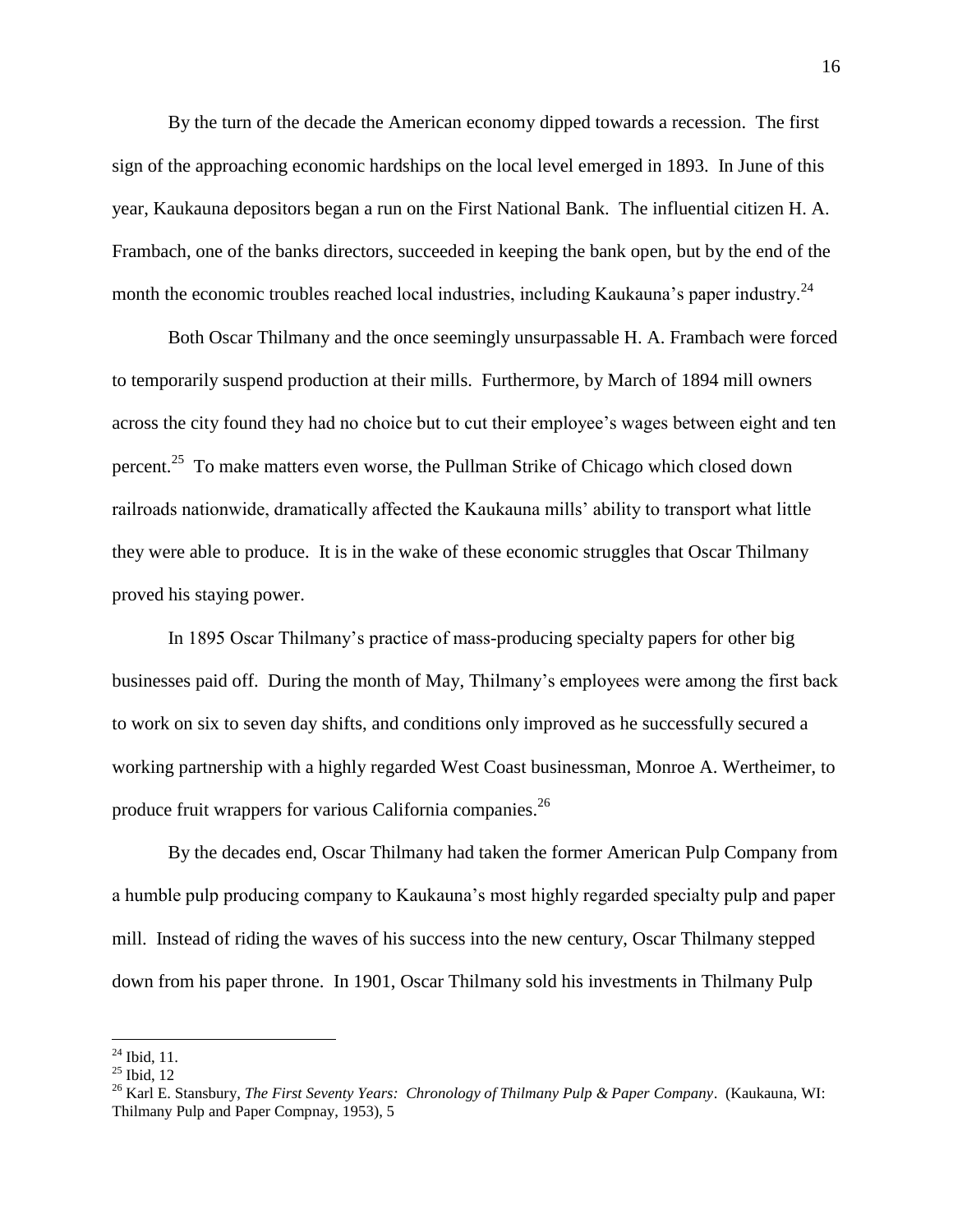and Paper Company. On September 19, 1901, the first meeting of the incorporators, C. W. Stribley, Charles Schaffer, W. F. Bottsford, and Oscar Thilmany"s newly acquired California friend, Monroe A. Wertheimer, was held. Keeping with its original name, Thilmany Pulp and Paper Company was incorporated for \$400,000 with Oscar Thilmany remaining as company president.<sup>27</sup>

Oscar Thilmany"s presidency was short-lived. In 1902 he made the decision to step out of the company"s operations completely. The board of directors quickly responded by electing Monroe. A. Wertheimer as the new company president. Shortly after his departure, Oscar Thilmany returned to his native Germany where he built his dream house on the Rhine and remained until his death in 1922.<sup>28</sup> The departure of Thilmany marked the end of the first era in the history of Thilmany Pulp and Paper Company and the beginning of the era of Monroe Wertheimer, the "era of expansion." <sup>29</sup>

<sup>27</sup> Stansbury, *The First Seventy Years*, 7

<sup>&</sup>lt;sup>28</sup> "A Measure of Success", Thilmany Pulp and Paper Company

<sup>29</sup> Brian Peterson, *Walking Tour through Old Kaukauna: Two Self-Guided Historic Tours*. (Kaukauna, WI: City of Kaukauna, 1985), 21.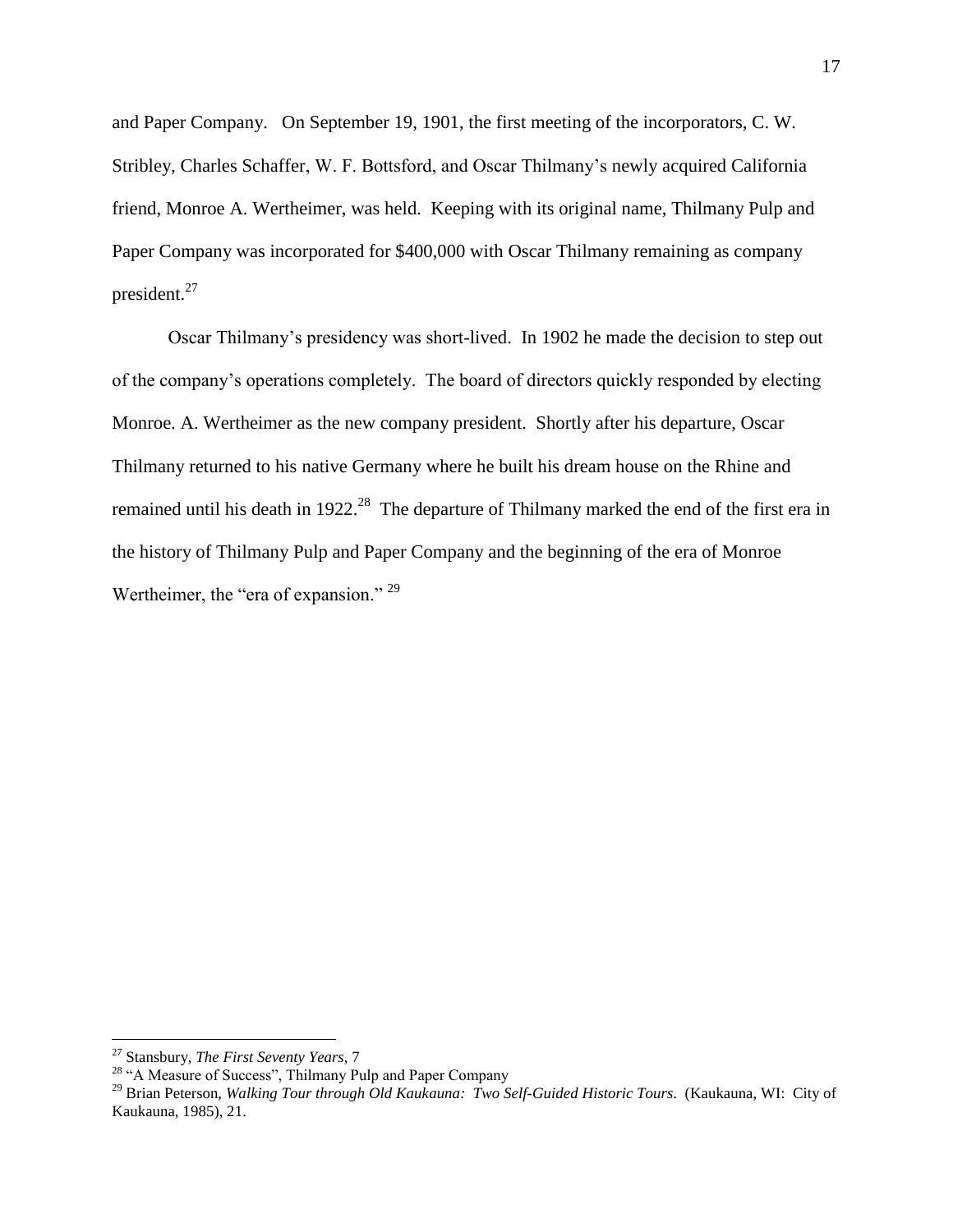#### MONROE WERTHEIMER

The new president, expanded production by stressing efficiency, opened up new commercial markets by converting paper at the Kaukauna mill, introduced the company"s first welfare programs for employees, and guided Thilmany through a Great War and the worst years of the Great Depression.

> Bremer and Lyon *"A Little Ways Ahead" The Centennial History of Thilmany Pulp & Paper Company*

Known to his Thilmany co-workers as "a man of outstanding business ability and a vivid imagination," Monroe A. Wertheimer assumed his position as president of Thilmany Pulp and Paper Company amidst the beginning of a strike that involved nearly one hundred Thilmany employees.<sup>30</sup> By the late 1890s, tensions began to mount within many of the Fox River Valley paper mills as the hours of employees in other area industries began to decrease with the help of organized labor. Paper mill employees, however, continued to work eleven to thirteen hour shifts usually seven days a week including the much despised Saturday night shift.<sup>31</sup>

By 1902 a number of propositions were issued by the United Brotherhood of Paper-Makers to the board of directors from each Fox Valley mill. One such proposition included a reduction in the seventy-two hour work week to sixty-five hours by eliminating Saturday night shifts and keeping the mills closed until six a.m. on Mondays In most cases the demands of the union officials were not taken seriously and beginning with the largest paper mill in the Fox Valley, Kimberly-Clark located in Neenah, workers began to walk out.<sup>32</sup>

The strike reached the Kaukauna paper mills later than in most Fox Valley communities, but by the middle of January nearly one hundred of Thilmany"s employees walked out

<sup>30</sup> Stansbury, *The First Seventy Years*, 8

<sup>31</sup> *The Kaukauna Times* (Kaukauna, WI), 24 January, 1902, p. 1.

<sup>&</sup>lt;sup>32</sup> Matthew Burns to the Officers and Members of the International Brotherhood of Paper Makers, 10 December, 1930. Box 1, Inventory Folder. Matthew Burns Collection. Special Collections and Archives. Memorial Library. University of Wisconsin. Madison, Wisconsin Box 1, Inventory Folder. P.2.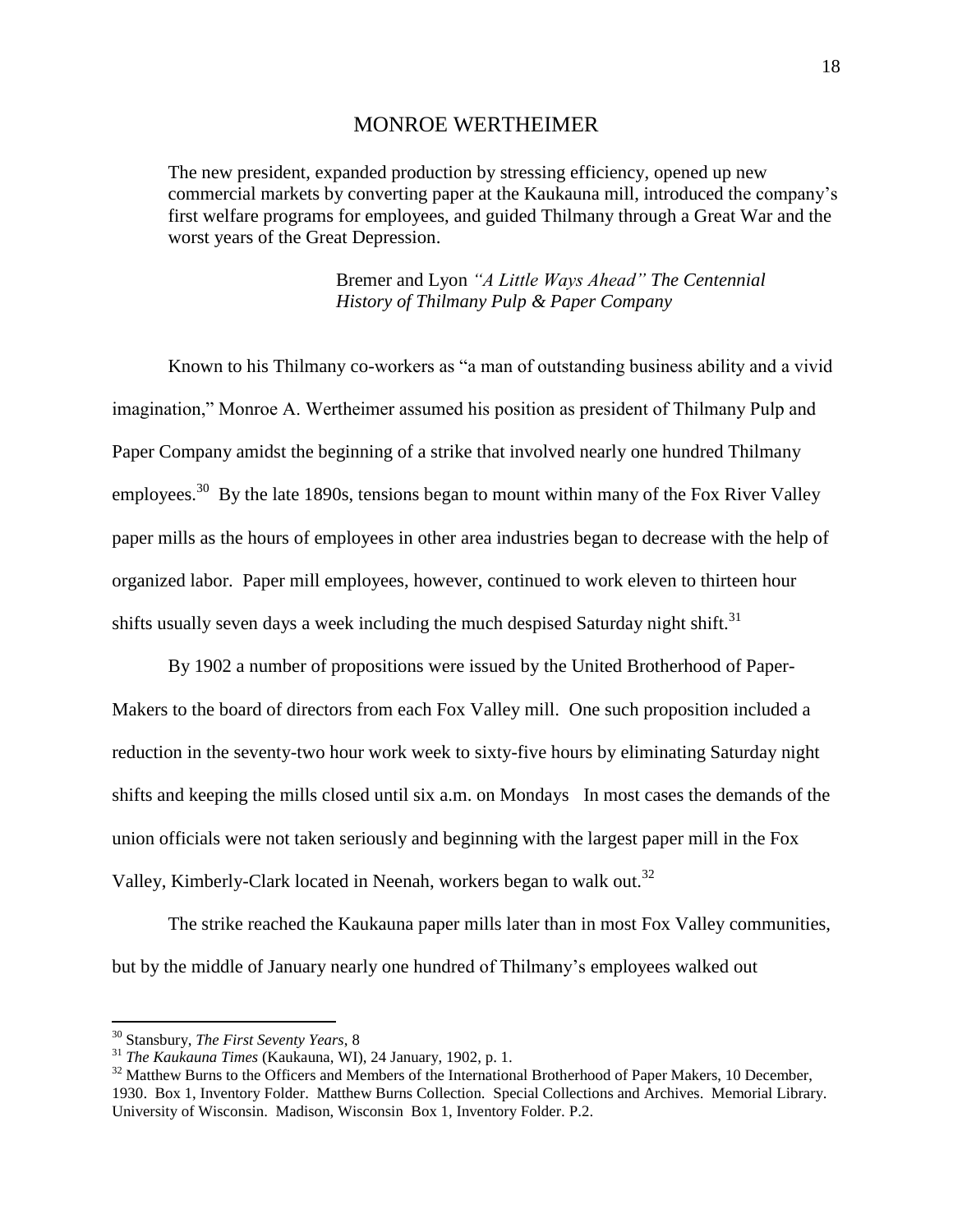demanding ten hour working days with Saturdays and Sundays off.<sup>33</sup> By this time many of the other mills had at least partially submitted to the union and employees" request and the pressure was firmly placed on the new president.<sup>34</sup>

Monroe Wertheimer quickly demonstrated a willingness to support his employees alongside his desire to keep organized labor out. Within a few short days he settled the dispute by reaching compromises on all the workers' demands.<sup>35</sup> The workers complied by agreeing not join with strikers affiliated with the official Paper-Maker union, expressed in a statement released by a representative of the workers to *The Kaukauna Times*:

If the mill owners feel that they need the services of their men for the extra hours of labor and the men are willing to continue the plan for the sake of the extra wages, they are thereby enabled to earn it. It certainly is their [mill owners] privilege to do so.<sup>36</sup>

## **Company Progress Accompanied by Community Involvement**

After resolving his first employee dispute within just a matter of days after becoming president of the company, Monroe Wertheimer began to settle into his new position within the company. Wertheimer quickly reassembled the administration and mill superintendents, selecting those who he deemed best fit for each position. His strategy was to first look within the mill for experienced employees, and then he would bring in outside experience from elsewhere.

Although his influence and decisions carried the greatest weight, Wertheimer gave his administration and superintendents a large amount of responsibilities. He brought in O. M. Farwell to create the most efficient machines and train all new employees. By 1906, only four

<sup>33</sup> *The Kaukauna Times* (Kaukauna, WI), 24 January, 1902, p. 1.

<sup>34</sup> Bremer and Lyon, *"A Little Ways Ahead"*, 22.

<sup>&</sup>lt;sup>35</sup> At this time Thilmany's employees were not directly affiliated to the official Paper-Makers union. Therefore the company"s management dealt directly with the demands of the employees who followed the some of the demands of union affiliated employees from other area mills.

<sup>36</sup> *The Kaukauna Times*, 31 January, 1902. p.1.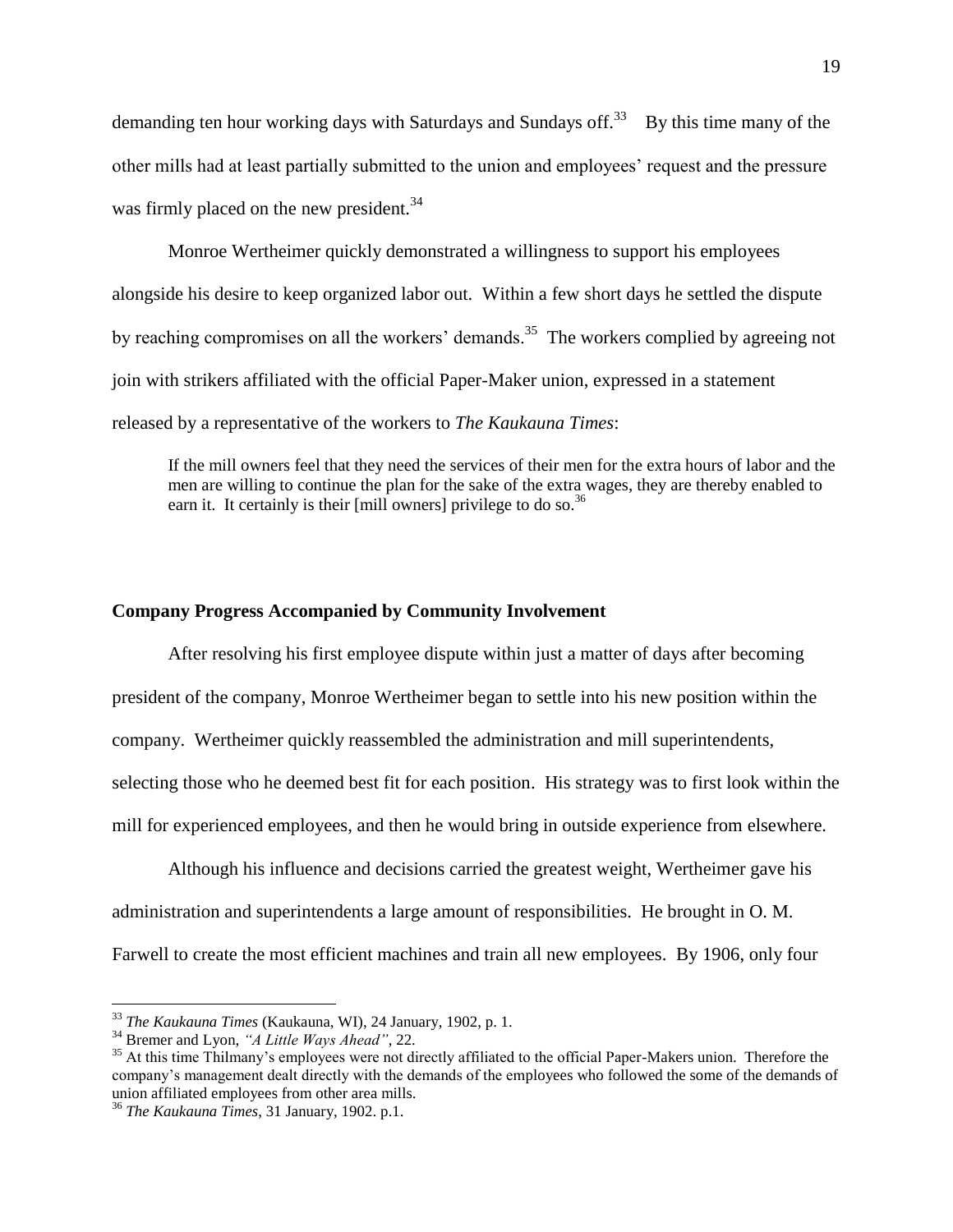years later, production almost doubled and throughout the next decade production continued to increase. Since there were no new machines added during this time, much of the company"s production success pointed resulted from Farwell's efficiency.<sup>37</sup>

Another influential figure during this time in Thilmany"s history was C. W. Stribley. In 1910 Stribley arranged an agreement between Thilmany Pulp and Paper Company and the Fibre Company, another Kaukauna pulp and paper mill that was struggling through multiple changes in ownership. Through the agreement Thilmany was granted access to a large portion of the pulp that was produced at the Fibre Company, which again helped increase production as well as reduced the amount of money Thilmany had to spend on acquiring pulp.<sup>38</sup> By 1912, Thilmany had obtained full ownership of a section of the Fibre Company and had the capability to produce its own pulp for paper production. Then in 1913, the success of Wertheimer and his team resulted in Thilmany Pulp and Paper Company becoming the first million dollar company in Kaukauna.<sup>39</sup>

The rising success of Thilmany"s production and increasing demands from added contracts quickly began to transfer from the company to the surrounding community. The first decade of the 1900s was marked by a number of recessions in the nation"s economy that had a negative impact on Kaukauna. Furthermore, in 1908 over two hundred men, the majority being from Kaukauna, lost their jobs as the city"s railroad repair yards shut down most of its operations. Thilmany"s officials took their leadership skills into the community. C. W. Stribley and C. E. Raught, another mill administrator promoted by Werthiemer, became heavily involved with the Bank of Kaukauna, the Kaukauna Times Printing Company, and with the city government, where Raught even spent some time as mayor. Stribley and Raught both spoke

<sup>37</sup> Bremer and Lyon, *"A Little Ways Ahead"*, 23.

<sup>38</sup> Stansbury, *The First Seventy Years*, 16.

<sup>39</sup> Bremer and Lyon, *"A Little Ways Ahead"*, 27.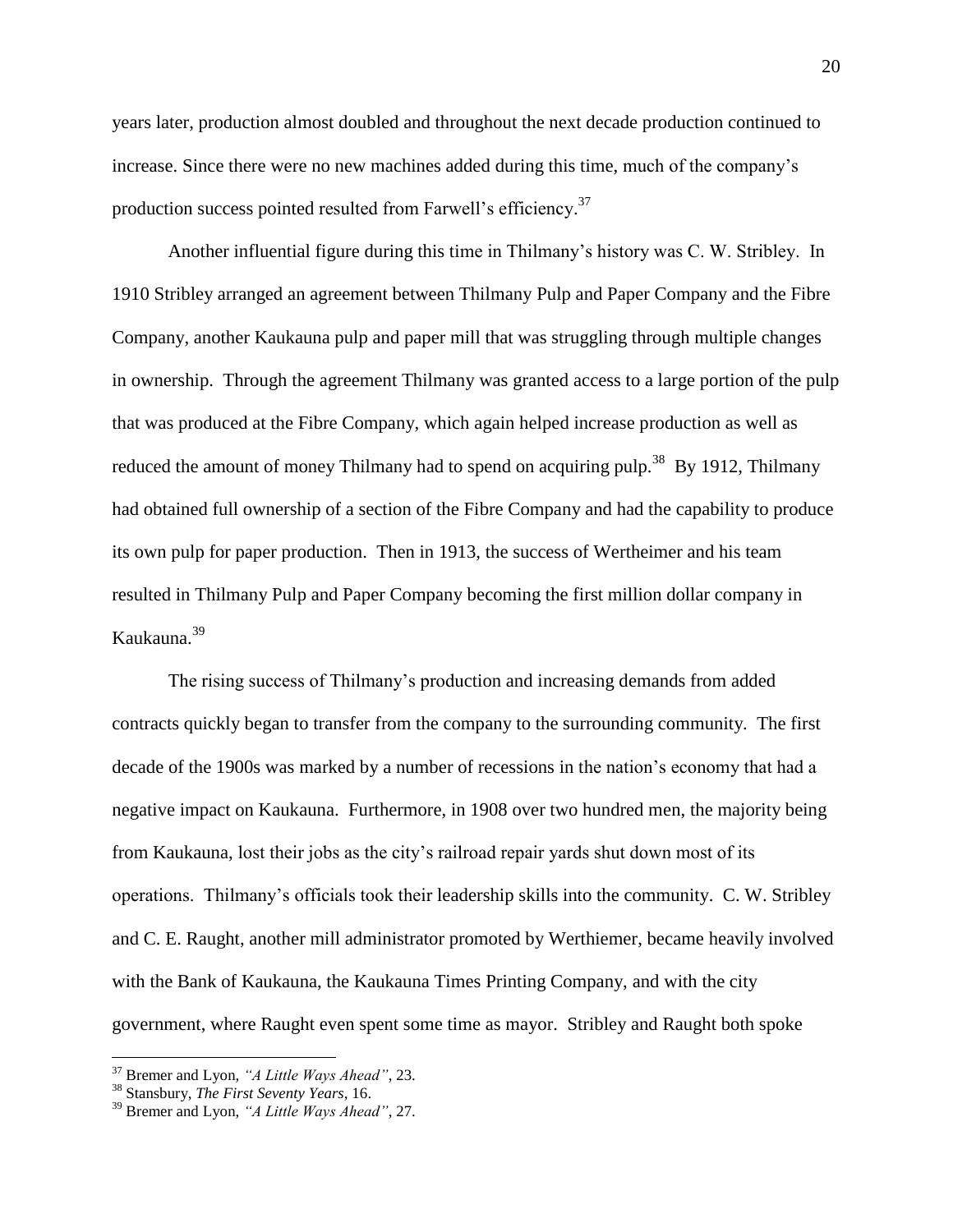very openly about the importance of "managing the well-being of a community just like a company," and in 1911 the *Kaukauna Times* "publicly thanked Thilmany for supporting the city 'through the business adversities of the past several years."<sup>40</sup>

As company president, Monroe Wertheimer also did his part to contribute to the city of Kaukauna and build a strong relationship between company and community. Beginning in 1913, Wertheimer started taking steps to help the city accommodate for the influx of employment at the mill, which proved to benefit many local Kaukauna residents. During that year, the company purchased some vacant land on the north side of the city for an undisclosed amount of money and built a cluster of six new homes to be sold to employees. The new homes quickly became a success with the employees of the company, especially those new to the city of Kaukauna. In the next six years forty-two new homes were added.<sup>41</sup>

By the arrival of the new decade, homes in the newly dubbed "White City", named for the houses" almost identical composition and white-washed appearance, continued to increase in popularity among Thilmany workers.<sup>42</sup> A number of articles in the *Kaukauna Times* spoke of the homes as great contributions to the city of Kaukauna and a testament to Wertheimer's dedication to not only his employees but the city as well. $^{43}$ 

During the United States involvement in WWI, Wertheimer took an interest in local war efforts. He was a member of the local draft board and he and Stribley each donated to the war effort. However, their contributions seem a little lack luster. Each of the men donated a hundred dollars to a support fund for Kaukauna citizens leaving for the war. After Wertheimer became chairman of the Outagamie County"s Liberty Bond campaign, Thilmany Pulp and Paper

 $40$  Ibid, 29.

<sup>41</sup> *The Kaukauna Times* (Kaukauna, WI) 19 September, 1958, p.1

<sup>42</sup> Gorgon-Seleen, "Lion on the Fox", 10.

<sup>43</sup> *The Kaukauna Times* (Kaukauna, WI) 21 October, 1920, p. 1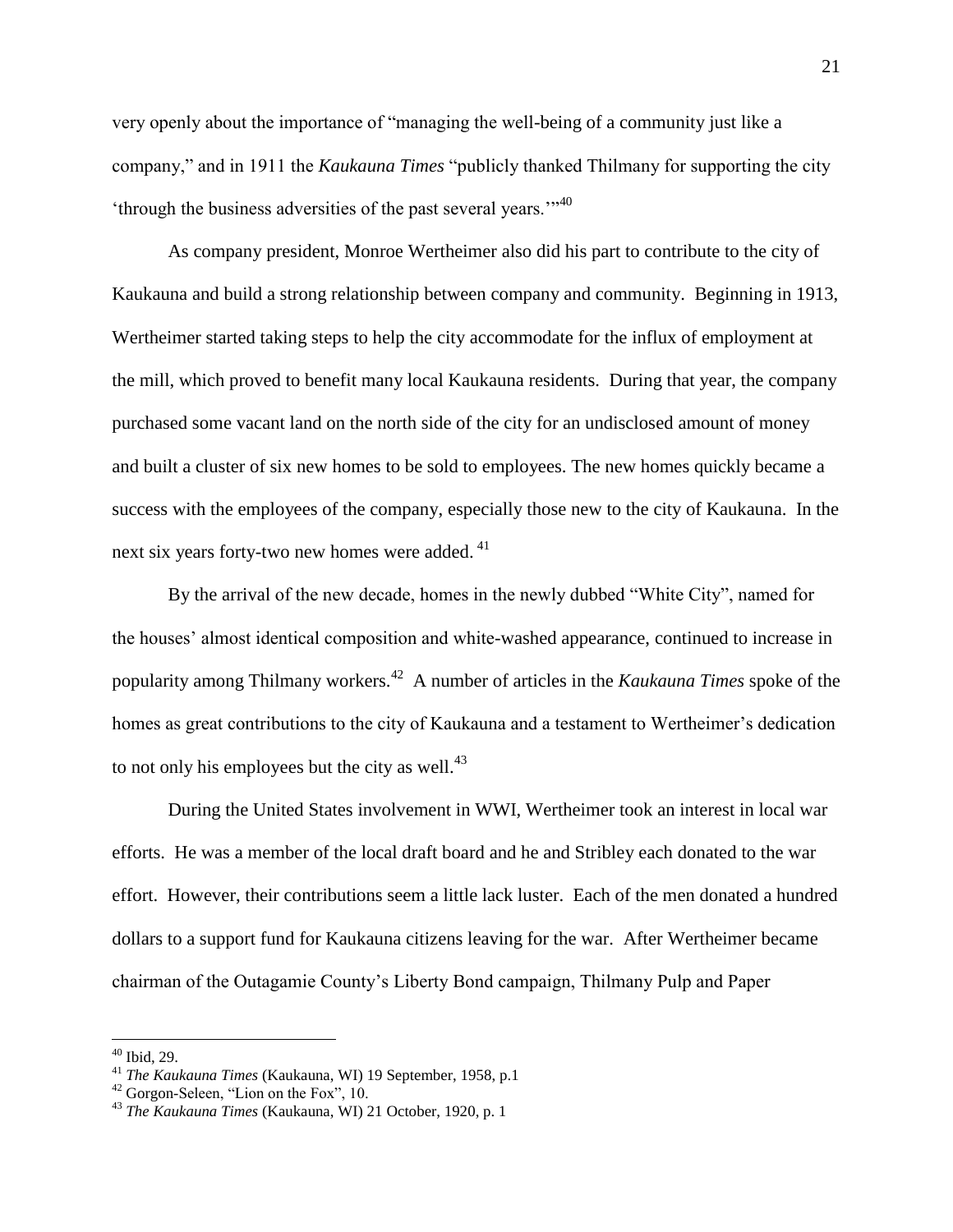Company donated one hundred thousand dollars of its assets to bond purchases, leading the way in company donations.<sup>44</sup>

The success of Wertheimer and Thilmany Pulp and Paper Company was followed by contributions to Kaukauna. With that said, in the first two decades of his presidency, Wertheimer and his administrators were not without their critics.

## **A "Scab" Mill: Wertheimer and the Unions**

Bremer and Lyon explain that the first fifteen years of Monroe Wertheimer's presidency, Wertheimer's first fifteen years of presidency, "coincided with the rise of political progressivism."<sup>45</sup> In 1914 the Brotherhood of Papermakers re-established its Kaukauna local. Furthermore, organizers from the Brotherhood of Pulp, Sulphite, and Paper Mill Workers began making a name for themselves throughout the Fox Valley under the direction of the man that is often credited for revitalizing unionized labor within the pulp and paper industry, John Burke.<sup>46</sup> The two unions began to pressure Thilmany"s leaders, directing their concerns to Wertheimer. Instead of complying with the wishes of local labor affiliates, Wertheimer found his own ways to keep his employees content and unions out of his mill.

According to the long time president of the International Brotherhood of Paper Makers, Matthew Burns, A" union's fundamental purpose is to establish a relationship between human beings working together for common ends- so that justice may prevail- so that the meek and humble may live in peace and security with the aggressive and the powerful."<sup>47</sup> A representative

<sup>44</sup> Bremer and Lyon, *"A Little Ways Ahead"*, 31.

 $45$  Ibid, 27.

<sup>46</sup> Robert H. Zieger, *Rebuilding the Pulp and Paper Workers' Union, 1933-194* (Knoxville, TN: The University of Tennessee Press, 1984), 9.

<sup>&</sup>lt;sup>47</sup> Matthew Burns to the Officers and Members of the International Brotherhood of Paper Makers, Date Unknown. Inventory Folder 4.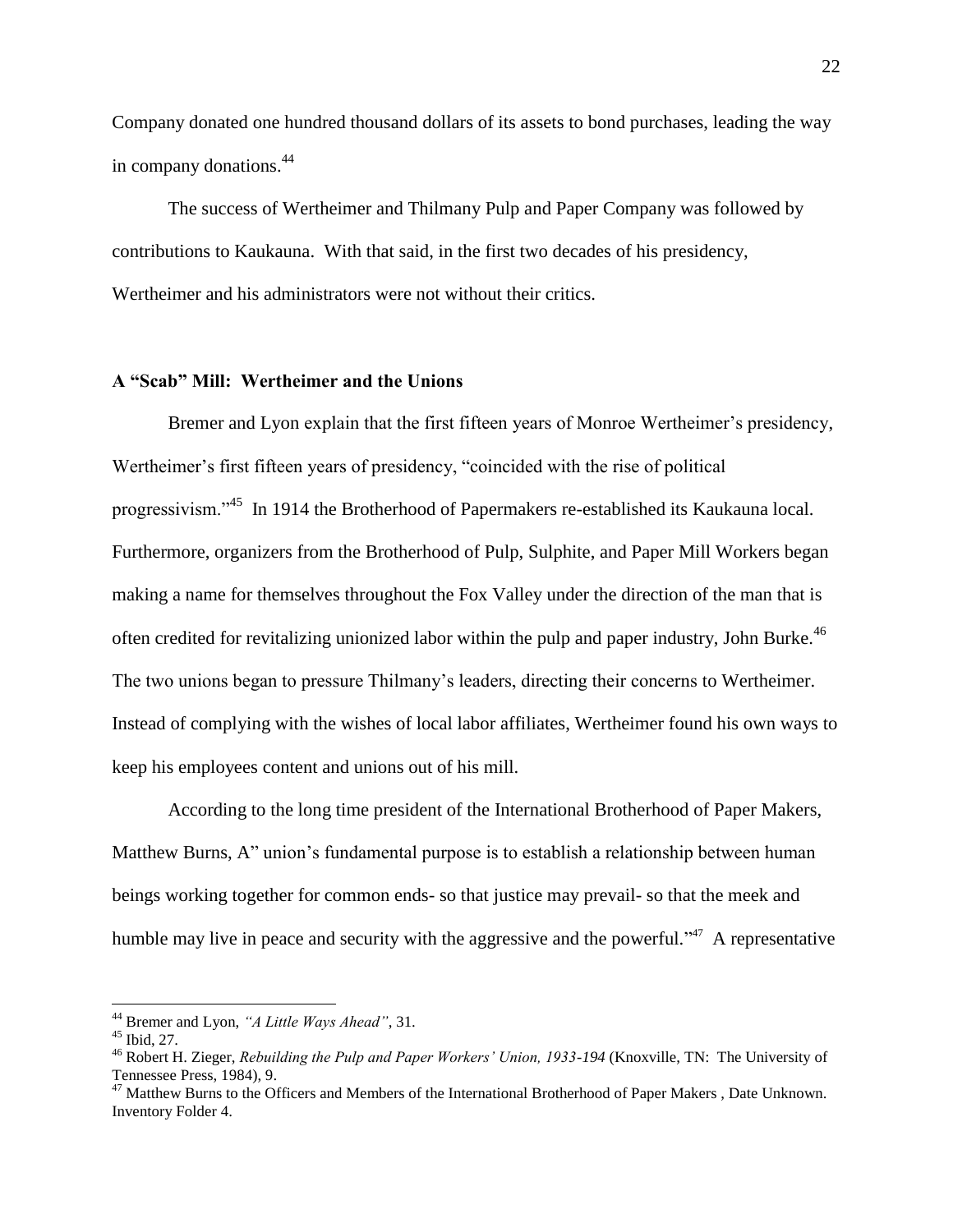of the International Brotherhood of Pulp, Sulphite, and Paper Mill Workers promoted unionization in a 1926 article in the union"s official publication, *Pulp Sulphite & Paper Mill Workers Journal*, titled "Benefits of Unionism," "By increasing wages and shortening the hours of labor," it read, "unionism has raised the standard of living. Men and women of labor have better opportunities to become intelligent members of the community. Unionism means better health, greater education and far better chances in life."<sup>48</sup> Wertheimer felt differently and he kept the unions out. Thilmany continued to function affectively and peacefully because management worked directly with employees, taking into consideration their changing needs.

In 1916 Thilmany acquired the Wisconsin Tissue Company of Appleton, greatly increasing its employable size. However, as more local men joined the war effort, the company found itself with a shortage of labor. To maintain workers already employed by the company and possibly to entice newcomers, Thilmany began granting new benefits to its employees and reduced its manufacturing hours to eight-hour shifts while keeping the same pay that was earned on the twelve-hour shifts. In that same year workers received a ten percent bonus. Thilmany"s workers now earned an average of sixty dollars a month which was relatively high compared to other mill workers in the Fox River Valley.<sup>49</sup>

Although it may appear that Monroe Wertheimer increased the income of his workers as well as employee benefits entirely out of the goodness of his heart, he was very open about his motives. In order to maintain a greater amount of control over his company and his employees' hours and wages, Wertheimer wanted to keep labor unions out. In 1918 Thilmany again raised employee wages. With this came a great deal of accusations from labor officials, including the high ranking labor leader John Burke who pointed the finger at Wertheimer saying that it was

<sup>48</sup> *Pulp Sulphite & Paper Mill Workers Journal: The Official Publication of the International Brotherhood of Pulp, Sulphite, and Paper Mill Workers*, "Benefits of Unionsim". February, 1926  $49$  Ibid, 31.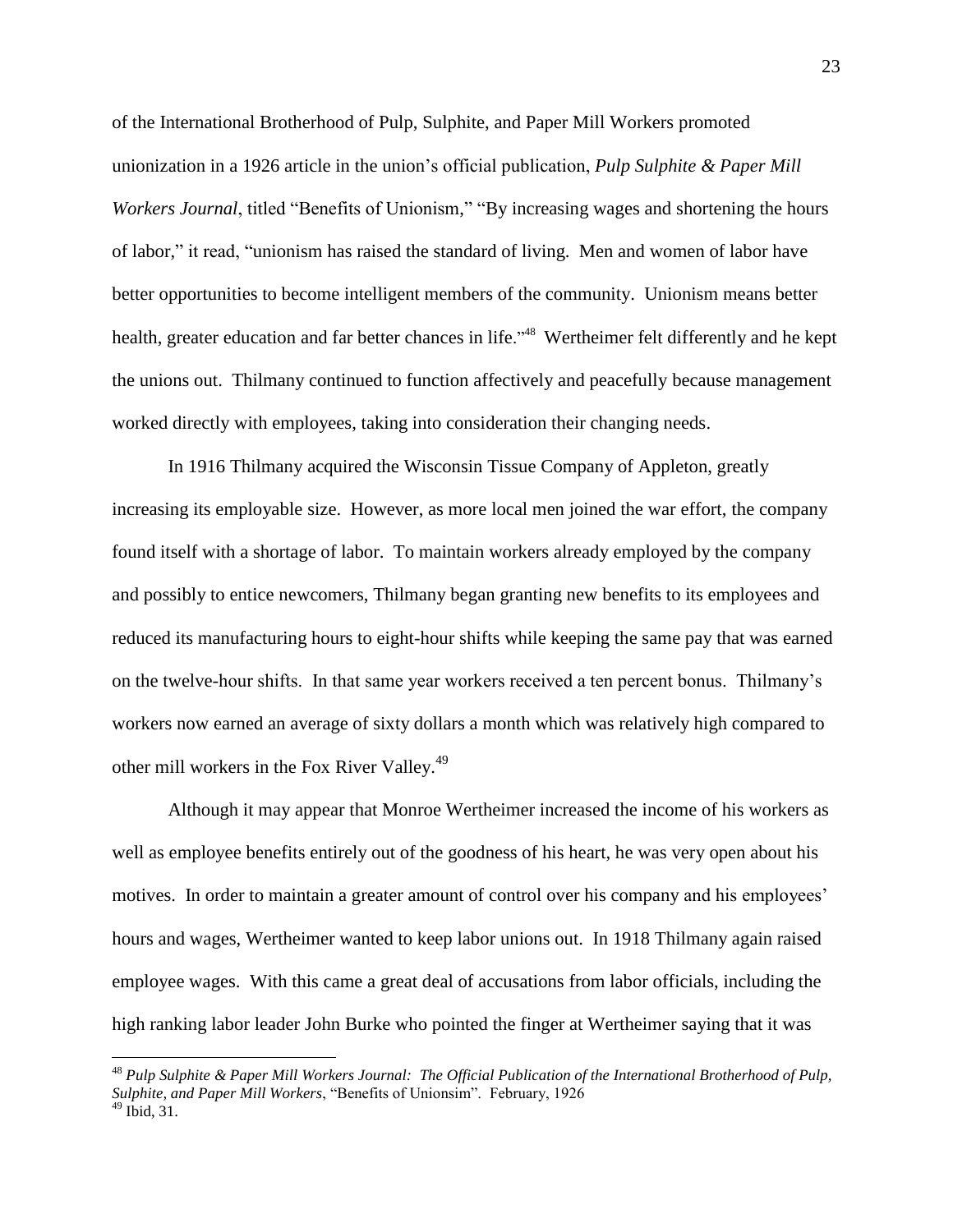"the same old story" of non-union mills advancing wages in order to discredit organization. Thilmany thus earned the reputation among labor unions as a "scab" mill.<sup>50</sup>

Scab mill or not, Thilmany continued to work with its employees. Wertheimer also believed that increased benefits for his employees would ultimately boost efficiency and production, demonstrating the business aspect of his labor decisions. He opened a free company library, employed a full-time nurse, and even encouraged his employees to form their own nonunion employee associations. His employee outreach even extended into the community. When he was informed that some of Kaukauna"s merchants increased their product prices each time Thilmany"s workers received a pay increase, he warned the merchants that he would not hesitate to open his own company store and sell many of the same goods for less.<sup>51</sup> This was again in the hopes of keeping his employees content and working peacefully.

Regardless of Wertheimer and the company"s best efforts to maintain stability, in 1922 after a recession hit Kaukauna. As product demand decreased Thilmany was forced to cut wages for the first time since Wertheimer had taken over the mill from Oscar Thilmany in 1902. On April 6, 1922, at seven o'clock in the morning, one hundred and fifty men employed at Thilmany's sulphite mill walked out during what was referred to as a "protest" against the four cent per hour reduction in their wages.<sup>52</sup> The men claimed that the cut in their wages was unjustified. Consequently, the labor unions once again hoped to infiltrate the mill. Wertheimer responded by addressing the claims of his workers which was reported in the *Kaukauna Times*:

Deplorable as the situation is and much as he sympathizes with the men affected, the cut is made necessary by economic conditions and was only ordered as a last resort in the effort to meet competition in the open market. Operating expenses under the prevailing depression have reached a point where a shut down of the plant is not an improbable contingency but dreading the

<sup>50</sup> Ibid, 34.

 $51$  Ibid. 35.

<sup>52</sup> *The Kaukauna Times*, 6 April, 1922. p.1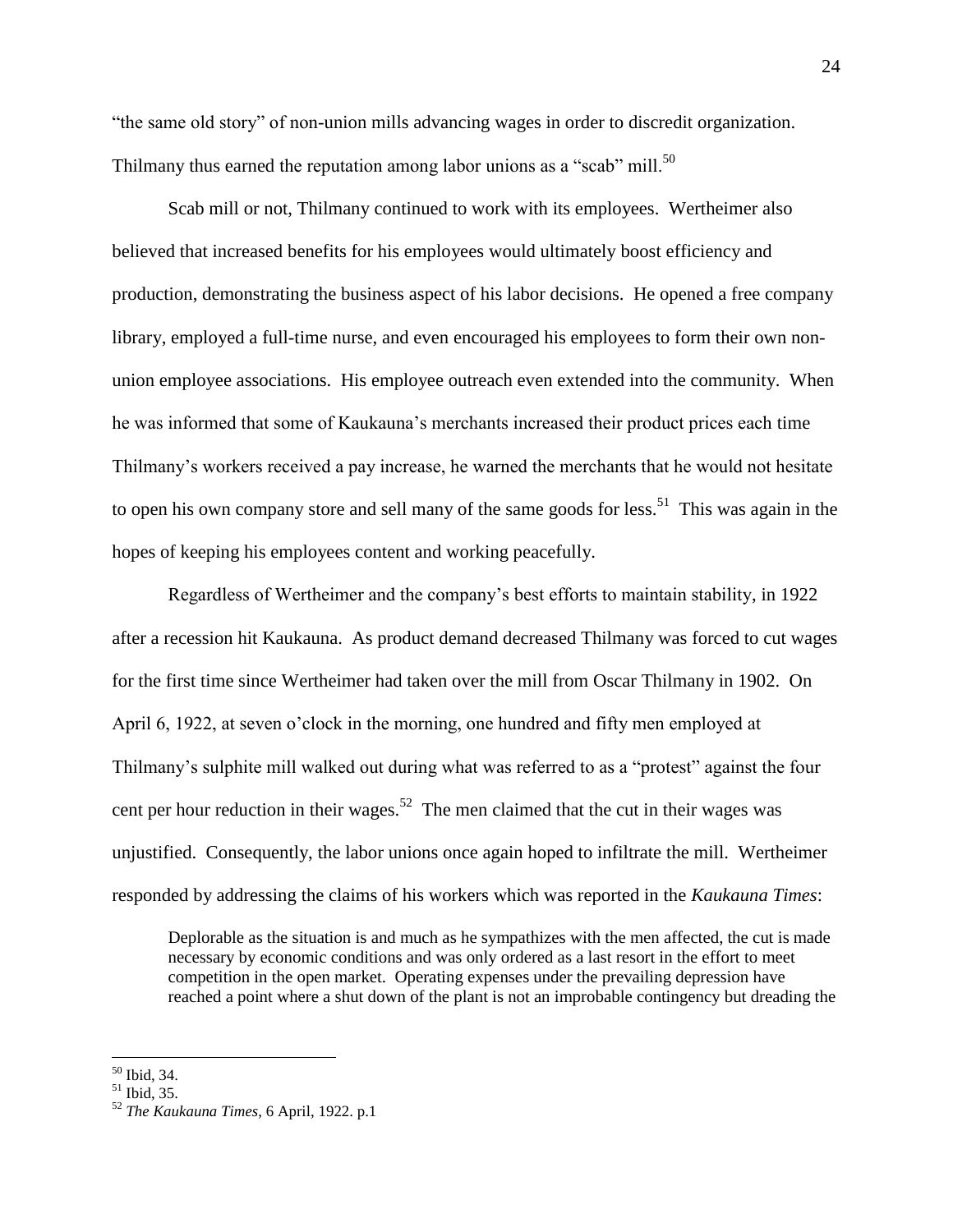widespread distress and hardship which this would entail on not only the men employed in the mills but on the entire community.

Wertheimer also added that he did not feel that it was unreasonable to ask the men "to share, by accepting the cut with the company, a part of the burden which the company has to carry in order to continue operations," and argued that the allegations that the company was trying to make money by reducing its wages were false.<sup>53</sup>

Wertheimer's response to his workers' claims was not only taken under serious consideration by his disgruntled employees but leaders of the Paper Makers Union as well. By the day"s end the workers had accepted the four cent cut in their wages and went back to work. The *Kaukauna Times* reported that the action resulted from the counsel of local leaders of the Paper Makers Union who, like Wertheimer, addressed the "present economic crisis," and that the prosperity of the entire city of Kaukauna depended on Thilmany's survival.<sup>54</sup> In fact, by this time Thilmany paid roughly forty percent of the city's total personal income.<sup>55</sup>

Once again Wertheimer had successfully controlled a situation, surprisingly with the help of a union whose leader often negatively referred to Thilmany as a "scab" mill. Together they avoided a situation that might have escalated to the point where both the company and community faced on economic crisis. The strong bond that created between management and worker in the years prior to this matter had temporarily proven to be effective. Over the next few years the national and local economies emerged out of the temporary recession. Production in the mill improved and Wertheimer stuck to his pre-recession practices and continuously increased his workers' wages. However, by the decade's end he and his company would have to face the worst economic hardship in the nation"s history.

<sup>53</sup> Ibid

<sup>54</sup> *The Kaukauna Times*, 13 April, 1922. p.1.

<sup>55</sup> Bremer and Lyon, *"A Little Ways Ahead"*, 37.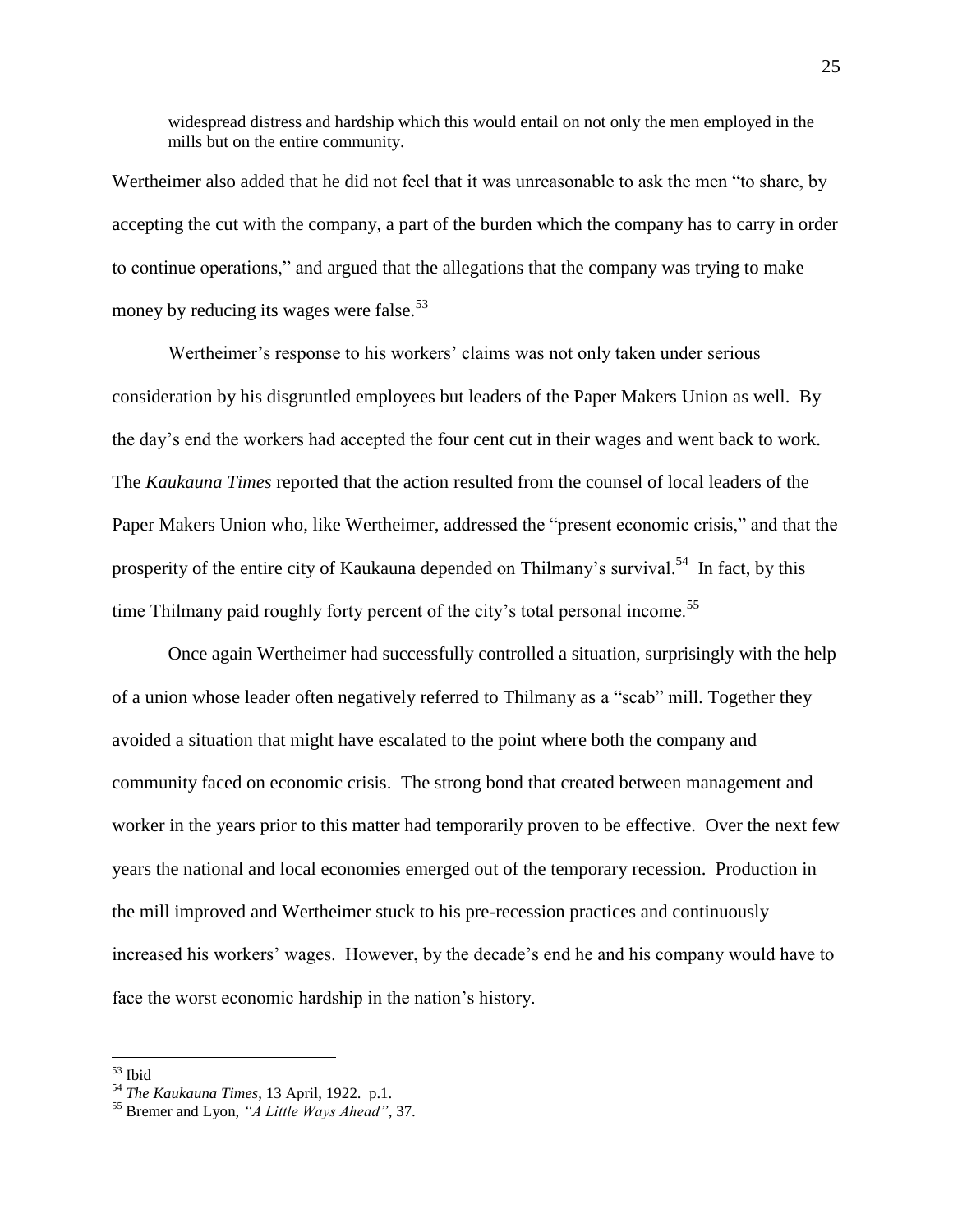## RISKS AND CONSOLIDATION THROUGH THE GREAT DEPRESSION

The Great Depression was real. It was also awful. More to the point it packed a greater wallop than anything that had happened to American between the Civil War and the Atom Bomb. How did Thilmany fare? They began by tightening their belts.

"Tightening the Belts," *The Kaukauna Times*

#### **The Great Depression and Kaukauna's Troubles**

Throughout the 1920s the stock market had been steady and many industries and corporations in the United States watched their production and profits increase. The depression that followed the infamous stock market crash of October, 1929 drastically changed the economic landscape across the United States. Each U.S. industry was impacted and faced its own struggles and defeats; some more negatively affected than others. Every village, town, and city, regardless of size, had to face unemployment and shrinking job markets among many other challenges. By the end of the first year of the Great Depression, federal census takers declared that 3.1 million Americans were unemployed, the actually number being debated by various groups such as labor unions who believed it was much higher.<sup>56</sup>

Although the hardships faced in Kaukauna, Wisconsin may look trivial compared to those faced in heavy urban centers like New York City and Chicago as well as the Dust Bowl stricken states of the southwestern Great Plains, the Fox River town did not go untouched by the great depression. In the first few months following the stock market crash, few major disturbances were recorded. The town"s largest employer, Thilmany Pulp and Paper Company, continued to maintain high levels of production, its workers received the same hours and wages as prior to the crash, and Kaukauna"s banks remained open. However, by the summer of 1930, Thilmany"s

<sup>56</sup> James I. Clark, *Chronicles of Wisconsin*. (Madison: State Historical Society of Wisconsin, 1955), 6.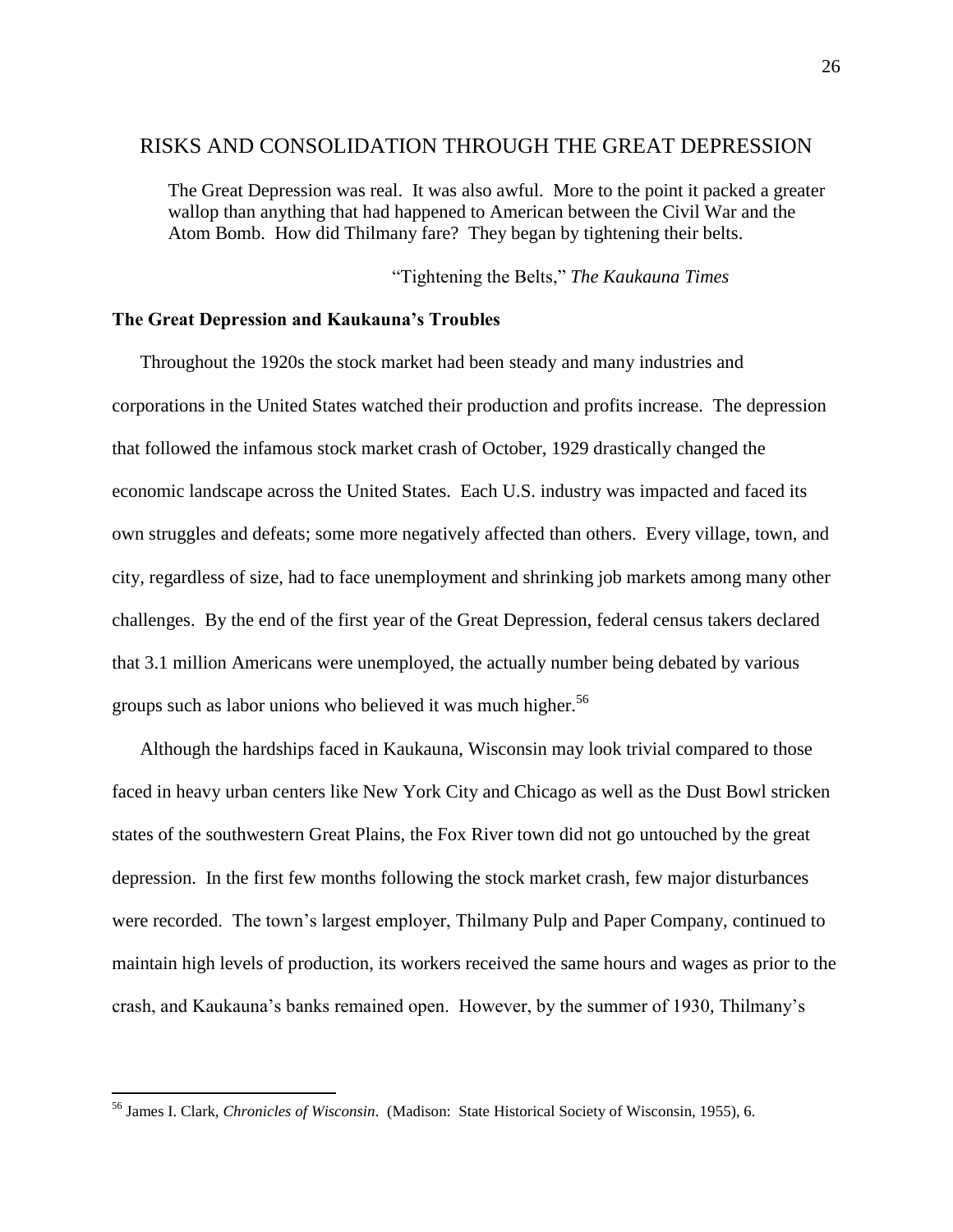production had come to a standstill and its employees looked on as other Kaukauna industries began to feel the burn of the depression.

 Agricultural workers in the surrounding area were the first hit as crop failures such as those prevalent in Kansas and Nebraska traveled north into Wisconsin. On August 8, 1930 the *Kaukauna Times* ran an article on the front page titled "Hangs Self," and told the story of a "hardworking" farm wife who hanged herself in the barn after she had learned that she and her husband were about to lose their family farm because of "extreme crop failure and the low prices for farm produce."<sup>57</sup>

Within the Kaukauna city limits, residents began organizing charitable organizations ran by volunteers that would collect goods and money to help the slowly growing population of unemployed in the city.<sup>58</sup> Regardless of its efforts, the volunteer organizations could not combat the effects of the Depression. In October and again in November of 1930, town meetings were held to address the town's growing number of unemployed citizens. On October 31, a local address was made to discuss possible remedies and to warn other manufacturing and industrial workers that the worst was probably yet to come. The president of the American Federation of Labor delivered a national statement read during the assembly in Kaukauna, "The depression strikes the manufacturer first and the worker second."<sup>59</sup>

At the state level the first action by the Wisconsin state government came in the spring of 1930 when Governor Walter J. Kohler ordered a special Citizen"s Committee on Employment. The committee did not sanction or recommend any serious relief programs nor did it request any large amounts of relief to be distributed. Instead "the committee urged employers to maintain pre-depression wage levels, avoid lay-offs, cut working hours, and eliminate overtime." In 1931,

<sup>57</sup> *The Kaukauna Times*, 8 August, 1930. p. 1.

<sup>58</sup> Bremer and Lyon, *"A Little Ways Ahead"*, 44.

<sup>59</sup> *The Kaukauna Times*, 31 October, 1930. p. 1.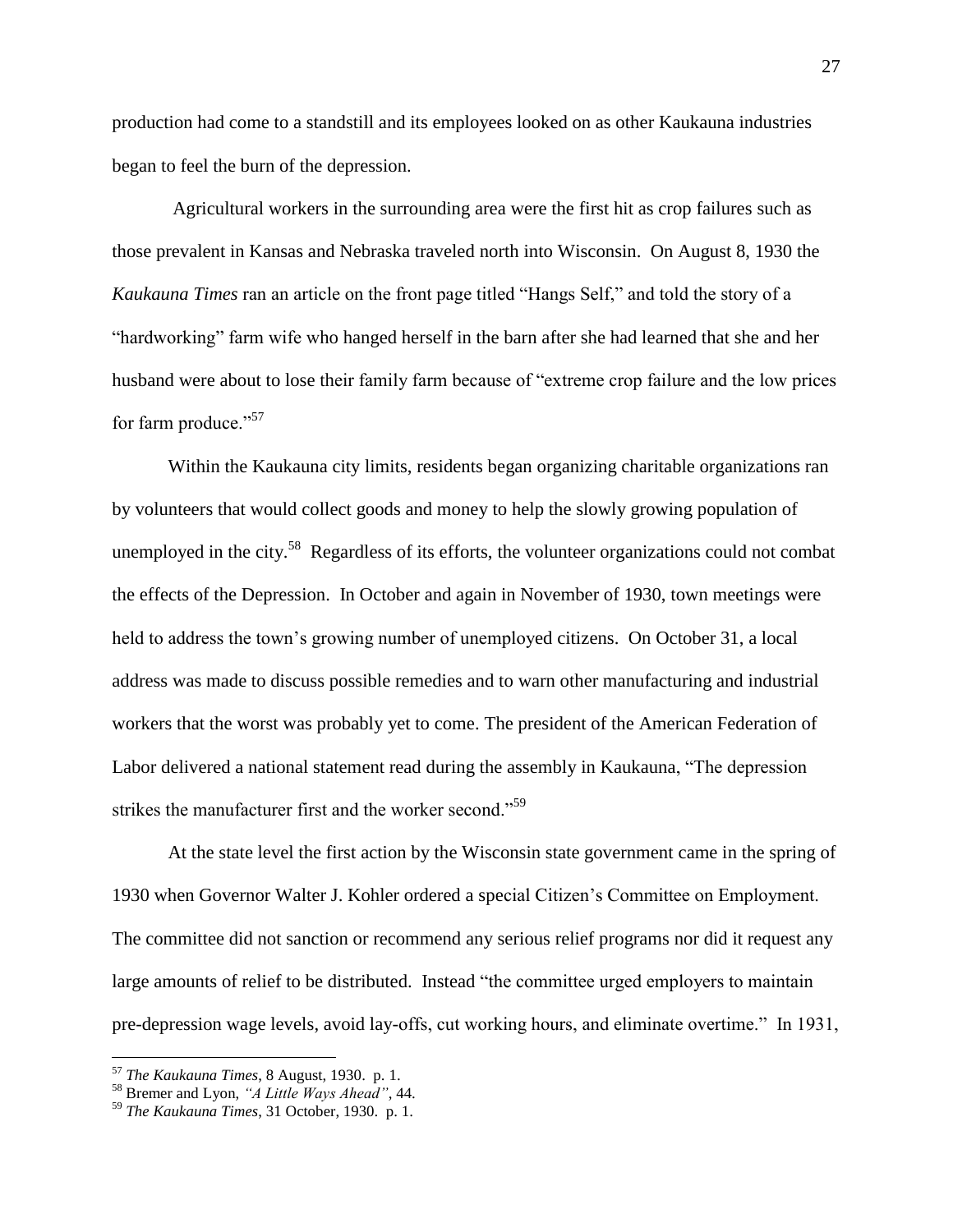Wisconsin became the first state to enable its unemployed workers to apply for weekly payments amounting to a maximum of ten dollars a week from the previous employer for up to thirteen weeks.<sup>60</sup> The local and state designed and initiated programs undoubtedly help to elevate the strain for some, but problems continued to increase.

As the economic conditions across the United States continued to worsen, national and state officials began to administer programs to halt the increasing unemployment levels. Through the New Deal administration implemented by the newly elected (1932) president Franklin D. Roosevelt, the National Industrial Recovery Act, the Agricultural Adjustment Act both from 1933, and the Social Security Act of 1935 were just a few of the acts passed in the mid 30s to try and control hours, wages, and even prices of various products. Furthermore, a number of new government funded agencies emerged during this time period such as Civilian Conservation Corps and the Works Progress Administration.<sup>61</sup>

Beginning in 1933, the New Deal"s relief and job-providing agencies arrived in Kaukauna. In November of that year, 320 unemployed residents were put to work for the Civil Works Administration. They were employed on city based projects such as creating recreational trails in various parks. Again throughout 1934, the Federal Emergency Relief Act put to work another 120 Kaukauna men, widening the city"s streets, and four women to work on sewing projects, each group making \$10.20 a week.<sup>62</sup> Unfortunately much of the work offered by the New Deal agencies proved to be temporary, in December of 1933 the *Kaukauna Times* reported

<sup>60</sup> Clark, *Chronicles of Wisconsin*, 11-12.

<sup>61</sup> Steven Mintz and Susan Kellogg, *Domestic Revolutions: A Social History of American Family Life*. (New York: The Free Press, 1988), 144-146.

<sup>62</sup> Bremer and Lyon, *"A Little Ways Ahead"*, 44.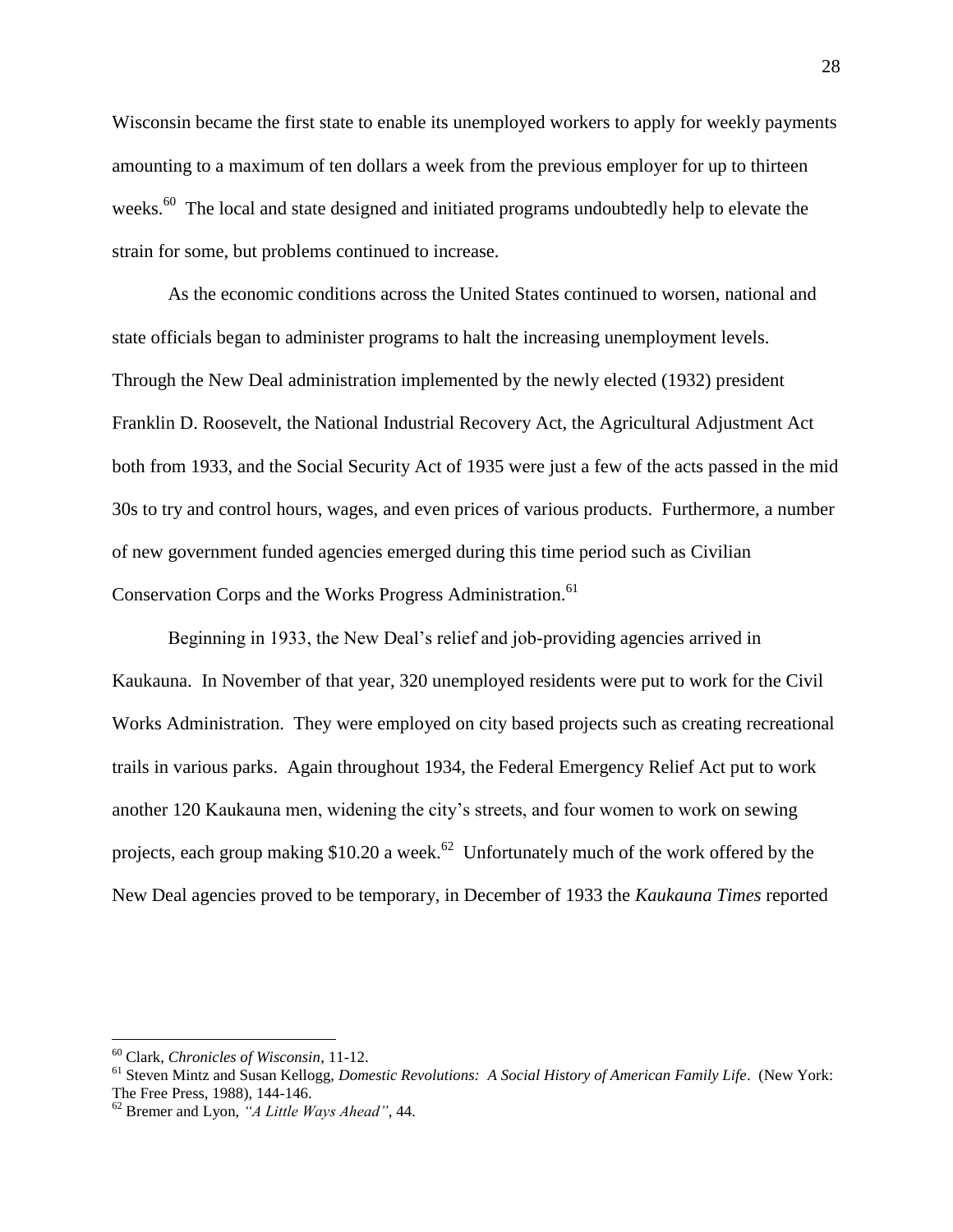that workers were laid off in a Civil Works Program "in order to keep the project alive," but they did offer at least short time relief for many Kaukauna residents.<sup>63</sup>

#### **The Great Depression and Thilmany's Struggles**

On September 4, 1929, a dividend of \$2.43 was paid on the company"s common stock. This would ultimately become significant because it proved to be the last common dividend to be paid for the next sixteen years.<sup>64</sup> Much like the city of Kaukauna, the economic adversities triggered by the great stock market crash of 1929 did not have a significant impact on Thilmany Pulp and Paper Company right away. However, just as the president of the American Federation of Labor stated, the depression did reach the manufacturer before the worker.

By January of 1930, Monroe Wertheimer and his company had recorded record breaking sales from the previous year, when over thirty thousand tons of paper were produced totally to more than five million dollars in value.<sup>65</sup> The tables quickly turned as many of Thilmany's largest buyers began to withdraw from resigning any lengthy, big money contracts. Instead the companies chose to engage in short term, small production contracts. The smaller contracts therefore reduced the company"s production and by midway through the year, Thilmany"s sales began to plummet.

Other paper mills still located in Kaukauna were also feeling the pressure. In a letter to leading labor official, John P. Burke on January 3, 1930, a Kaukauna resident and mill worker (name of mill unknown), addressed his concern for the closing of the mill, "The mill is still down," and "There are no prospects of starting up as yet, but there are lots of rumors." He

<sup>63</sup> *The Kaukauna Times*, 8 December, 1933. p. 1.

<sup>64</sup> *The Kaukauna Times*, 18 August, 1983. p. 13.

<sup>65</sup> Bremer and Lyon, *"A Little Ways Ahead"*, 45.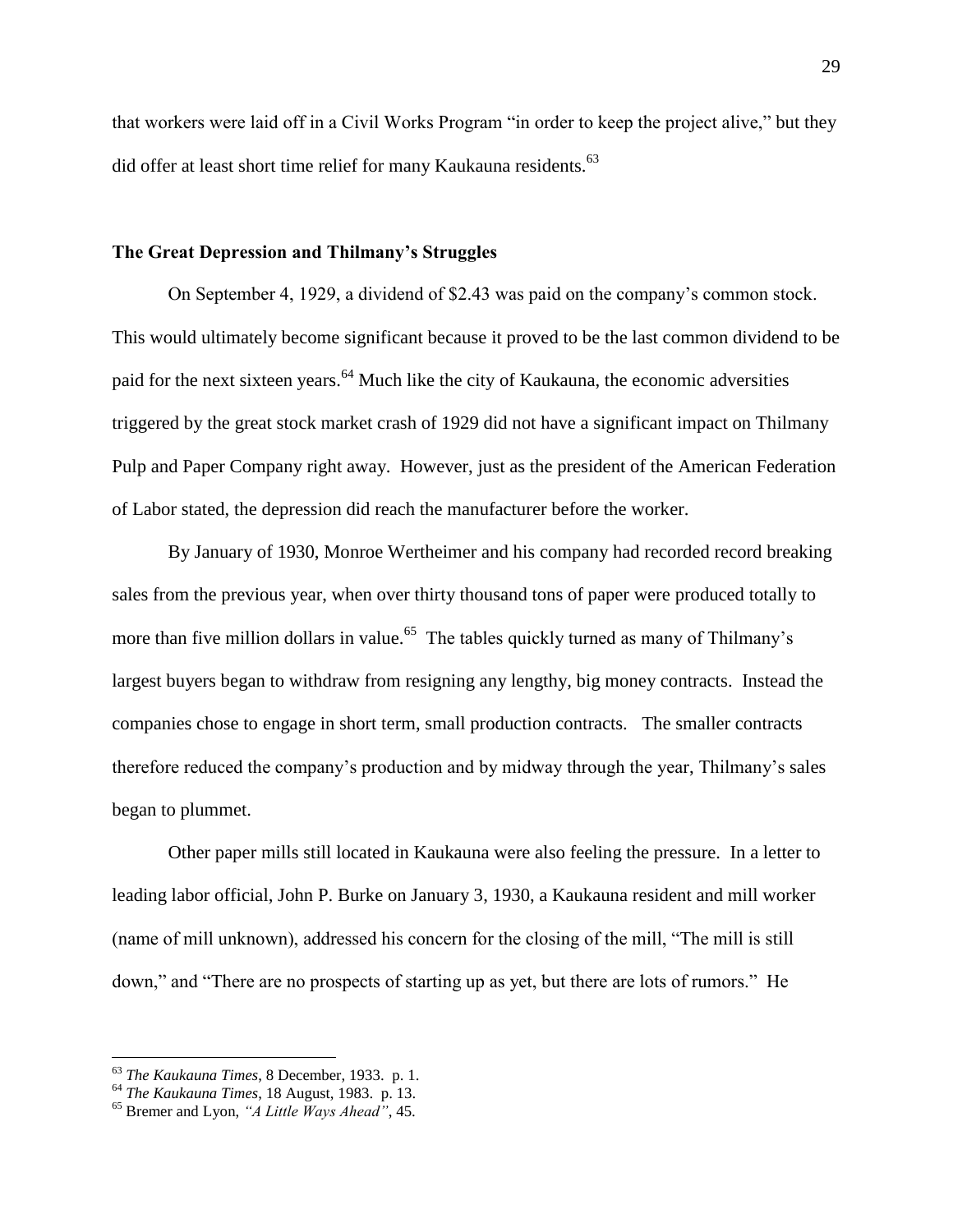continued on, asking Burke for help, "If you know of any good jobs, please let us know."<sup>66</sup> The plight of the mills located in the same city as his company, may very well have added to Wertheimer's increasing load of concerns.

In the last months of 1930, Wertheimer's advisors also addressed their concerns. They strongly felt that steps needed to be made to ensure not only the company"s future success but its overall survival. The company was faced with steadily decreasing sales, handling multiple production facilities through the Kaukauna mill and the Wisconsin Tissue mill it recently purchased in Appleton, and deciding whether or not to go through with a 1929 plan to purchase a new paper machine. All this was on top of the growing concerns of its workers. As stated by Karl Stansbury, "a judgment was placed upon us to test who we were and what we were."<sup>67</sup>

There was much debate about whether or not it would be logical to purchase a new machine. Prior to 1929 the mill had almost consistently been producing at a gain. This was without adding any new machine since the last weeks of Oscar Thilmany's run as company President. However, towards the end of the year Wertheimer gave the go-ahead, and the company invested in the installation of the new machine with the hopes of drawing in larger contracts to increase production. <sup>68</sup>

The next step in the process became consolidation. Wertheimer and his advisors concluded that trying to manage machines and employees in various Fox River mills was too costly and inefficient, especially when trying to handle employee claims and labor influences at separate locations. By the end of 1930, Wertheimer shut down the Wisconsin Tissue Mill in Appleton and relocated its two largest paper machines, as well as the men who were trained to

<sup>66</sup> *Pulp Sulphite & Paper Mill Workers Journal*, "Kaukauna Local No. 35." 3 January, 1930.

<sup>&</sup>lt;sup>67</sup> "A Measure of Success.""

<sup>68</sup> Bremer and Lyon, *"A Little Ways Ahead"*, 45.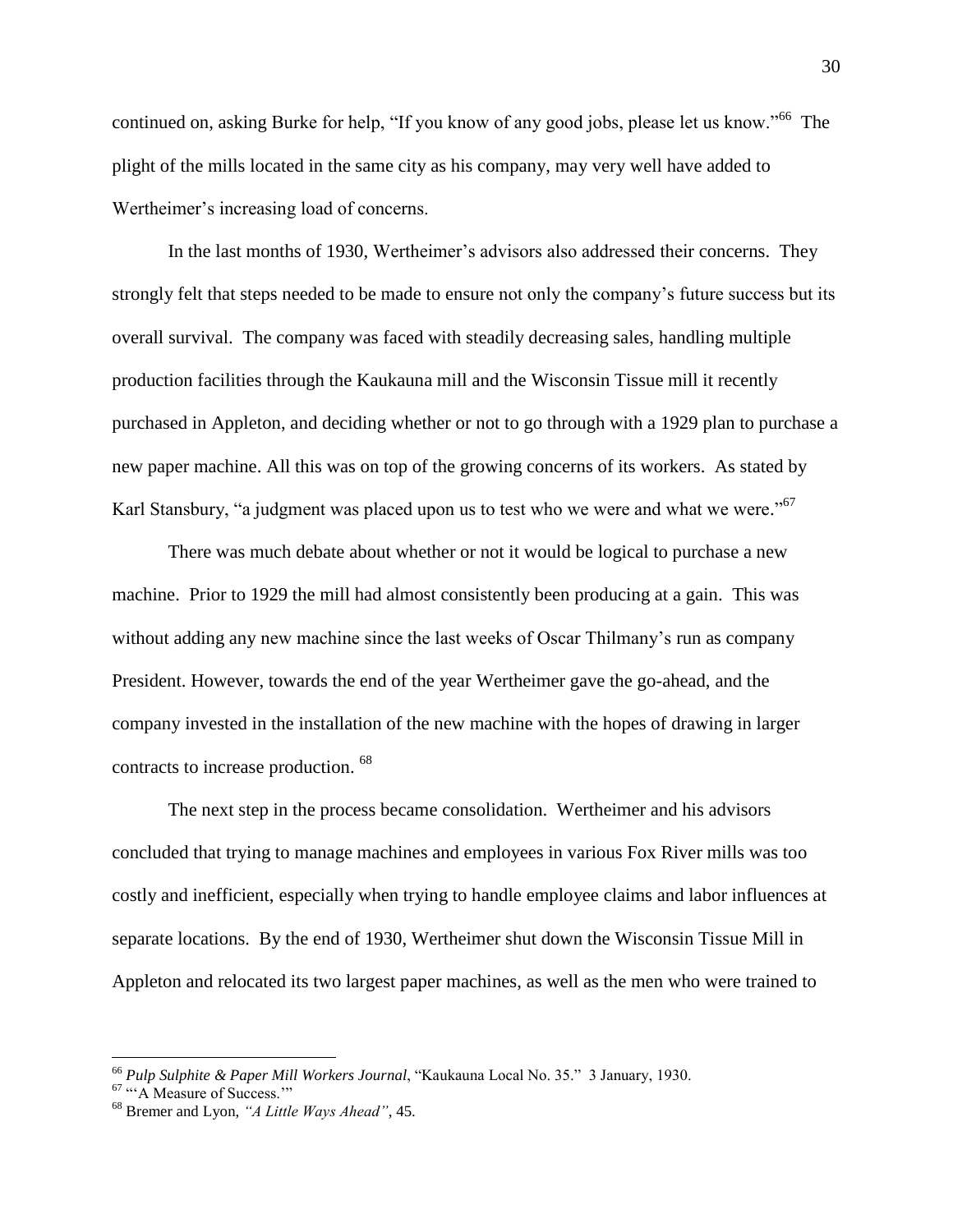operate them, to the Kaukauna mill.<sup>69</sup> The consolidation of all manufacturing facilities did help the company"s facility managers maintain more efficient communication ties with all Thilmany employees. It did not prove to be the answer to the declining sales as Thilmany continued to experience financial losses. However, it did help slow down the momentum of the losses, therefore allowing Thilmany"s management to take its next step.

With the arrival of 1931 Monroe Wertheimer and Thilmany"s management were still striving to level of the company"s decreasing sales. As stated in Bremer and Lyon"s *"A Little Ways Ahead,"* in 1931 Wertheimer did "what President Hoover had asked businessmen to do: spend through new investments in order to generate economic recovery.<sup> $70$ </sup> In fact, by July of that year Thilmany"s management announced its plans to add two more paper machines, this time, though, they would be machines specifically designed for the creation of paper bags. The accumulation of the new machines would be preceded by the construction of a new building in order to sufficiently house the acquired equipment. In a *Kaukauna Times* article on July twentyfourth, Wertheimer explained that his "personal hope" was "that it [the new construction] assures the operation of the pulp mill for many years to come."<sup>71</sup>

The decision to purchase two brand new machines as well as begin a construction project that was estimated to cost \$40,000 appeared to be incredibly risky, especially since the condition of the United States economy continued to worsen. Furthermore, the company did not seem to be in the right condition to be purchasing new equipment and adding on to its operation facility. Its debt continued to increase, it could no longer pay the dividends on its stocks, and it continued to operate at a loss. The *Kaukauna Times* frequently reported that not only were many of Thilmany's employees worried about its president's risky business decisions, but other

<sup>69</sup> Stansbury, *The First Seventy Years*, 23.

<sup>70</sup> Bremer and Lyon, *"A Little Ways Ahead"*, 45.

<sup>71</sup> *The Kaukauna Times*, 24 July, 1931. p.1.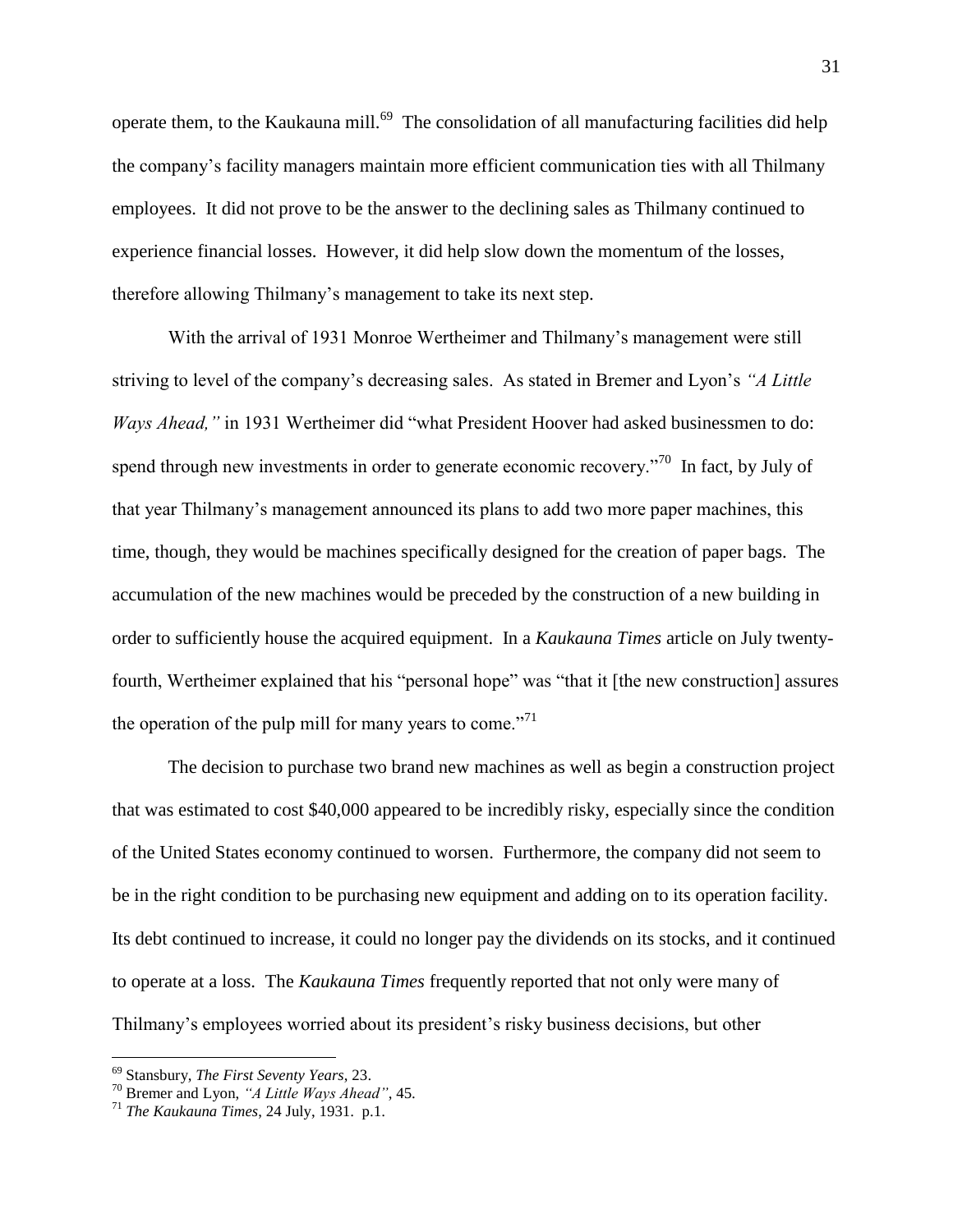Kaukauna residents as well. On August twenty-fifth, Wertheimer addressed the concerned citizens in an article titled, "Wertheimer has faith in future of Paper Mills," and said

You call our attention to the fact that as we are making this expenditure at this time it is interesting news to the paper industry because is shows our faith in the future, and on this point permit me to say that if we all keep our heads level there is no reason why the future should not have reasonable returns in store for all those who make the proper effort to ensure them.<sup>72</sup>

In his work, *The First Seventy Years*, plant manager Karl Stansbury added that the major incentives for the expansion were to provide additional employment and to create more diverse production capabilities. $^{73}$ 

Still the concern of how Thilmany would be able to financially handle the construction of a new facility without cutting production elsewhere, reducing pay, or even cutting jobs remained. To the benefit of the company"s management, it appeared that Thilmany"s long history of supporting and working side-by-side with the residents and organizations in Kaukauna had succeed in building a level of partnership and trust. In January of 1932, the Utility Commission of Kaukauna agreed to finance the mill"s new construction, and subsequently sell it to Thilmany for \$40,000, with interest free payments over a ten year period.<sup>74</sup> Not only did this decision ensure Thilmany"s growth, the construction opened up new employment position for Kaukauna citizens. On February 19, the *Kaukauna Times* reported that local labor was given preference in every possible instance, and that a rotating crew of twenty-four men was employed at the construction site. Furthermore, the article stated that the city"s decision to help its "loyal company" in this time of need would produce eighty to one hundred new employment positions.<sup>75</sup>

<sup>72</sup> *The Kaukauna Times*, 25 August, 1931. p.1.

<sup>73</sup> Stansbury, *The First Seventy Years*, 24.

<sup>74</sup> Bremer and Lyon, *"A Little Ways Ahead"*, 47.

<sup>75</sup> *The Kaukauna Times*, 19 February, 1932.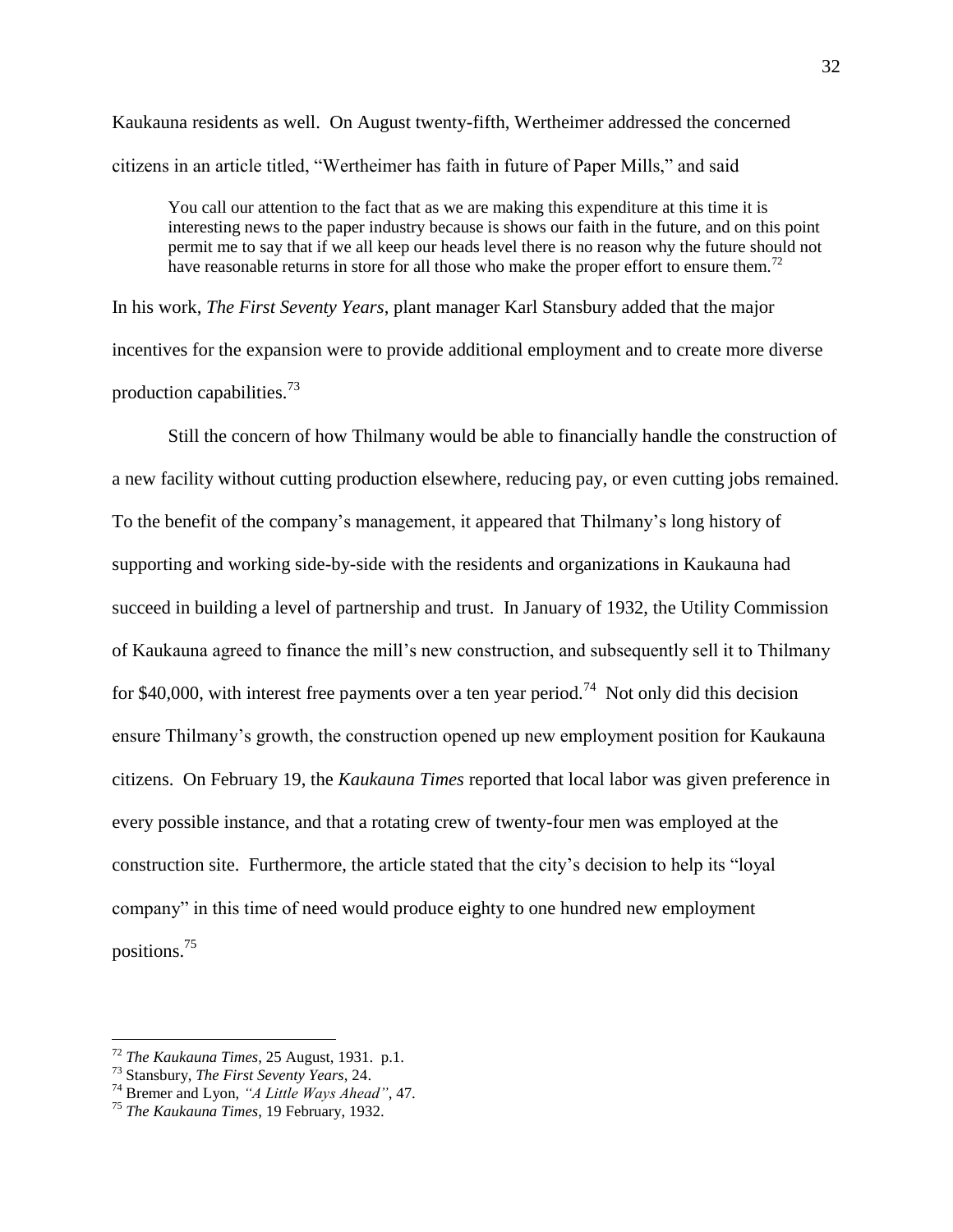With the construction of the bag plant completed by the years end, Monroe Wertheimer, Thilmany"s managers and employees, as well as the city of Kaukauna, waited to see if it would become the much needed answer to the company"s financial losses. Unfortunately for Thilmany and Kaukauna as well as the rest of the country, in 1933 the Depression reached an all-time high. Across the country, sixteen million Americans were unemployed.<sup>76</sup> In Kaukauna conditions worsened as well. Already by February the city was forced to cut its city workers by fifteen percent, most of these positions being in the fire and police departments.<sup>77</sup>

Although the company continued to operate at a loss, Thilmany continued to stay afloat as the machines brought in from the Appleton mill as well as the new bag producing machines in the new addition allowed Wertheimer and Thilmany"s management to take over direct sales and distribution of all of its products. All though the new found security may have been small, Thilmany did what it could to ease the fears of its workers as well as the city of Kaukauna. On August 29, Wertheimer announced that the company would be undergoing changes in wages and hours as of September 1 in order to meet the terms of the National Recovery Acts Blue Eagle Requirements. According to the *Kaukauna Times*, the new arrangements at "the largest employer in the city," stated that shift workers would work thirty-six hours a week instead of forty-eight and day workers forty hours a week instead of forty-eight. In order to make up for lost hours, wages were increased so every employee still received the same pay as before the decrease in hours. The shorter hours consequently created a little over one hundred new jobs that the company specifically offered to unemployed Kaukauna citizens.<sup>78</sup>

Throughout the next two years the doldrums of the Depression continued. Thilmany was unable to break free from its losses in production and sales, but the company and its city

<sup>76</sup> Mintz and Kellogg, *Domestic Revolutions*, 134.

<sup>77</sup> *The Kaukauna Times*, 10 February, 1933.

<sup>78</sup> *The Kaukauna Times*, 29 August, 1933.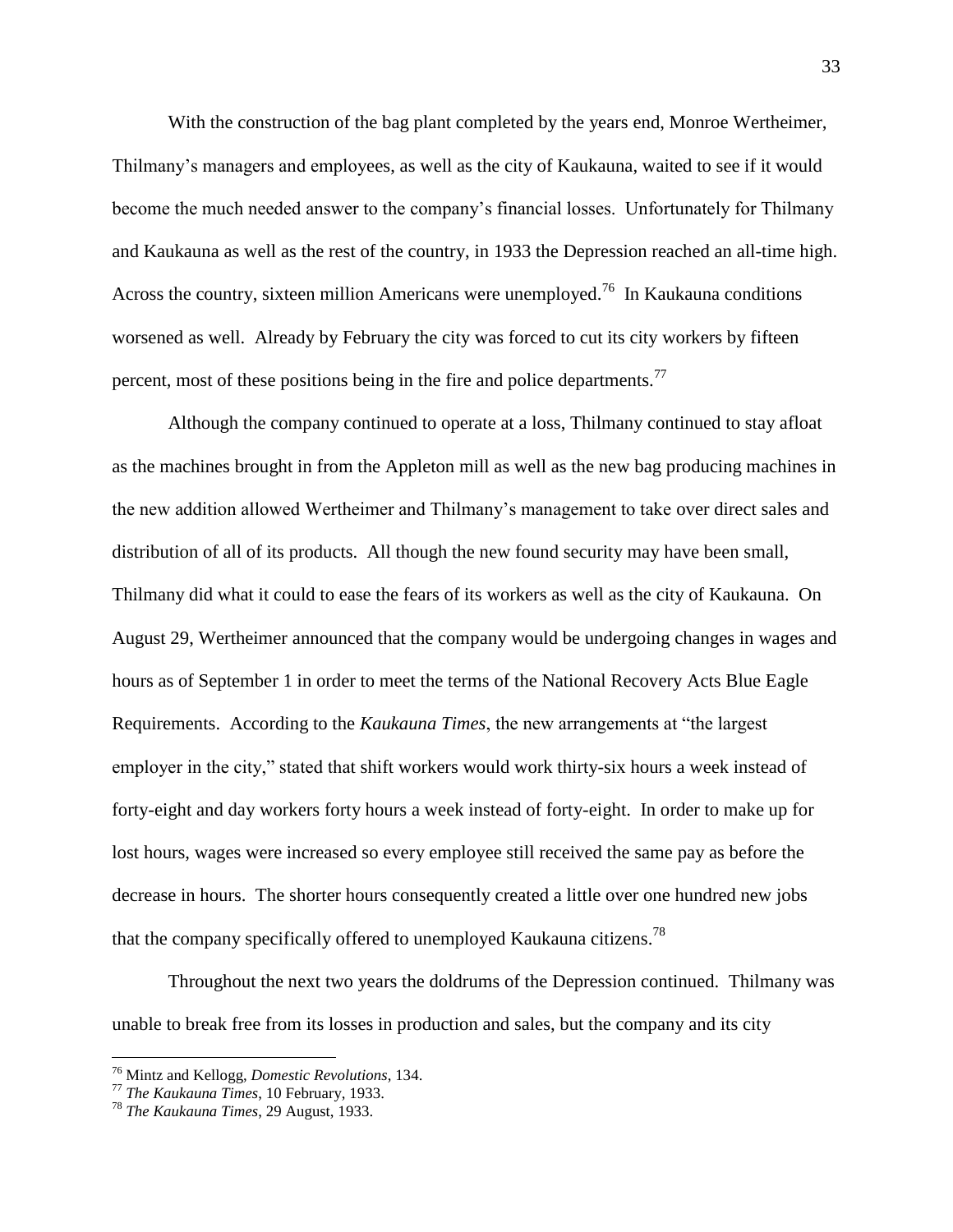continued to march on, each helping each other along the way. Mid-way through 1935, the mill and its leadership once again came under the pressure of the Paper Makers and the Pulp, Sulphite, and Paper Mill Workers unions. As previously discussed, Wertheimer had a long and often unpleasant history with union organizers, raising wages and doing whatever he could to keep organized labor out of his mill. However, in July of 1935, Thilmany signed is first legally binding contracts with each union. According to Bremer and Lyon in *"A Little Ways Ahead,"* Wertheimer peacefully and happily cooperated with the labor officials for the welfare of his employees.<sup>79</sup> However, one must consider that Wertheimer's cooperation could have been based solely or at least partially on Section 7a of the National Recovery Act of 1933 which stated that no employee could be required to join a company union nor could he or she be prevented from joining a union as a condition of employment. $80$ 

The following year proved to be the end of an era at Thilmany Pulp and Paper Company. After thirty-four years as the company"s president, Monroe A. Wertheimer stepped down from his position. His exact reasons for retirement were never openly announced. However, multiple factors could be considered. Starting with his first week as president, Wertheimer saw Thilmany through some of its hardest and most trying times. He managed to keep his employees from ever walking out on a major strike, although through controversial methods, and up to the day of his retirement he managed to keep Thilmany afloat during the economic trials and tribulations of the Great Depression. Many of his decisions seemed controversial and even risky, but he was not afraid to address concerns within the mill, and kept up communication with the residents of Kaukauna.

<sup>79</sup> Bremer and Lyon, *"A Little Ways Ahead"*, 48.

<sup>80</sup> Mintz and Kellogg, *Domestic Revolutions*, 146.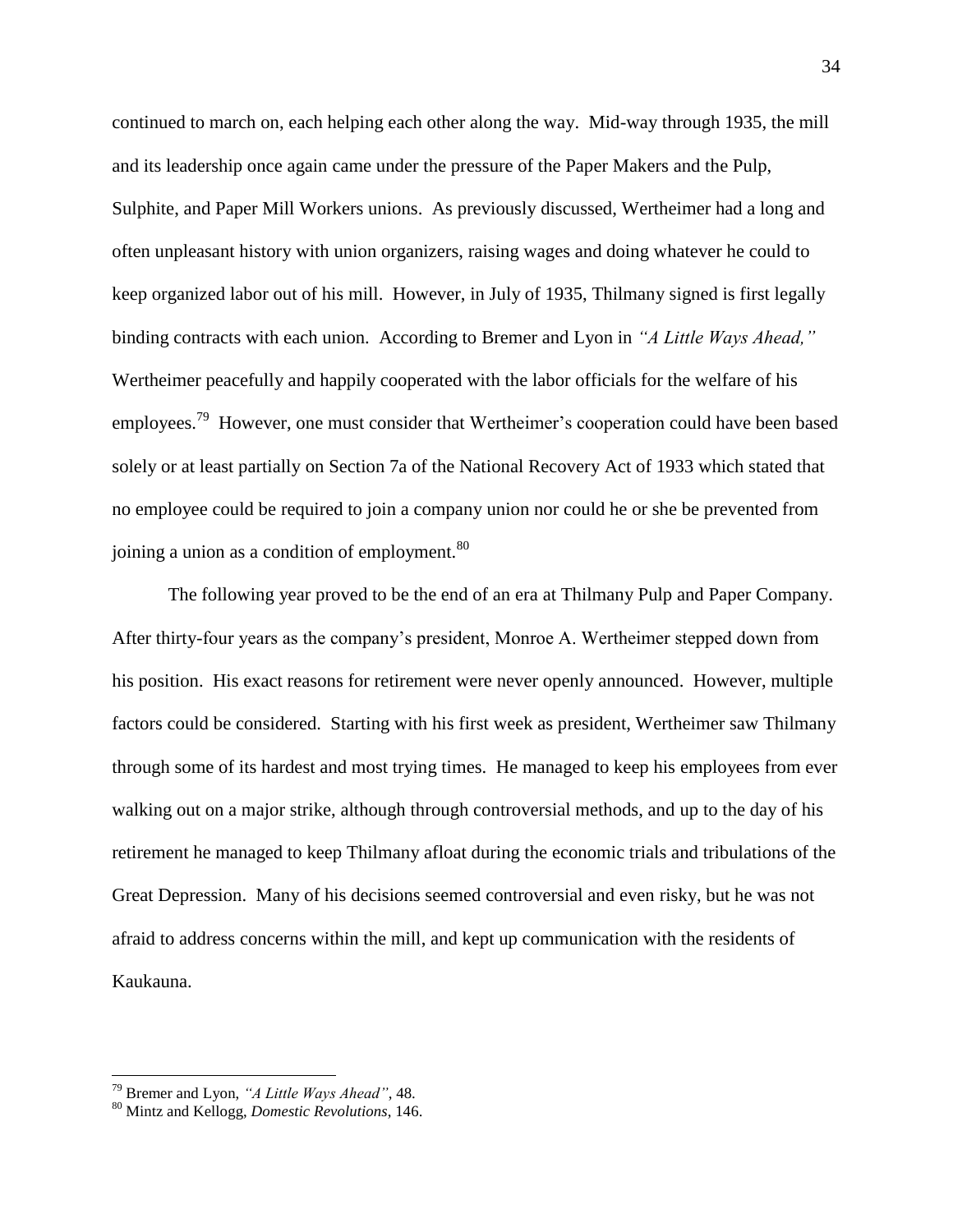In 1938 the position of president was obtained by Karl Stansbury and many other influential figures were appointed to the board of directors. If the retirement of the longtime president was not enough to stir up nervousness among Thilmany"s employees, in 1937, the Kaukauna plant, the Union Bag Company, located adjacent to Thilmany, could no longer combat the Depression and declining sales and ceased operation.<sup>81</sup> As the decade was coming to an end, many of Thilmany's neighboring paper mills had ceased production permanently.

Even though the company continued to operate at a loss, Thilmany managed to keep its door open, its machines running and its employees working. The New Deal policies of President Roosevelt helped to relieve some of the nation"s economic strain but the Depression continued. However, as tensions continued to mount across the Atlantic and in the Pacific, demand for many products produced in the United States began to increase. It appeared as if the decisions made by Thilmany"s officials to consolidate and expand, as well as its partnership with Kaukauna, allowed the company to hang on just long enough.

The nation"s major economic savoir that was World War II, as was the case for various industries across the country indeed shed some much needed light on the future progress at Thilmany Pulp and Paper Company. However, the new demand of specialty papers brought on by the war did not signal the complete renewal of the mill. In fact, some of the roughest years in the company"s history to date were yet to come.

<sup>81</sup> Bremer and Lyon, *"A Little Ways Ahead"*, 49.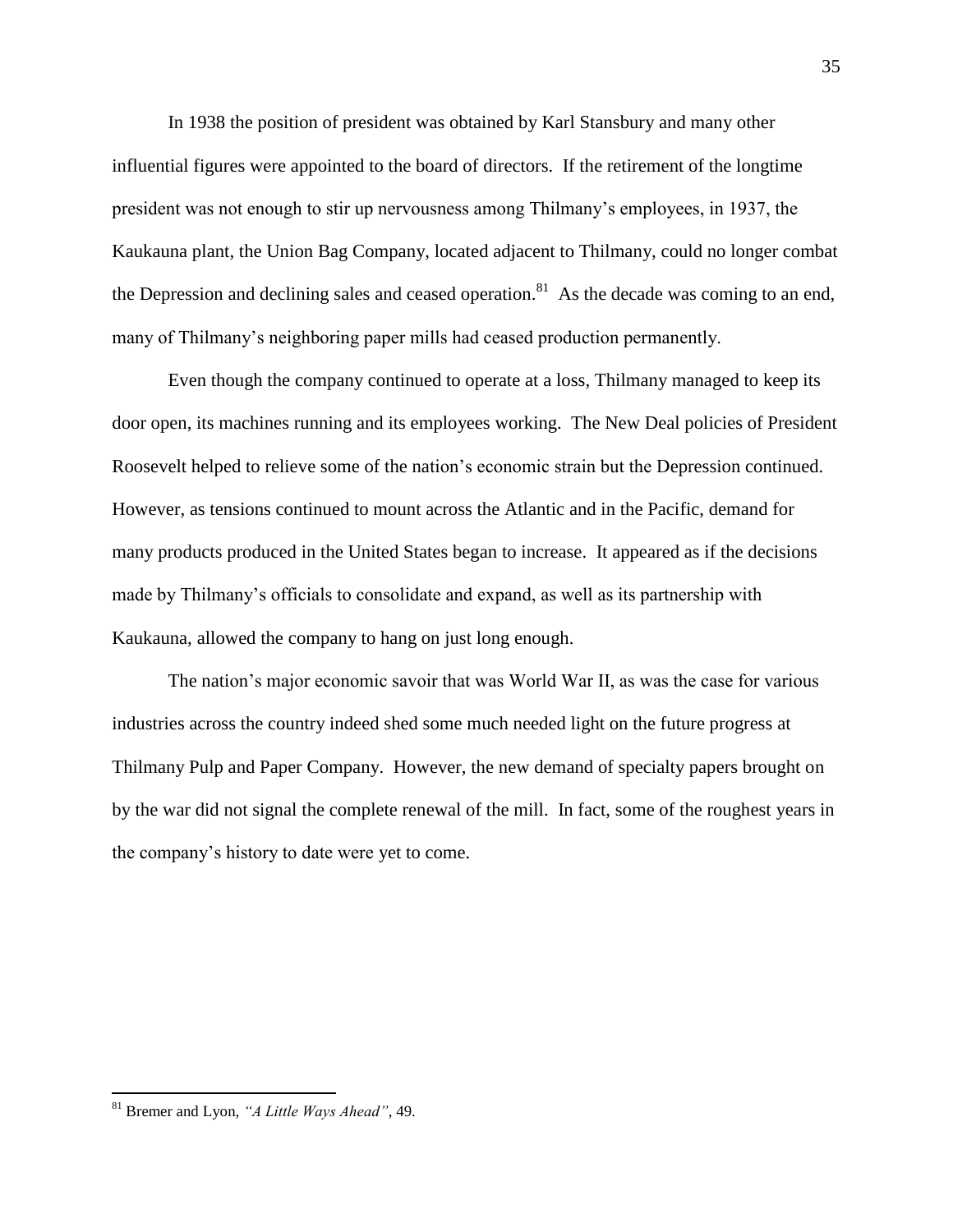## DEBT AND REORGANIZATION TO RECORD PRODUCTION

We had no choice, either we did the job or we'd go out of business. We could not have competed either in quantity, quality, or price.



Karl E. Stansbury, *The First Seventy Years: A Chronology of Thilmany Pulp & Paper Company*

The main entrance of Thilmany Pulp and Paper Company in 1940. Reproduced with permission of The Kaukauna Area Historical Society

The outbreak of war in Europe created a boom in production for many American industries, and the paper industry was no different. A large demand for pulp and paper was created, especially after the invasion of Norway in the spring of  $1940$ .<sup>82</sup> Because of its long history of producing specialty papers, Thilmany was able to secure a number of government

 $82$  Heavy competition had surfaced during the late 1930s from the Scandinavian countries, but in the spring of 1940 exports from those countries stopped for the duration of the war.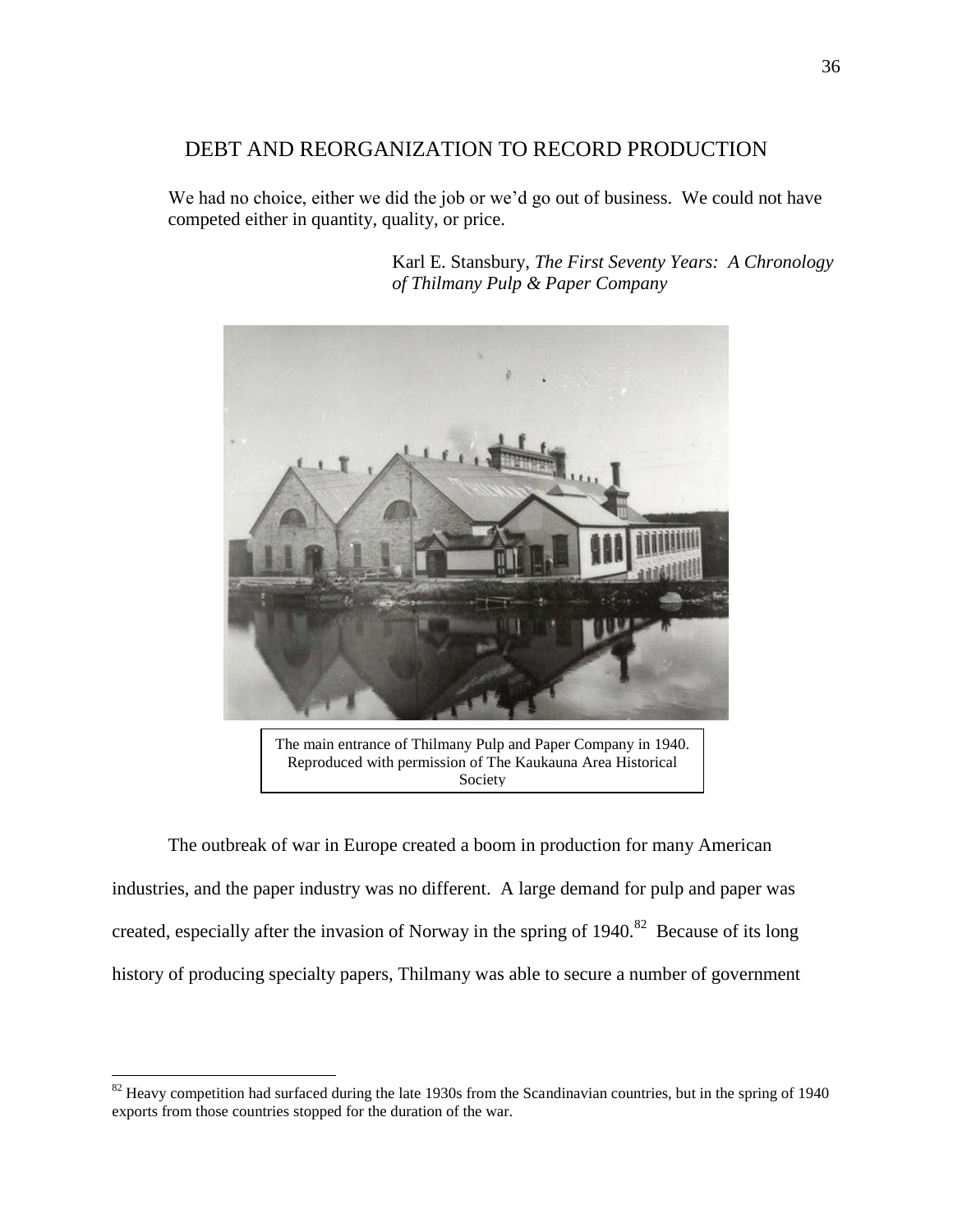contracts to produce waterproof wax papers for military use. With the new demand Thilmany was able to refurbish a few of their machines as well as add another new machine.<sup>83</sup>

In spite of its increased production, Thilmany continued to wade in uneasy financial waters. As explained by Karl Stansbury, Thilmany"s management remained unconvinced that the company"s financial problems were solved, "the future remained problematical because of the emergency nature of this demand." Furthermore, by 1941 Thilmany was indebted to its affiliate, American Lakes Paper Company a total of \$545,000 on top of its payments to the city of Kaukauna for funding the construction of the bag plant. <sup>84</sup>

Another problematic factor was the rapidly declining lumber supply. Here the city of Kaukauna again did what it could to help its company. Local farmers and land owners often delivered wood to Thilmany's pulp mill, cut from their own land. Although the major relief from this problem came with the acquisition of large treks of land in Montana and Wyoming, the aid of local citizens curved the need for lumber until the contracts were signed.

In hopes of solving its continuing financial crisis, Thilmany officials, lead by President Stansbury, devised the risky Reorganization Plan that was to be put into affect in January 1941. The ultimate goals of the Reorganization Plan were, "To eliminate an existing debt to an affiliate Paper Company, to re-establish Thilmany credit at the banks, and to modernize the plant so that it will compete with the paper mills over the world.<sup>385</sup> The Reorganization Act was going to be costly and most likely take a few years, but it was seen as necessary to ensure the future of the company.

In order to pay off the debt owed to the affiliate company, Thilmany borrowed the needed amount from the National City Bank of New York, which would be paid back in lump sums on

<sup>83</sup> Bremer and Lyon, *"A Little Ways Ahead"*, 64.

<sup>84</sup> Stansbury, *The First Seventy Years*, 26-27.

<sup>85</sup> *The Kaukauna Times*, 19 September, 1958. p.1.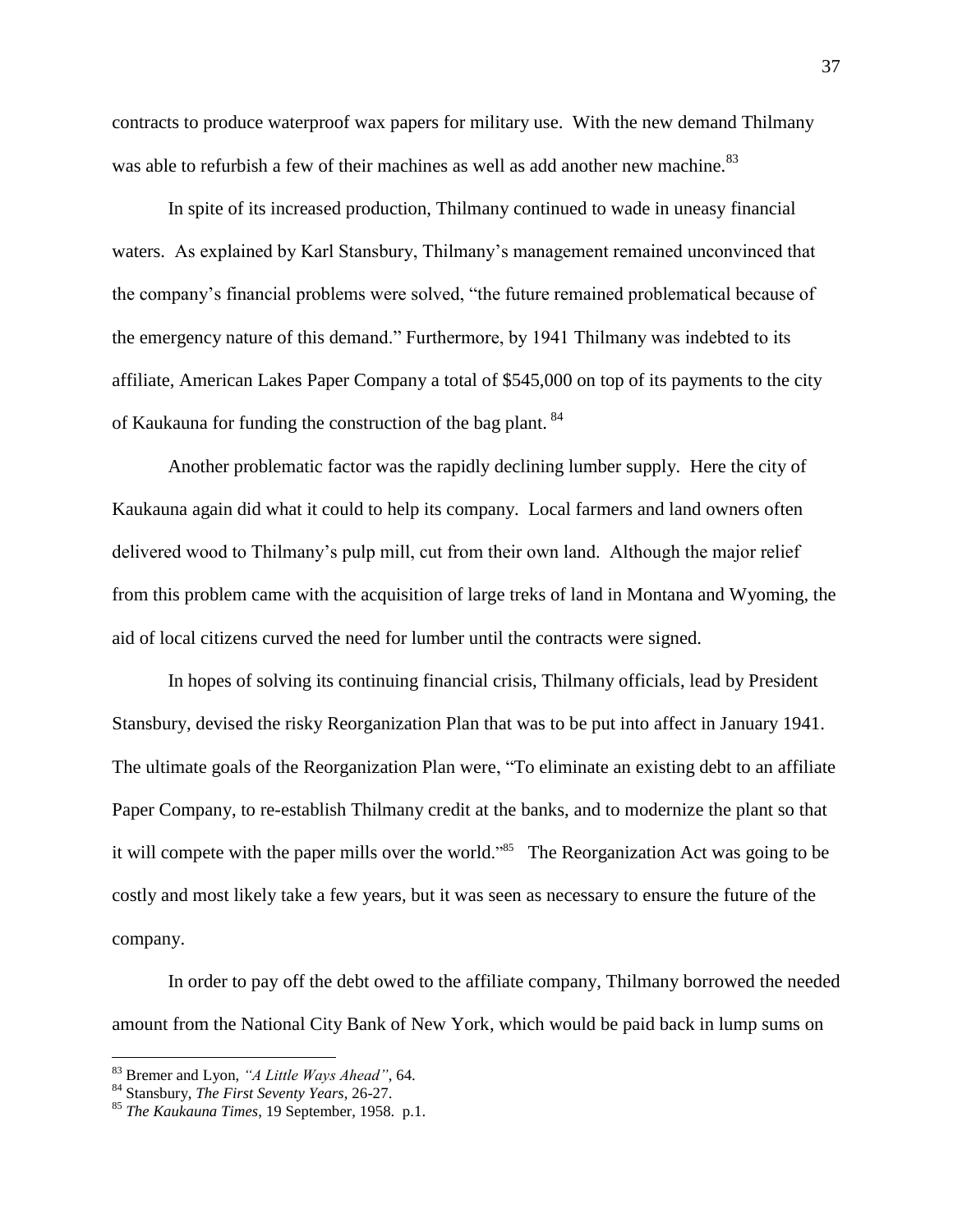the first of January for the next three years, with a lower interest rate. Stansbury and Thilmany"s officials continued Monroe Wertheimer"s ideas of expansion in times of crisis by adding new machines, purchasing the formerly known Outagamie Paper Company also of Kaukauna as well as the Union Bag Company, and erected a number of new buildings to house its new machines. <sup>86</sup>

While the Reorganization Plan steamrolled ahead, employee/employer relationships within the mill continued to remain stable. During the war years Thilmany officials encouraged its workers to participate fully in the war effort, even requesting that they donate a percentage of their wages to purchasing bonds.<sup>87</sup> Furthermore, the modernization plan itself trickled into employee benefits as the company instituted its first hospital and insurance coverage as well as a retirement plan. As the company"s employment numbered over 1,000 for the first time in the company"s history, hourly wage rates and the average annual income of its employees increased. Regardless of these increases the drastic amounts of earnings spent towards the Reorganization Plan made many employees and residents skeptical of the decisions being made. Thilmany board member, and future company president (1952) Charles Seaborne responded by stating, "We had no choice, either we did the job or we'd go out of business. We could not have competed either in quantity, quality, or price."<sup>88</sup>

Again it seemed as if the relationship that had developed over decades of a community and company partnership swung in the favor of Thilmany. The company"s employees as well as the city of Kaukauna remained patient with Stansbury and his decisions. The city offered an extension on the payments of the \$40,000 it lent to Thilmany in 1932, to allow the company to continue to pay its monthly payments elsewhere.<sup>89</sup> As World War II came to an end, there

<sup>86</sup> Stansbury, *The First Seventy Years*, 29.

<sup>87</sup> Bremer and Lyon, *"A Little Ways Ahead"*, 66.

<sup>88</sup> Stansbury, *The First Seventy Years*, 35.

<sup>89</sup> Ibid, 30.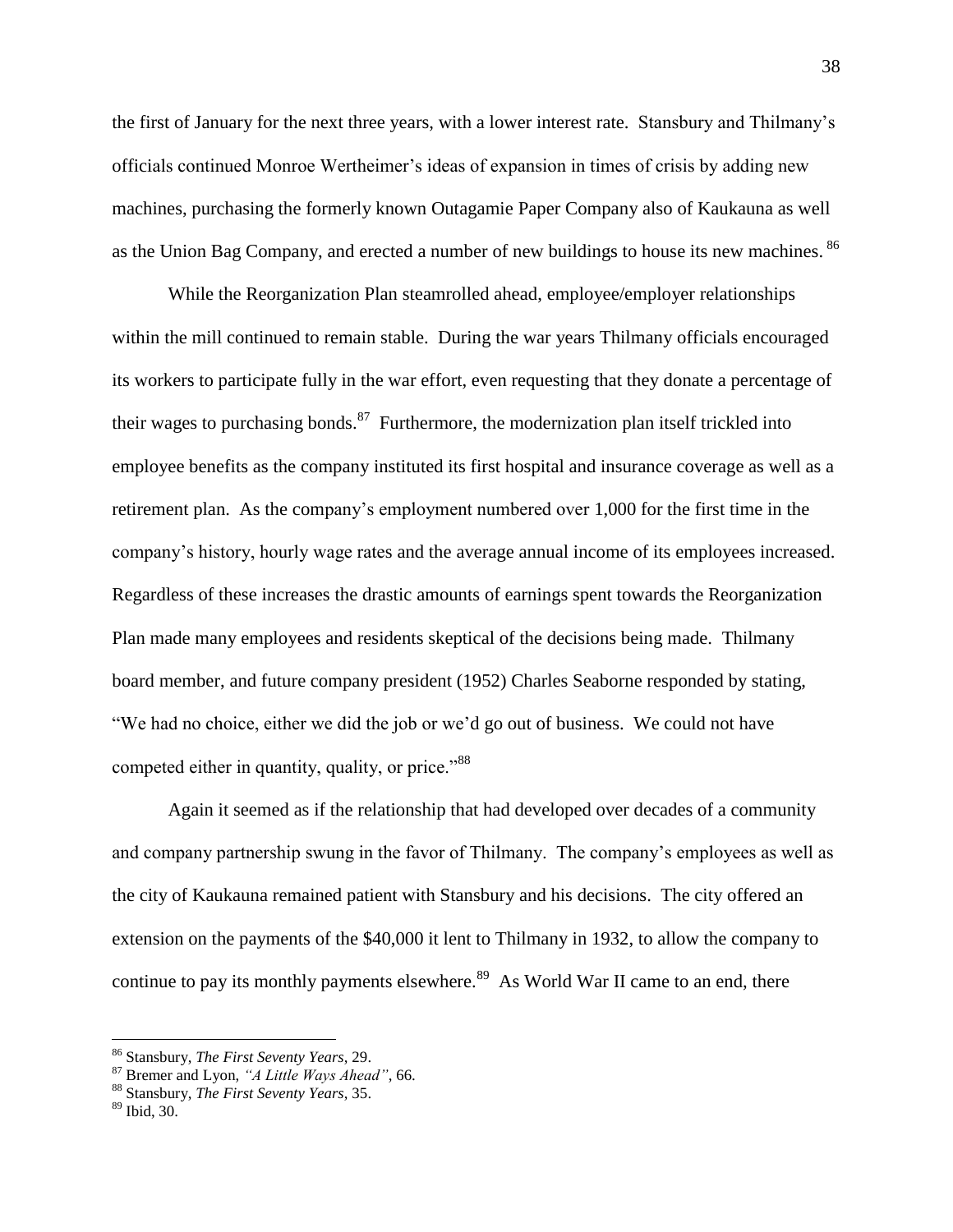existed a concern that the drastic boom in production and sales caused by "the state of emergency" would be followed by a return to pre-war deficits. If the Reorganization Plan was not successful in maintaining efficient production, there would be a possibility that Thilmany would not be able to pay off its loans.

The Reorganization Plan did cost the company a great deal of money; (by the programs end in 1950 total expenditures reached \$12,000,0000) however, the money was sensibly spent towards modernization, increasing machines, adding more employees, and new efficiency strategies.<sup>90</sup> Because of the mills new capabilities it was able to effectively transition from war time production to post-war production. As the government contracts expired, the demand for Thilmany"s specialty kraft (or glassline waterproof) remained high and with its new modernized machinery the company was able to quickly and efficiently meet the demands.

With the arrival of the 1950s, the future of Thilmany Pulp and Paper Company looked bright. The risky and expensive modernization was nearing completion. Within that year pulp production reached an all time high, \$320,000 was paid off on long term debt to The National City Bank, and the balance of \$28,000 due on the purchase of the Union Bag Building was also paid.<sup>91</sup> The city of Kaukauna once again saw the benefits of Thilmany's success, as the loan given to the company in 1932 was paid in full and the company again continued to give back to the community. In 1952 Thilmany reinstated its scholarship fund, donated money for park and recreational facilities, and started work on pollution prevention programs. By 1953 Thilmany was considered for the first time to be the largest strictly specialty mill in the country and sales reached record highs. As stated in an April, 1953 article in the Appleton Post-Crescent, "Thilmany went forward with this building program to stay in business and to make secure the

<sup>90</sup> *The Appleton Post-Crescent*, 7 April, 1953.

<sup>91</sup> Stansbury, *The First Seventy Years*, 32.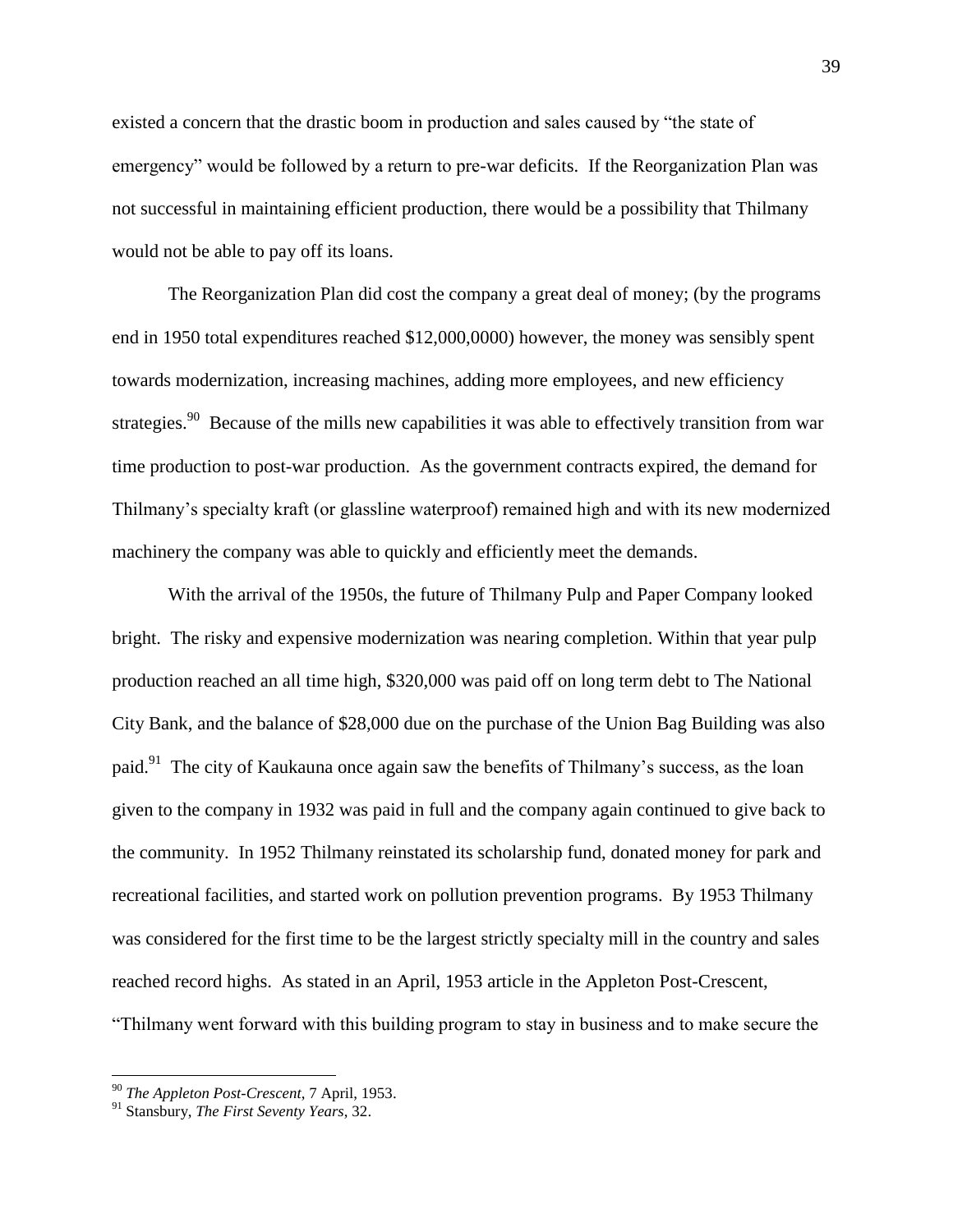jobs of the company's 1,350 employees, and it has deemed successful."<sup>92</sup> The darkest days in the company"s long history had come to an end.

## **CONCLUSION**

So, here we are the lone survivor. Why? Because we have had a continuing management dedication to a job, faith in the future or our company, and supported this faith with aggressive action. Going back to the depression days of the early 30s, instead of sitting back and just hoping for better days, we helped bring them about by doing something about it.

Harold O. Peters, "Thilmany Business History"

By the controversial and complex 1960's, company and community each managed to maintain general levels of stability. However, Thilmany slowly began to lose its long-standing family based operations as the need for professional management to keep up with its competitors became more obvious. The years between 1959 and 1971 were complex years with some of the greatest periods of growth in the company"s long and lucrative history. During this time Thilmany also witnessed and survived the second company strike and was lead by the last presidents to "hold the reins of family stewardship."<sup>93</sup> As national inflation problems plagued Thilmany executives, the pressures outside of Kaukauna and the state of Wisconsin became too much for the family orientated ownership to handle.

In 1969 Thilmany Pulp and Paper Company merged with Hammermill Papers through a transaction of roughly fifty-one million dollars.<sup>94</sup> Thilmany's traditional programs, especially

<sup>92</sup> *The Appleton Post-Crescent*, 7 April, 1953. p. 1.

<sup>93</sup> Bremer and Lyon, *"A Little Ways Ahead"*, 80.

<sup>&</sup>lt;sup>94</sup> Hammermill was yet another German founded paper mill of the 1890s located in Erie, Pennsylvania. The mill drastically expanded through nearly all of the following decades minus the Great Depression 1930s, and by the time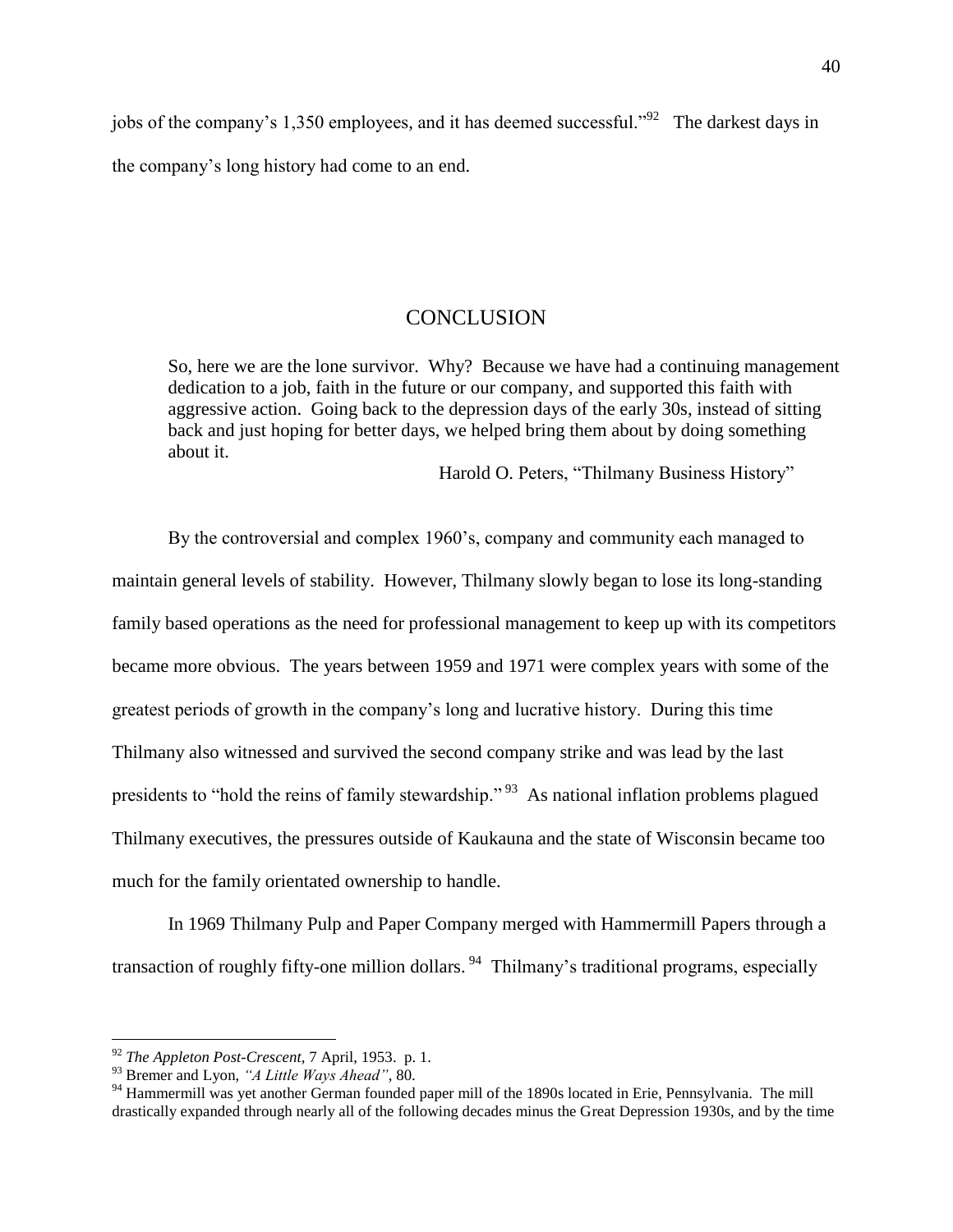those dealing with employer and employee cooperation and any city based activities would not be put at risk. Hammermill executives clarified that, ""The people who live here and live the business and love it should run it." Their meaning clear— Thilmany would remain an independent company, plotting its own course of economic development, selecting its own people, and serving its own community."<sup>95</sup>

The longstanding partnership between the company and community did manage to continue through the 1970s and 1980s. President G. E. McCorison was known to actively engage in civic and community activities. He took pride in being one of the founders of the Kaukauna Youth Center, was a member of the executive board of the Appleton YMCA, and even received the highest scouting award for adult leadership in scouting, the Silver Beaver Award.<sup>96</sup> However, the commitment to community service that characterized the period between 1920 and 1950, diminished as the company continued to professionalize and secure its place on the national and international market.

In 1986, Hammermill was acquired by International Paper connecting the Kaukauna mill with an even larger corporation. In June of 2005 International Papers was purchased by a private New York firm by the name of Kohlberg & Company. Today Kohlberg serves as Thilmany"s exclusive stakeholder and is a business unit of Packaging Dynamics Corporation.<sup>97</sup>

The company has survived the test of time to not only become one of the last remaining Wisconsin mills from the late 1800s, but one of the state's and the nation's top producers of specialty papers. This accomplishment by no means came without its challenges.

of the merger in the late 1960s to early 1970s it had the capacity to produce half a million tons of product in numerous mills in such states as New York, Pennsylvania, and Alabama.

<sup>95</sup> Bremer and Lyon, *"A Little Ways Ahead"*, 94

<sup>96</sup> *The Kaukauna Times* (Kaukauna, WI), 18 August 1983.

 $97$  Packaging Dynamics is considered to be a leader in flexible packaging and specialty papers for food processing, specialty laminations, and specialty papers. It operates through three independent businesses, Thilmany Pulp and Paper being one, Bagcraft Papercon in Chicago, and International Converter in Caldwell, Ohio being the other two.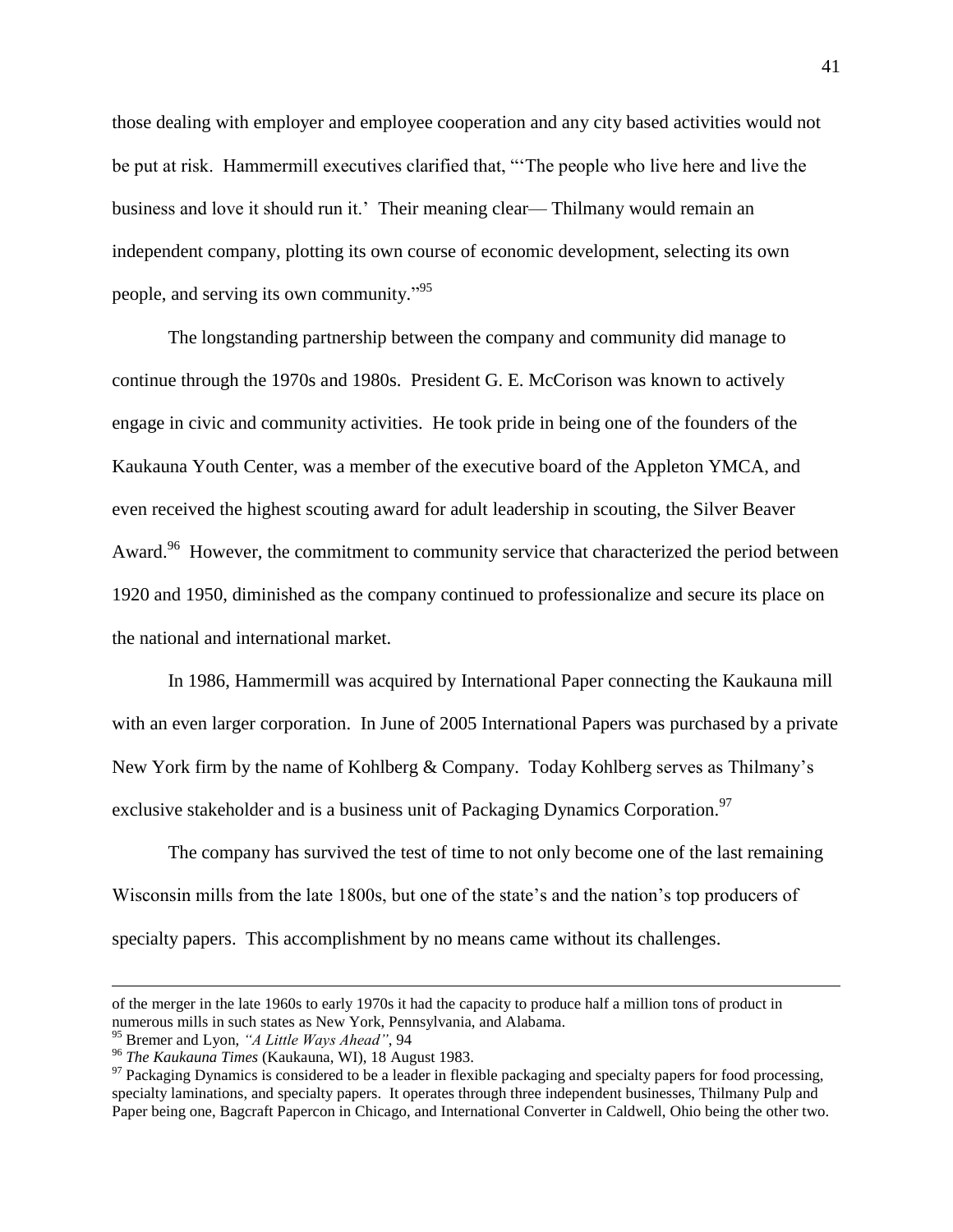During the first ten years of the mill"s existence, its founder and president was able to successfully establish the company's production power in spite of the numerous mills located in Kaukauna. The innovation of first Oscar Thilmany and then Monroe Wertheimer, allowed the company to produce specialty products and therefore standout from the neighboring mills. During the rise of the labor movement in the early 1900s, Wertheimer"s business savvy and willingness to cooperate with his employees provided him and his management team with the ability to maintain relative harmony in the mill.

During the economically disastrous Great Depression of the 1930s, Thilmany was faced with plummeting sales and increasing debt. While many other pulp and paper mills were forced to shut down operations for long periods of time and some even permanently, Thilmany was able to scrape by and keep its machines running and the citizens of Kaukauna employed. Through its ability to consolidate its production facilities, the company was able to effectively communicate with its employees and run its machines more efficiently. The mill's management partook in a number of potentially risky financial decisions, including going through with a construction project.

Form the earliest years of the mill"s production, its leadership was able to forge a partnership with the city Kaukauna through numerous charitable acts ranging from housing plans to park and recreational projects. The company"s ability to develop a partnership with Kaukauna provided Thilmany with not only the community support it needed but some of the financial support as well. As the company"s financial debt continued into the 1940s, its cooperative relationship with the city and its employees and the innovation of its leaders again benefited the company, helping Thilmany to reach their recorded breaking sales of the 1950s.

42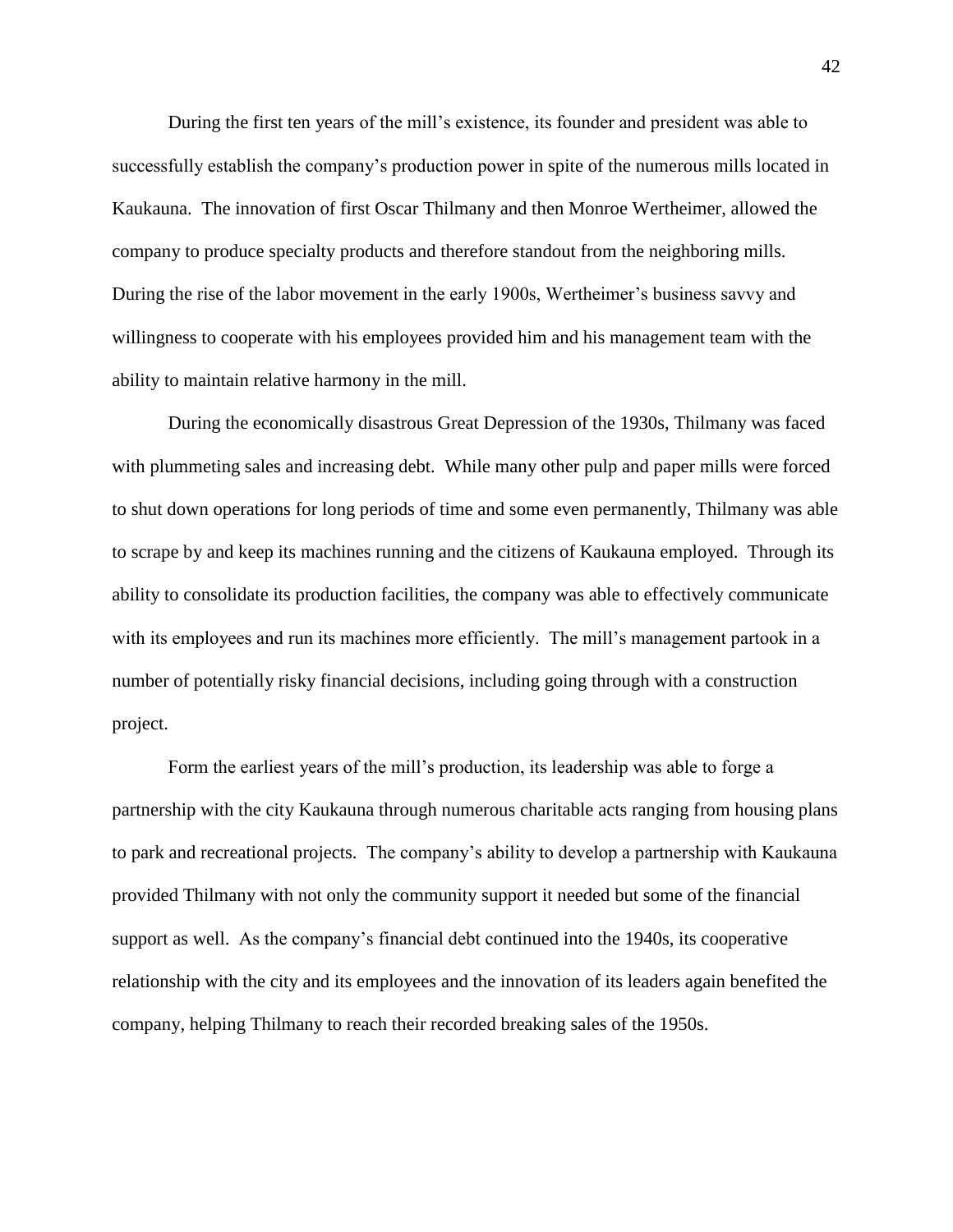With innovation, cooperation, consolidation, and community support, Thilmany Pulp and Paper Company was able to withstand and adapt to economic and social challenges. Now in its  $125<sup>th</sup>$  year of production, the "centerpiece" of Kaukauna continues to produce the specialty papers that made it famous and remains as a testament to the ideas and characteristics of its early 1900"s leaders.



THILWERTH PARK "Dedicated to the memory of Oscar Thilmany and Monroe A. Wertheimer, pioneer manufacturers of pulp and paper in Kaukauna whose foresight and industry have contributed in such large measure to the growth and welfare of the community 1945." This plaque is on the north side of the ship canal across from the Thilmany paper company. Reproduced with permission of The Kaukauna Area Historical Society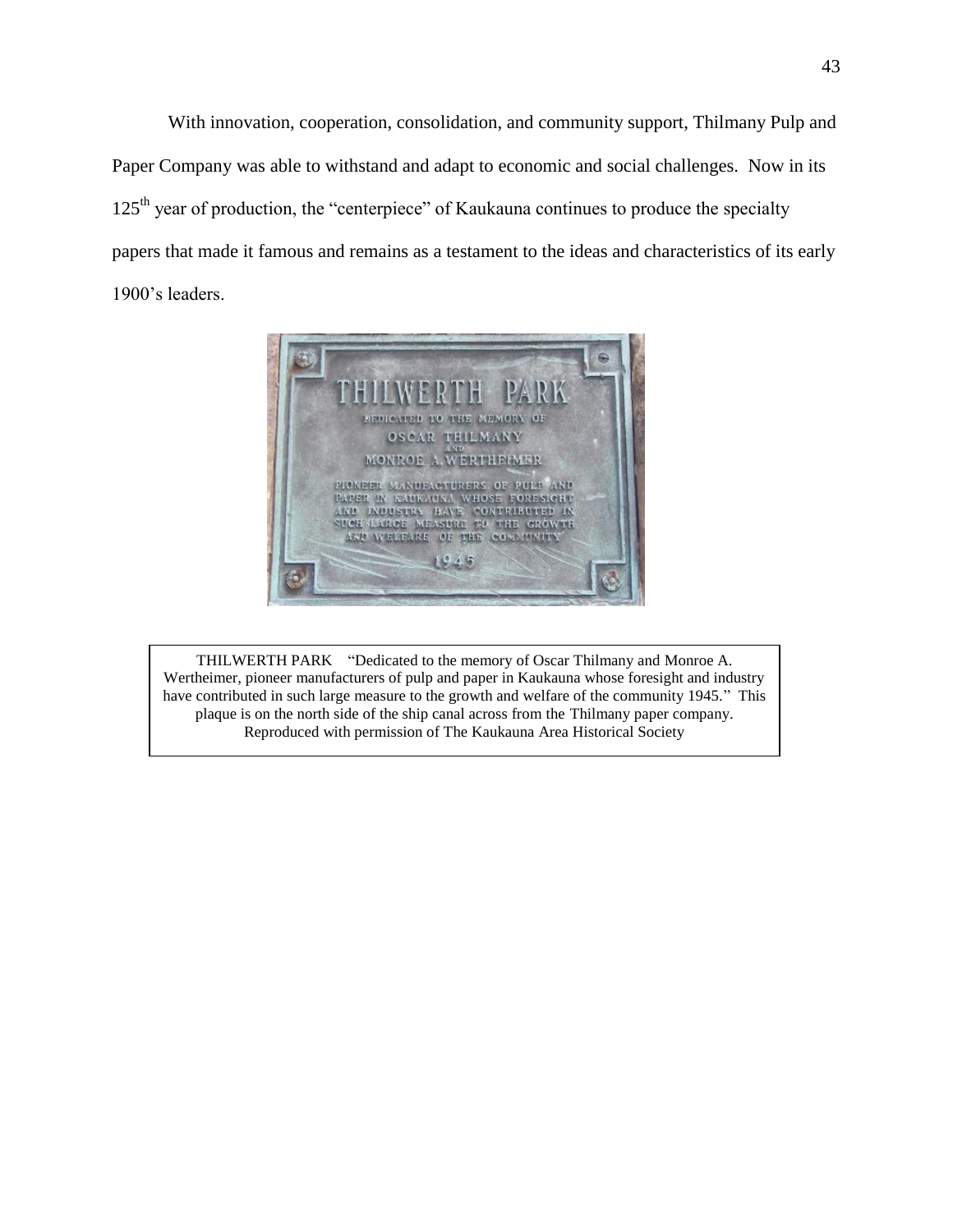## **Secondary Sources Bibliography**

- Bremer, William W. *"A Little Ways Ahead": The Centennial History of Thilmany Pulp and Paper Company, Kaukauna, Wisconsin*. Kaukauna, WI: Thilmany Pulp & Paper, 1983.
- Clark, James I. *Chronicles of Wisconsin*. Madison, WI: State Historical Society of Wisconsin, 1955-56
- City of Kaukauna, "History of Kaukauna," *About Kaukauna* (2002): http://www.cityofkaukauna.com/about/ (accessed 14 January, 2008).
- Gorgan-Seleen, Mary. "Kaukauna: "Lion of the Fox."" *Voyageur Magazine*, 1985.
- Hoppe, Daniel. "Never on Sunday: The Struggle of Papermakers in the Fox River Valley, 1895- 1905." *America: History and Life* 22 (2006): 28-36
- Howard Publishing Company. *A History of the Wisconsin Paper Industry 1948-1948*. (with a forward by Phil A. Howard) Chicago: Howard Publishing Company, [1948].
- "Kaukauna 175th Jubilee Album". Kaukauna, WI.: City of Kaukauna, 1962.
- Mintz, Steven and Susan Kellogg. *Domestic Revolutions: A Social History of American Family Life*. New York: The Free Press, 1988.
- Peterson, Brian. *Walking Tour through Old Kaukauna: Two Self-Guided Historic Tours*. Kaukauna, WI.: City of Kaukauna, 1985.
- Raught, M. A. "Early History of Kaukauna as I Remember and Lived It". Kaukauna, WI.: City of Kaukauna, 1952.
- Stansbury, Karl E. *The First Seventy Years: A Chronology of Thilmany Pulp & Paper Company, 1883-1953*. Kaukauna, WI: Thilmany Pulp & Paper Company, 1953.
- *The Kaukauna Times* (Kaukauna, WI), 1983.
- *Thilco News*. "Thilmany Through the Years", (Kaukauna, WI). August, 1948.
- Thilmany Pulp & Paper Company. *75th Anniversary of Thilmany Pulp & Paper Company: and Testimonial Honoring Charles R. Seaborne*. Kaukauna, WI: The City of Kaukauna, 1958.
- *Thilmany; Since 1883—Starting a Second Century of Excellence in Specialty Papers*. Kaukauna, WI.: Thilmany Pulp and Paper Company, 1983.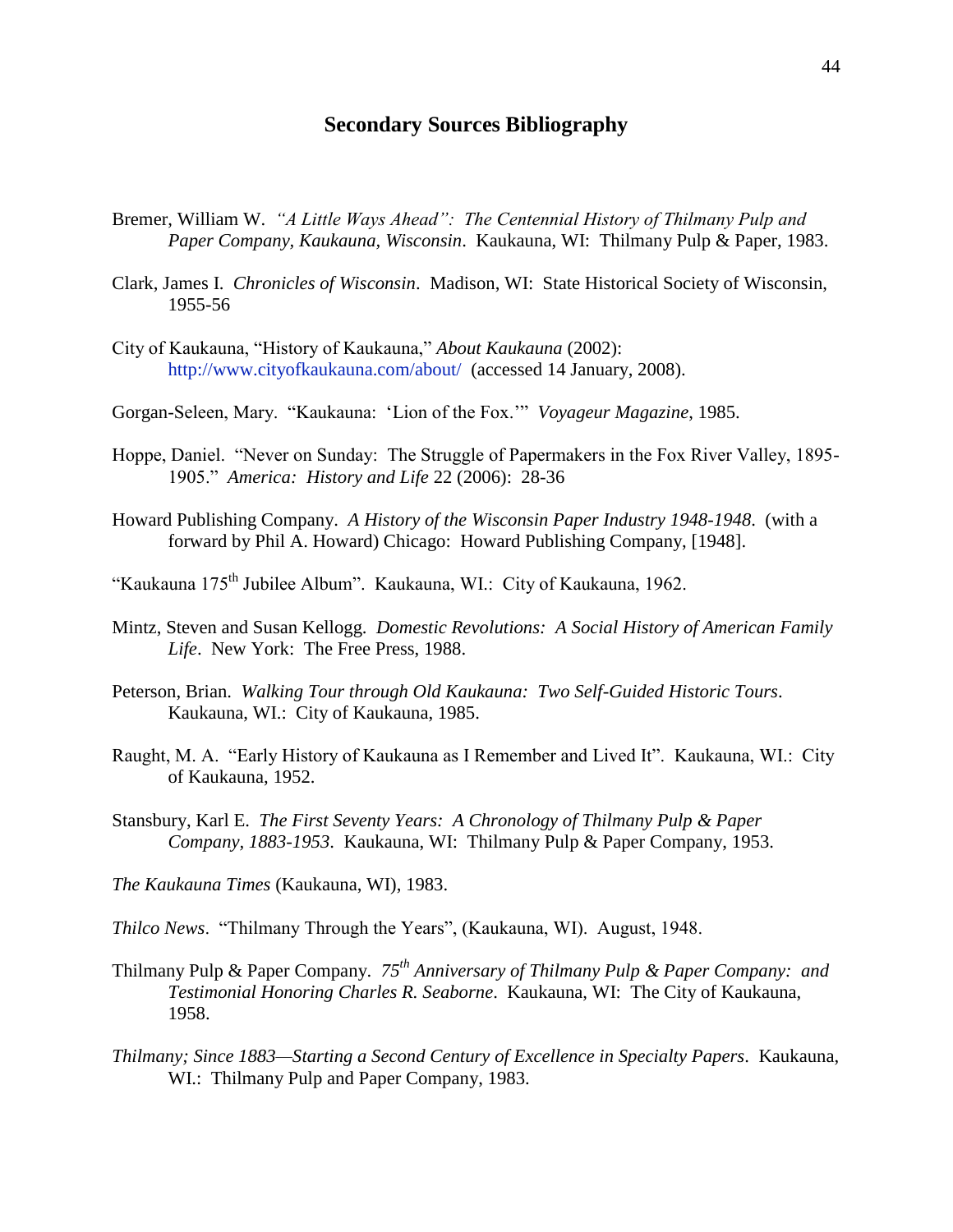Wisconsin Department of Industry, Labor and Human Relations Centennial Committee. *Timeline History: Wisconsin Department of Industry, Labor and Human Relations: Commemorating One Hundred Years of Service to the Citizens of Wisconsin, 1883-1983*. Madison, WI: The Department of Industry, Labor and Human Relations, 1984

Wisconsin Paper Council, "Industry Facts." (2004). <http://www.wipapercouncil.org/industry.htm> (accessed 31 March, 2008).

Wisconsin State Historical Society, "Paper Industry in Wisconsin." [https://www.wisconsinhistory.org/dictionary/index.asp?action=view&term\\_id=9181&term\\_type](https://www.wisconsinhistory.org/dictionary/index.asp?action=view&term_id=9181&term_type_id=3&term_type_text=Things&letter=P) [\\_id=3&term\\_type\\_text=Things&letter=P](https://www.wisconsinhistory.org/dictionary/index.asp?action=view&term_id=9181&term_type_id=3&term_type_text=Things&letter=P) (accessed 12 March, 2008).

- Writers" Program of the Work Projects Administration in the State of Wisconsin. *The WPA Guide to Wisconsin: The Federal Writers' Project Guide to 1930's Wisconsin*. With an introduction by Norman K. Risjord. St. Paul, MN: Minnesota Historical Society Press, 2006 (originally published New York: Duell, Sloan, and Pearce, 1941)
- Zieger, Robert H. *Rebuilding the Pulp and Paper Workers' Union, 1933-1941*. Knoxville, TN: The University of Tennessee Press, 1984.